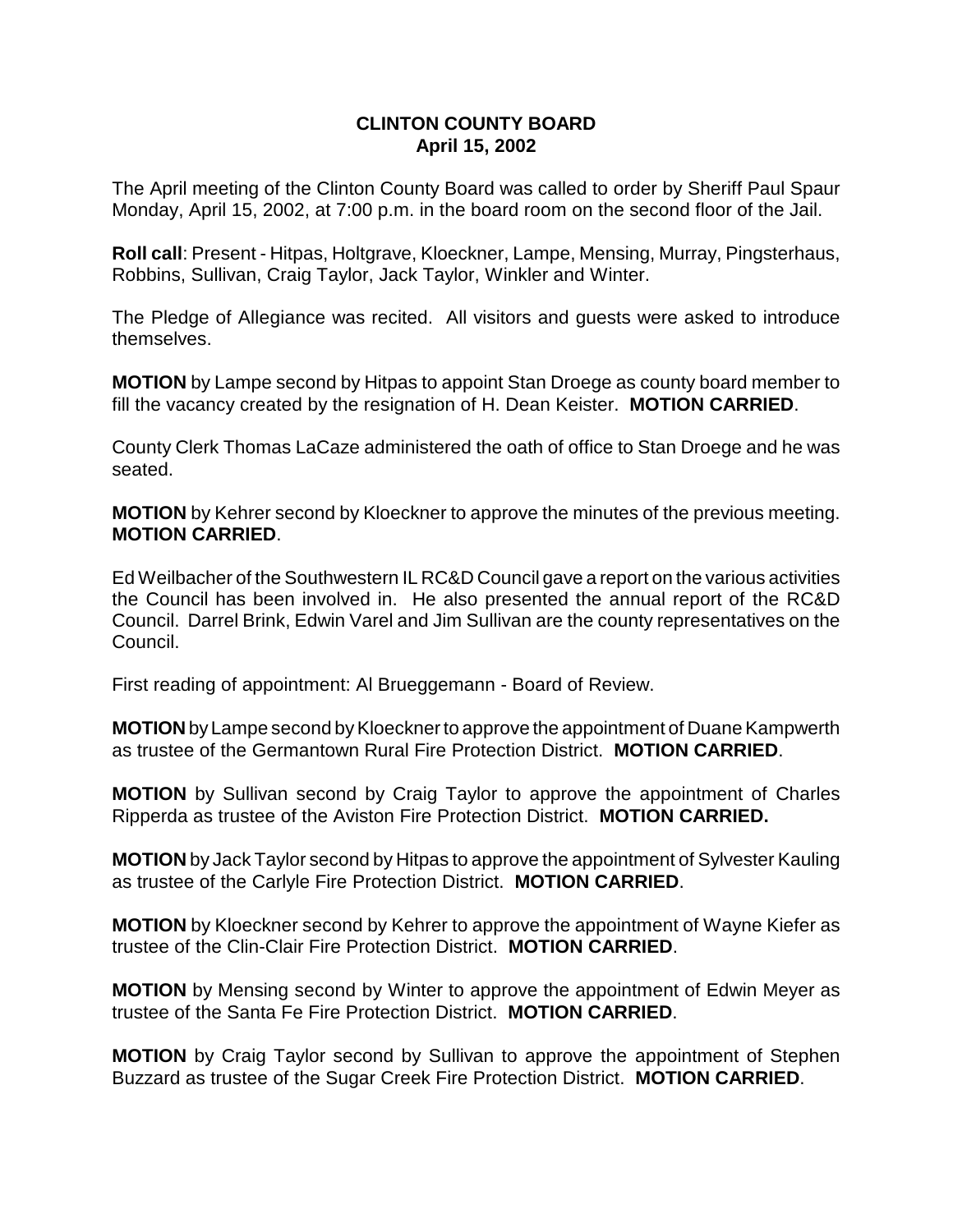**MOTION** by Hitpas second by Murray to approve the appointment of John White as trustee of the Huey Ferrin Boulder Fire Protection District. **MOTION CARRIED**.

**MOTION** by Holtgrave second by Mensing to approve the appointment of Michael Peppenhorst as Trustee of the Wade Township Fire Protection District. **MOTION CARRIED.** 

**MOTION** by Craig Taylor second by Sullivan to approve the appointment of Robert Strotheide as trustee of the Wheatfield Township Fire Protection District. MOTION **CARRIED**.

**MOTION** by Holtgrave second by Mensing to approve the appointment of Duane Grapperhaus as trustee of the Breese Fire Protection District. **MOTION CARRIED**.

**MOTION** by Hitpas second by Lampe to approve the appointment of Clarence Price as trustee of the Shattuc Lighting District. **MOTION CARRIED**.

**MOTION** by Kehrer second by Kloeckner to approve the appointment of Carolyn Anderson as trustee of the New Memphis Lighting District. **MOTION CARRIED**.

**MOTION** by Mensing second by Winter to approve the appointments of Joseph Voss and James Kampwerth as trustees of the Carlyle Southwest Public Water District. **MOTION CARRIED.**

**MOTION** by Sullivan second by Craig Taylor to approve the appointments of Paul Meyer and Allen Strieker as trustees of the St. Rose Public Water District. **MOTION CARRIED**.

**MOTION** by Craig Taylor second by Sullivan to approve the appointment of Clarence Kohlbrecher as trustee of the St. Rose Sanitary District. **MOTION CARRIED**.

**MOTION** by Kehrer second by Kloeckner to approve an "Agreement for Management and Other Administrative Services By and Between Clinton County and Brown & Roberts, Inc. to administer CDAP Grant #99-24272 for New Memphis Sanitary District. **MOTION CARRIED.**

Nic Wessel addressed the board about concerns that he and his neighbors have regarding the expansion of the Kampwerth Hog Farms in his area. Kampwerth will be erecting two more hog barns. Wessel said the IL Environmental Protection Agency and the IL Department of Agriculture have signed all the necessary permits allowing the expansion. His group would like the county to either increase the assessment of the hog barns or drop his and his neighbors assessments.

**911 COMMITTEE** - The Committee has scheduled a mapping meeting for April 17, 2002, and would like all department heads to attend.

**INSURANCE TRUST** - County Clerk LaCaze reported the health insurance program with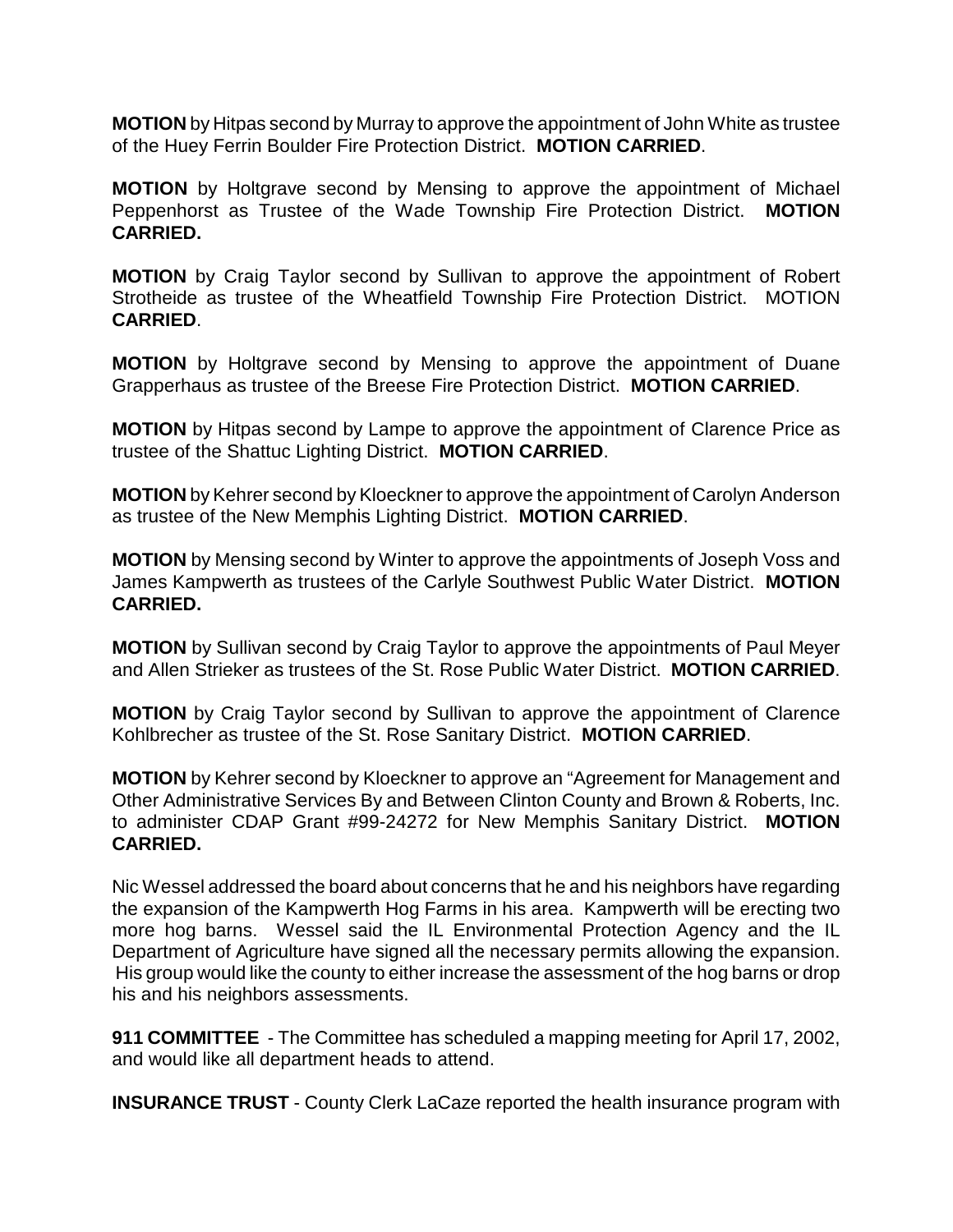ICIT will continue. At one time it looked like it might be terminated.

**INDUSTRIAL PARK/LAKE TASK FORCE COMMITTEE** - **MOTION** by Craig Taylor second by Mensing to have one acre of the industrial park surveyed for sale to Troy and Kim Kenard for a fiberglass repair shop. **MOTION CARRIED**.

**UNINCORPORATED AREA IMPROVEMENT COMMITTEE** - There will be a meeting with the Royal Lakes Community on April 25, 2002, at 7:00 p.m. concerning a CDAP Housing Rehabilitation Grant at Royal Lakes.

The following committees had no reports: Safety, Welfare, Law Enforcement/ESDA, Economic Development, and Personnel.

**EDUCATION COMMITTEE** - Committee Chairman Jack Taylor reported the Regional Office of Education is very concerned as to how much funding will be cut by the State.

**708 MENTAL HEALTH BOARD** - the next meeting is scheduled for April 23, 2002.

**SOLID WASTE COMMITTEE** - The recycling day at Breese was a big success. Trenton is looking at curbside pick-up for recycling twice a month.

**TOURISM COMMITTEE** - Southwestern IL Tourism Council has a meeting Wednesday evening when they will be reviewing the three applications for the position of Director. The next meeting of the Tourism Committee is April 18, 2002.

**ZONING/SUBDIVISION COMMITTEE** - Committee Chairman Winkler reported everyone should have received their "Finding of Facts" from the Zoning Administrator. The Zoning Board of Appeals now rules on everything except ordinances changes and mapping changes.

**ROAD & BRIDGE COMMITTEE** - **MOTION** by Craig Taylor second by Hitpas to approve a resolution to award the bid for road oil for the Townships to Don Anderson Co of Hoffman. **MOTION CARRIED**.

**MOTION** by Lampe second by Kloeckner to award the bid for road oil for the County to Don Anderson Co. **MOTION CARRIED**.

**MOTION** by Winter second by Murray to award the bid for asphalt to mix with rock for the Townships to Marathon Ashland Petroleum Co. of St. Elmo. **MOTION CARRIED**.

**MOTION** by Mensing second by Hitpas to award the bid for asphalt to mix with rock for the County to Marathon Ashland Petroleum Co. of St. Elmo. **MOTION CARRIED**.

**MOTION** by Holtgrave second by Kehrer to award the bid for all bituminous concrete mixtures for the County to Keyesport Sand and Gravel. **MOTION CARRIED**.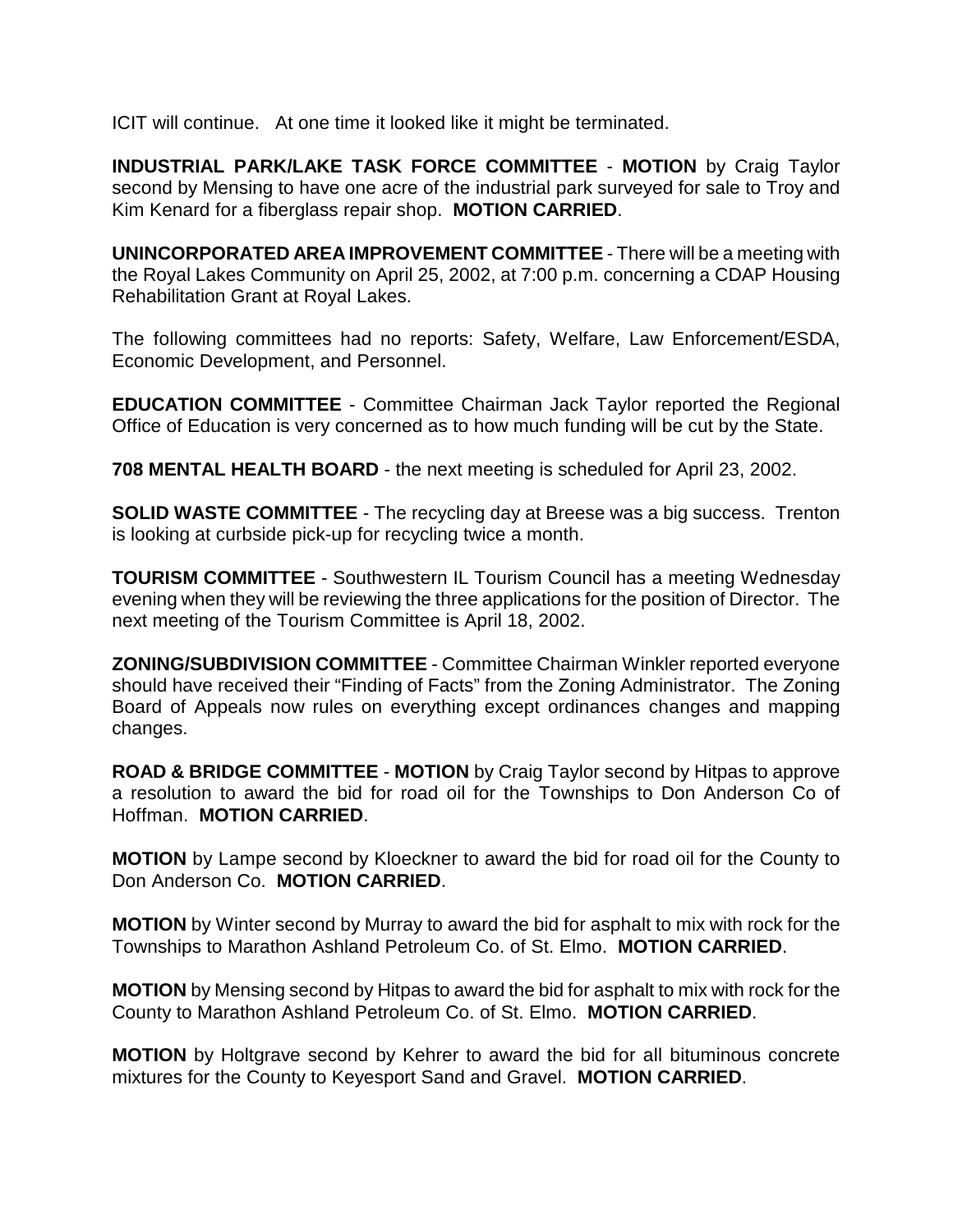**MOTION** by Lampe second by Hitpas to award the bid for road oil to Don Anderson Co. **MOTION CARRIED.**

**MOTION** by Holtgrave second by Mensing to award the bid for bituminous concrete mixtures to Keyesport Sand and Gravel. **MOTION CARRIED**.

**MOTION** by Mensing second by Kloeckner to approve a resolution to pay the salary of the County Engineer with Motor Fuel Tax Funds. **MOTION CARRIED.**

**MOTION** by Craig Taylor second by Sullivan to approve a petition from the St. Rose Township Highway Commissioner for 50% county match to replace a culvert on Keyesport Road. **MOTION CARRIED**.

Engineer Mitchell reported he has received requests for lights at the intersection of CH#5 (Shattuc Road) and U.S.50 and CH#13 (Stolletown Road) and new US 50. The installation and monthly cost for these lights vary. The Highway Committee is working on a proposed policy for the County Board to consider for lights at these intersections.

Work has begun on the CH#7 (Hanover Street) project at Germantown.

**FINANCE/HEALTH SERVICES COMMITTEE** - **MOTION** by Kehrer second by Lampe to increase the pay of the County Board Chairman to \$1,500.00 annually. **MOTION CARRIED.** 

The Health Department is in need of more space. The Committee is looking into constructing a new building on the parking lot by the annex building or adding to the existing one and will try to have figures available at next month's meeting. The Health Department is offering free cholesterol and blood pressure screenings at the office.

**MOTION** by Craig Taylor second by Hitpas to approve the monthly budget and financial reports of the Treasurer's Office. **MOTION CARRIED**.

**FACILITIES COMMITTEE** - The benches donated by the Dale Quick family for placement by the water fountain will be delivered soon. They will also be planting shrubbery around the fountain area.

**AGRICULTURE COMMITTEE** - The contract with Dr. Baer for Animal Control services has been renewed for a three year period. Eight new animal cages have been made by prisoners at the Centralia Correctional Center at no cost to the county.

**GENERAL SERVICES/JUDICIARY COMMITTEE** - **MOTION** by Craig Taylor second by Mensing to approve the "Fees" portion of the "Retail Food Establishment Ordinance" that was passed last month. **MOTION CARRIED**.

**LIQUOR COMMITTEE** - The Committee reported the State continued the hearing of Popeye's liquor license until June 5, 2002.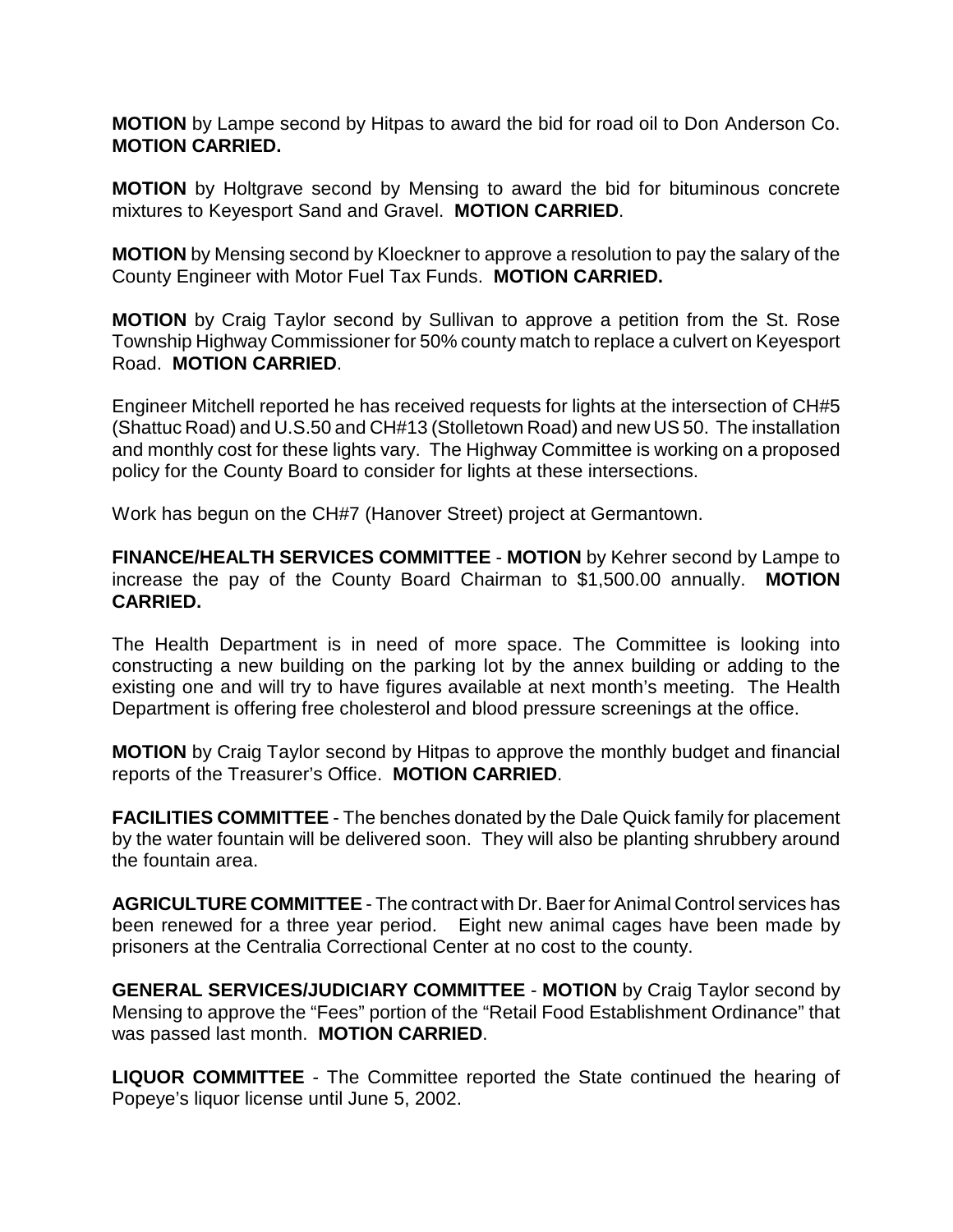**MOTION** by Winkler second by Craig Taylor to approve payment of the General Claims. **MOTION CARRIED.**

**MOTION** by Mensing second by Hitpas to approve payment of the General Services Claims. **MOTION CARRIED.**

**MOTION** by Winter second by Kloeckner to approve payment of the Regular Finance Claims. **MOTION CARRIED**.

**MOTION** by Sullivan second by Kehrer to approve payment of the Jail Finance Claims. **MOTION CARRIED.**

**MOTION** by Holtgrave second by Mensing to approve payment of the Health Department Claims. **MOTION CARRIED.**

**MOTION** by Jack Taylor second by Hitpas to approve payment of the Health Department/WIC Claims. **MOTION CARRIED.**

**MOTION** by Jack Taylor second by Holtgrave to approve payment of the 708 Mental Health Board Claims. **MOTION CARRIED**.

**MOTION** by Kloeckner second by Sullivan to approve payment of the Road and Bridge Claims. **MOTION CARRIED**.

Board Member John Winter submitted his resignation from the board effective with this meeting. Board member David Lampe submitted the name of John Raymond as a replacement for Winter to be voted on at next month's meeting.

**MOTION** by Lampe second by Holtgrave to approve a resolution recognizing the Germantown Grade School Lady Bull Dogs for winning first place in the SIJHSAA, Region 6, Class "S" state volleyball competition. **MOTION CARRIED**.

The date for the regular monthly meeting of the Clinton County Board in July will be Tuesday, July 16, 2002 at 7:00 p.m. instead of Monday because of the annual fair parade

**MOTION** by Robbins second by Winter to adjourn the meeting. **MOTION CARRIED**.

Herb Pingsterhaus Board Chairman

Thomas LaCaze, County Clerk

\_\_\_\_\_\_\_\_\_\_\_\_\_\_\_\_\_\_\_\_\_\_\_\_\_\_\_\_\_\_\_\_\_\_\_

**#04-02-01**

**AGREEMENT FOR MANAGEMENT AND OTHER ADMINISTRATIVE SERVICES BY AND BETWEEN**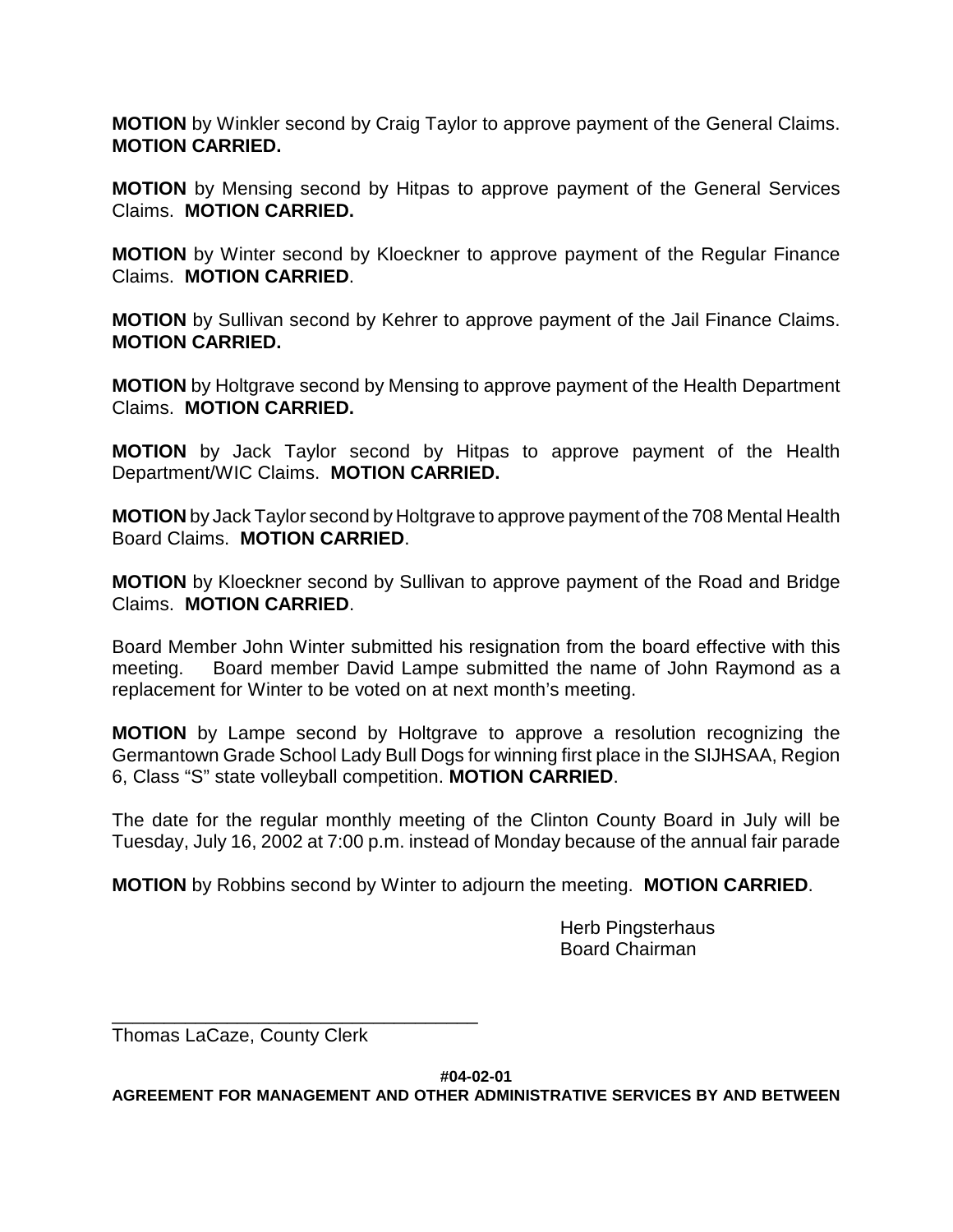### **CLINTON COUNTY AND BROWN & ROBERTS, INC.**

**This agreement**, made this 15<sup>th</sup> day of April, 2002, by and between Clinton County (hereinafter referred to as the **Grantee**) and Brown & Roberts, Inc. (hereinafter referred to as **BRI**) is for the provision of Management and Administrative Assistance in connection with the Sponsor's single purpose Community Development Assistance Program (**CDAP**) **Grant #99-24272** for the purpose of **Design Engineering** from the Department of Commerce and Community Affairs (hereinafter referred to as **DCCA**).

**WITNESSETH**: that for and in consideration of the mutual covenants and promises between the parties hereto, it is hereby agreed as follows:

### **Section A - Grant Management/Administrative Services (BRI Responsibilities)**

It is expressly implied and understood between the parties to this agreement that upon formal acceptance and approval of the CDAP application by DCCA, BRI shall furnish the GRANTEE the following types of Grant Management and Administrative Services in order to aid officials in the proper development and timely submission of related CDAP post approval requirements.

Such assistance shall include the following services:

- BRI shall make available to the Grantee the necessary professional and clerical staff resources to assist in the proper removal of all applicable "contract conditions" prior to the actual expenditure of CDAP proceeds.

- BRI shall, on behalf of the GRANTEE, establish proper financial systems and procedures.

- BRI shall develop and submit requisite responses arising from periodic monitoring visits by DCCA officials in a manner consistent with that prescribed by DCCA.

- BRI shall establish the fiscal management procedures in an acceptable program filing system consistent with Federal Management Circular 74-4 and OMB Circular A-102.

- BRI shall assure proper development and timely submission of a "project closeout report" (Grantee Performance Report) leading to a final sign-off by DCCA of the Grantee's legal responsibilities associated with the CDAP grant.

### **Section B - Compensation for Grant Management/Administrative Services (Grantee's Responsibilities)**

The GRANTEE (contingent only upon its subsequent receipt of DCCA approval of its CDAP request) shall, from the administrative allocations contained in its afore-mentioned DCCA Grant, compensate BRI for such Grant Management and Administrative Services in an amount not to exceed \$7,000.00.

The GRANTEE may draw upon these funds by executing a voucher signed by the Grand Administrator for Public Facilities of BRI.

BRI shall be responsible for all advertising expenses.

### **Section C - Contract Execution Provisions**

This agreement shall become effective upon the date of its execution by representatives of the Grantee and BRI and shall remain in force until such time as the Grantee is released of its Grant Management responsibilities by DCCA. This agreement may be terminated by either of the participating parties by providing the other party with written notification sixty (60) days in advance of the proposed date of termination, and by specifying reasonable cause(s) for such termination. In such an event, all finished or unfinished documents, data, studies, surveys, drawings, maps, models, photographs, and reports prepared by BRI under this contract shall, at the option of the Grantee, become its property and BRI shall be entitled to receive just and equitable compensation for work satisfactorily completed.

The Grantee may, from time to time, request changes in the scope of the services to be performed by BRI under this contract. Such changes, including an increase or decrease in the amount of BRI's compensation, which are mutually agreed upon by and between the Grantee and BRI shall be made.

None of the word or services covered by this contract shall be contracted by BRI without the prior written approval of the Grantee. Any work or services subcontracted hereunder shall be specified via a written contract agreement and shall be subject to each provision of this contract.

BRI shall maintain accounts and records, including personnel, property and financial records, adequate to identify and account for all costs pertaining to this contract and such other records as may be deemed necessary to assure proper accounting for all project funds. These records will be made available for audit purposes and will be retained for three years after the expiration of this contract unless permission to destroy them is granted by the Grantee.

Relative to the provisions of Executive Order 11246 (for contracts of \$10,000 or less), BRI agrees that during the performance of its contractual responsibilities: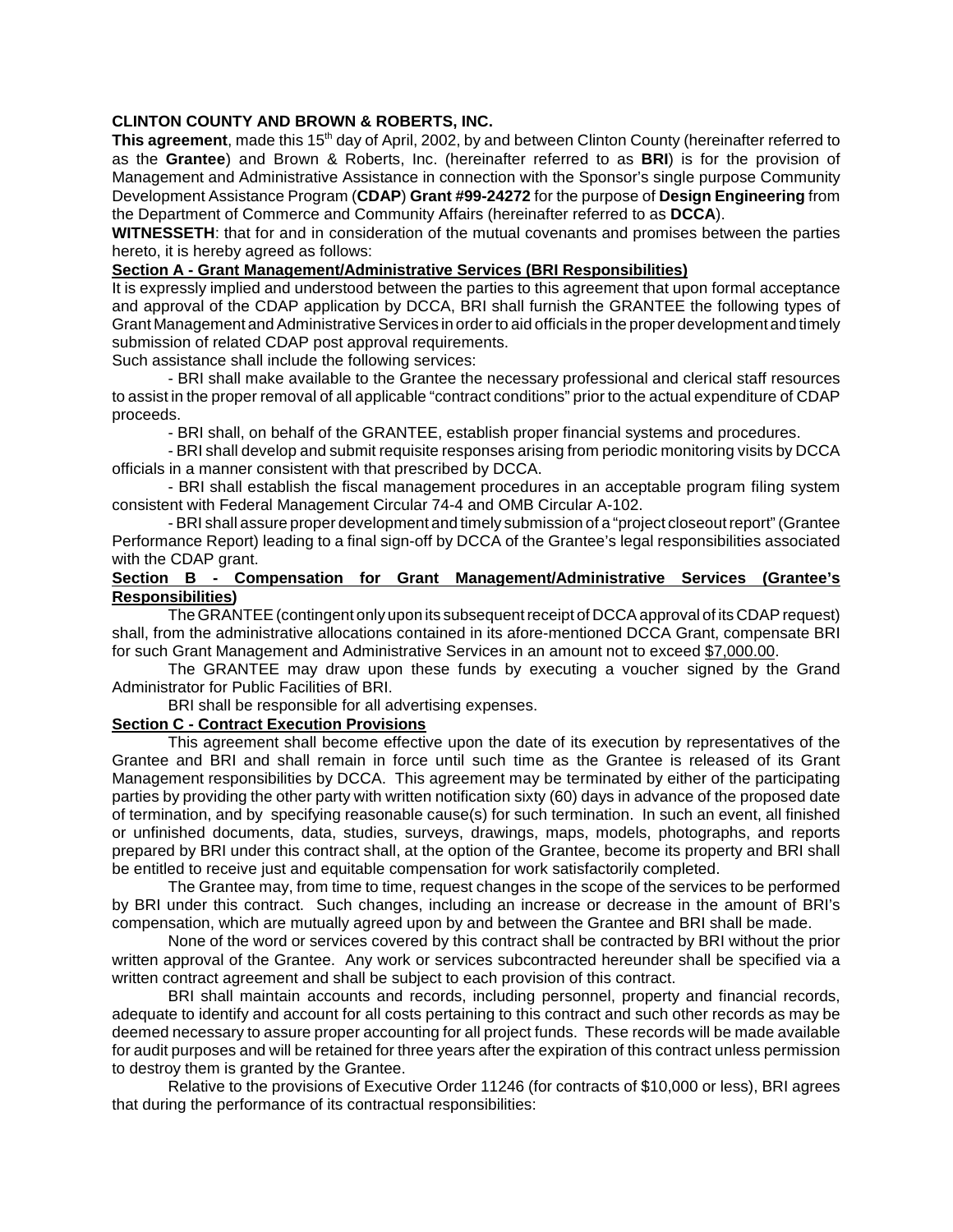- It will not discriminate against any employee or applicant for employment because of race, creed, sex, color or national origin. BRI will take affirmative action to ensure that applicants are employed, and the employees are treated during employment, without regard to their race, creed, sex, color or national origin. Such action shall include, but not be limited to the following: employment upgrading, demotion, or transfer; recruitment or recruitment advertising; lay off or termination; rates or pay or other forms of compensation; and selection for training, including apprenticeship.
- BRI will, in all solicitation or advertisements for employees placed by or on behalf of the agency, state that all qualified applicants will receive consideration for employment without regard to race, creed, color, sex or national origin.
- BRI will cause the foregoing provisions to be inserted in all subcontracts for any work covered by this contract so that such provisions will be binding upon each subcontractor, provided that the foregoing provisions shall not apply to contracts or subcontracts for standard commercial supplies or raw materials.

Relative to the provisions of Section 503 of the Rehabilitation Act of 1973 which addresses affirmative action measures for the employment of handicapped workers, BRI agrees that it will not discriminate against any employee or applicant for employment because of physical or mental handicap in regard to any position for which the employee or applicant for employment is qualified. BRI further agrees to treat qualified physical or mental handicap in all employment practices such as the following: employment, upgrading, demotion or transfer, recruitment, advertising, layoff or termination, rates of pay or other forms of compensation, and selection for training, including apprenticeship.

Relative to the provisions of Section 504 of the Rehabilitation Act of 1973, as amended, BRI agrees that no otherwise qualified individual with handicaps in the United States shall, solely by reason of his/her handicap, be excluded from participation in, be denied the benefits of, or be subjected to discrimination under any program or activity receiving federal financial assistance.

Relative to the provisions contained in Section 402 (if \$10,000 or over ) which addresses the need for affirmative action measures for the employment of disabled veterans and veterans of the Vietnam era, BRI agrees that it will not discriminate against any employee or applicant for employment because he or she is a disabled veteran or veteran of the Vietnam era in regard to any position for which the employee or applicant for employment is qualified. BRI further agrees to take affirmative action to employ, advance in employment and otherwise treat qualified disabled veterans and veterans of the Vietnam era without discrimination based upon their disability or veteran status in all employment practices such as the following: employment, upgrading, demotion, or transfer, recruitment, advertising, layoff or termination, rates of pay or other forms of compensation, and selection for training, including apprenticeship.

BRI also agrees that all suitable employment openings of the agency which exist at the time of the execution of this contract and those which occur during the performance of this contract, including those not generated by this contract and including those occurring at an establishment of BRI other than the once wherein the contract is being performed but excluding those of independently operated corporate affiliates, shall be listed at an appropriate local office of the Illinois Job Service system wherein the opening occurs. BRI further agrees to provide such reports to such local office regarding employment openings and hires as may be required.

In an attempt to avoid any real or perceived "conflict of interest" no member of the governing body of the Grantee and no other officer, employee, or agent of the Grantee who exercise any functions, responsibilities, in connection with the planning and carrying out of the program, shall have any personal financial interest, direct or indirect, in this contract; and BRI shall take appropriate steps to assure such compliance. Furthermore, no member of the governing body of any other government and no other public official who exercises

an functions or responsibilities in connection with the planning and carrying out of the program, shall have any personal financial interest (direct or indirect) in this contract; and BRI shall take appropriate steps to assure such compliance.

Finally, BRI covenants that it presently has no interest and shall not acquire interest (direct or indirect) in the jurisdiction in question or any parcels therein or any other interest which would conflict in any manner or degree with the performance of the services specified herein. BRI further covenants that in the performance of this contract no person having any such interest shall be employed by the agency.

Brown & Roberts, Inc. **Example 20 Clinton County** By: J. W. Brown, President **By: Herb Pingsterhaus, Chairman**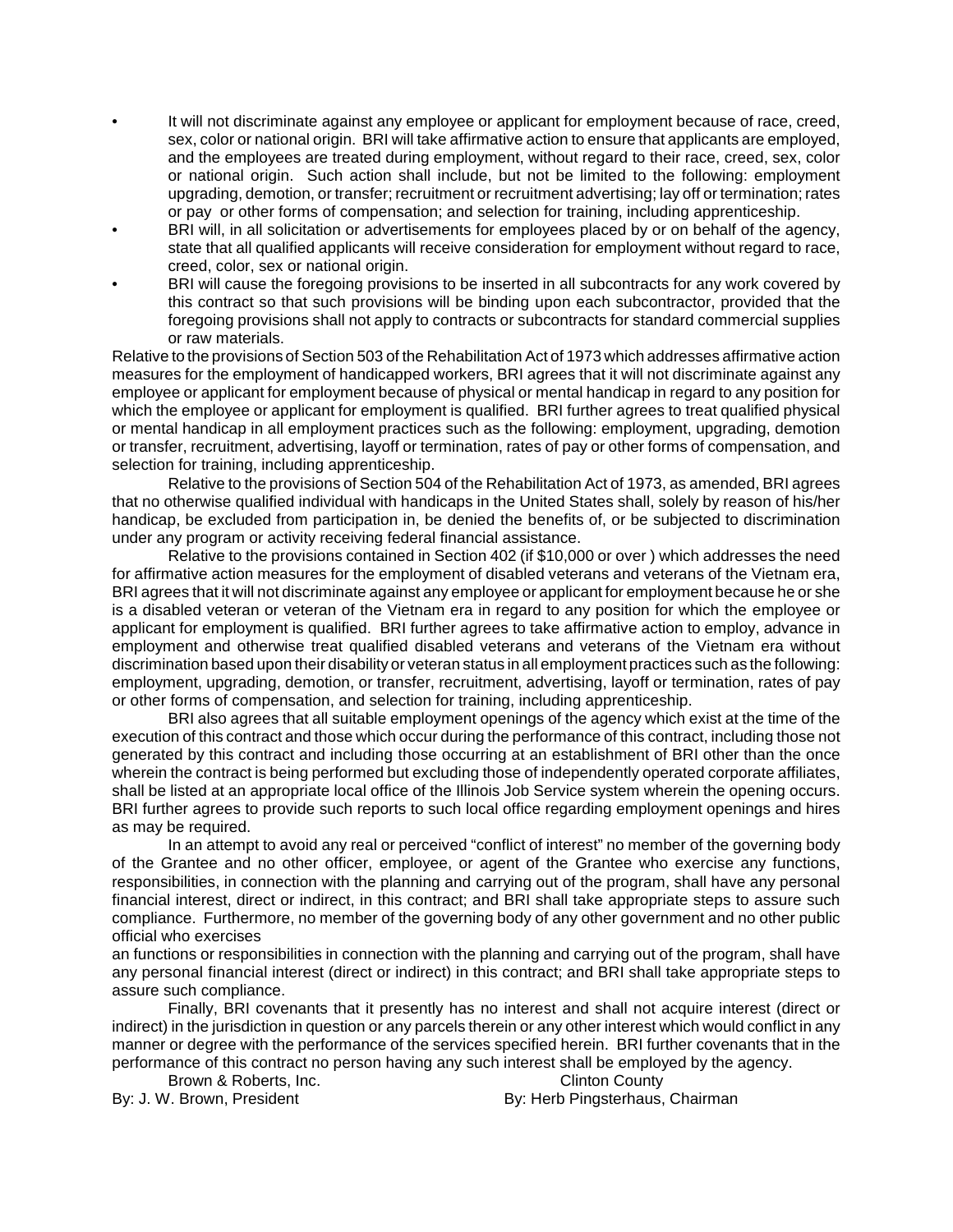Dated April 15, 2002 Dated April 15, 2002

### **#04-02-02**

**WHEREAS**, bids were received at a letting held on April 8, 2002 at 10:00 a.m. at the Clinton County Highway Department for the purchase of bituminous materials required in the maintenance of the Various Road District Sections, Breese 02-01000-00-GM, Brookside 02-02000-00-GM, Carlyle 02-03000-00-GM, Clement 02-04000-00-GM; East Fork 02-05000-00-GM; Germantown 02-06000-00-GM; Irishtown 02-07000- 00-GM, Lake 02-08000-00-GM; Lookingglass 02-09000-00-GM; Meridian 02-1000-00-GM; Santa Fe 02- 11000-00-GM; St. Rose 02-12000-00-GM; Sugar Creek 02-13000-00-GM; Wade 02-14000-00-GM; and Wheatfield 02-15000-0--GM.

**NOW THEREFORE BE IT RESOLVED**, that the County Board at the regular meeting held on the 15<sup>th</sup> day of April 2002, does hereby make the following awards subject to the approval of the IL Department of Transportation:

TO: Don Anderson Co., P. O. Box 227, Hoffman, IL 62250; and

Marathon Ashland Petroleum, P. O. Box 35, St. Elmo, IL 62458

**BE IT FURTHER RESOLVED** that the County Clerk is hereby instructed to furnish the County Engineer with three certified copies of this resolution.

Seal Seal Simple Seal Simple Seal Simple Seal Simple Seal Simple Seal Simple Seal of the Seal of Seal Seal of S

**#04-02-03**

**WHEREAS,** bids were taken at a letting held on April 8, 2002 at 10:00 a.m. at the Clinton County Highway Department for the purchase of bituminous materials required in the maintenance of County MFT Section 02-00000-00-GM Patrol #1;

**NOW THEREFORE BE IT RESOLVED**, that the County Board at the regular meeting held this 15<sup>th</sup>. day of April 2002, does hereby make the following awards in accordance with IL Department of Transportation policy:

TO: Don Anderson Co., P. O. Box 227, Hoffman, IL 62250; and

Marathon Ashland Petroleum, P. O. Box 35, St. Elmo, IL 62458: and

Keyesport Sand and Gravel, R. R. #1, Box 27, Keyesport, IL

Seal Seal Simple S/ Thomas LaCaze, County Clerk

**#04-02-04**

**WHEREAS**, bids were taken at a letting held on April 8, 2002 at 10:00 a.m. at the Clinton County Highway Department for the purchase of material;

**NOW THEREFORE BE IT RESOLVED** that the County Board at the regular meeting held this 15<sup>th</sup> day of April 2002 does hereby make the following awards;

TO: Don Anderson Co., P. O. Box 227, Hoffman, IL 62250; and

Keyesport Sand & Gravel, R.R.#2 Box 27, Keyesport, IL 62253

Seal Seal Simple Seal Simple Strategies School Strategies Strategies Strategies Strategies Strategies Strategies Strategies Strategies Strategies Strategies Strategies Strategies Strategies Strategies Strategies Strategies

### **#04-02-05**

**WHEREAS,** the salary of the County engineer may be paid from the County's portion of Motor Fuel Tax Funds, and

**WHEREAS**, it is the desire of the Clinton County Board to pay the majority of the salary of the County Engineer from the Motor Fuel Tax Allotment;

**NOW, THEREFORE, BE IT RESOLVED** that the sum of \$77,100 be hereby appropriated from the County's share of Motor Fuel Tax Funds for the payment of the salary of the County Engineer from January 1, 2002 to December 31, 2002.

**BE IT FURTHER RESOLVED** that the County Clerk is hereby requested to submit two certified copies of this resolution to the Department of Transportation through its District Engineer at Collinsville, IL. Seal S/ Thomas LaCaze, County Clerk

### **#04-02-06**

Three year contract with Dr. Baer for Animal Control Services. (Treasurer's Office has original)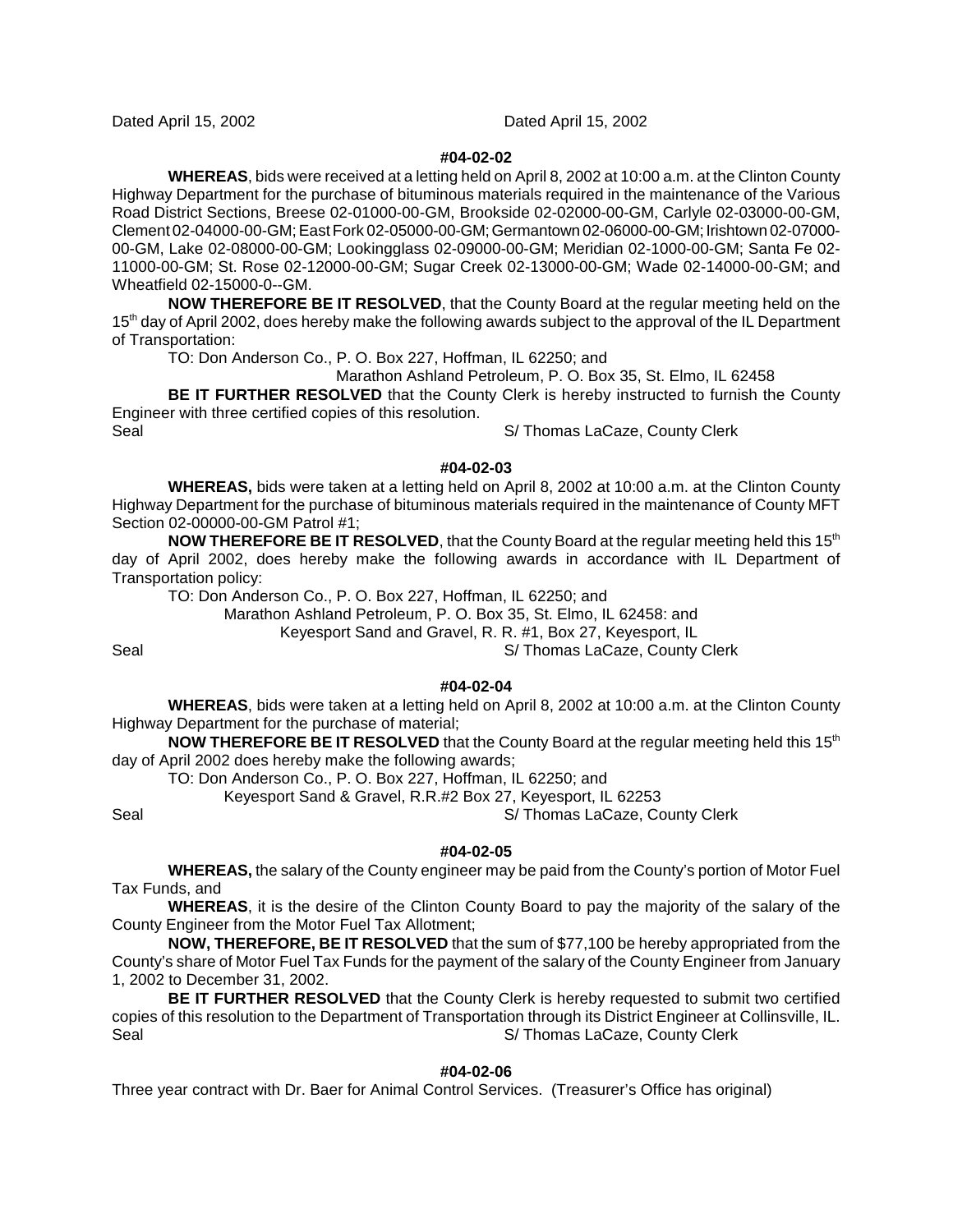### **#04-02-07**

Fees schedule for Retail Food Establishment Ordinance (Food Sanitation)

**8**. **FEES -** Fees be charged by the Regulatory Authority for permits in amounts sufficient to cover all or part of the cost for regulation and inspection. Fees for various categories of food service establishments may be established by the Board of Health with advise and consent of thte County Board. This fee shall be collected by the Regulatory Authority and shall be deposited into the Health Department Fund.

a. The permit fees shall be: High Classification - \$55.00, Medium Classification - \$35.00, Low Classification and Temporary Classification - \$25.00.

b. Non Profit organizations shall be exempt.

#### **#04-02-08**

**WHEREAS**, the Clinton County Board of Clinton County, Illinois, has a policy of recognizing excellence in any field of endeavor by any Clinton County resident; and

**WHEREAS**, the Clinton County Board desires to recognize the athletic achievement of students in Clinton County; and

**WHEREAS**, Germantown Lady Bulldogs Volleyball Team has distinguished itself by winning first place in the state competition of the Southern Illinois Junior High School Athletic Association, Region 6, Class "S", in the State of Illinois;

**NOW THEREFORE, BE IT RESOLVED** by the Clinton County Board at their regular meeting, April 15, 2002, that the Germantown Lady Bulldogs Volleyball Team be recognized for its outstanding achievement.

DATED this 22<sup>nd</sup> day of May, 2002.

S/ Herbert Pingsterhaus County Board Chairman

Attest: S/ Thomas LaCaze, County Clerk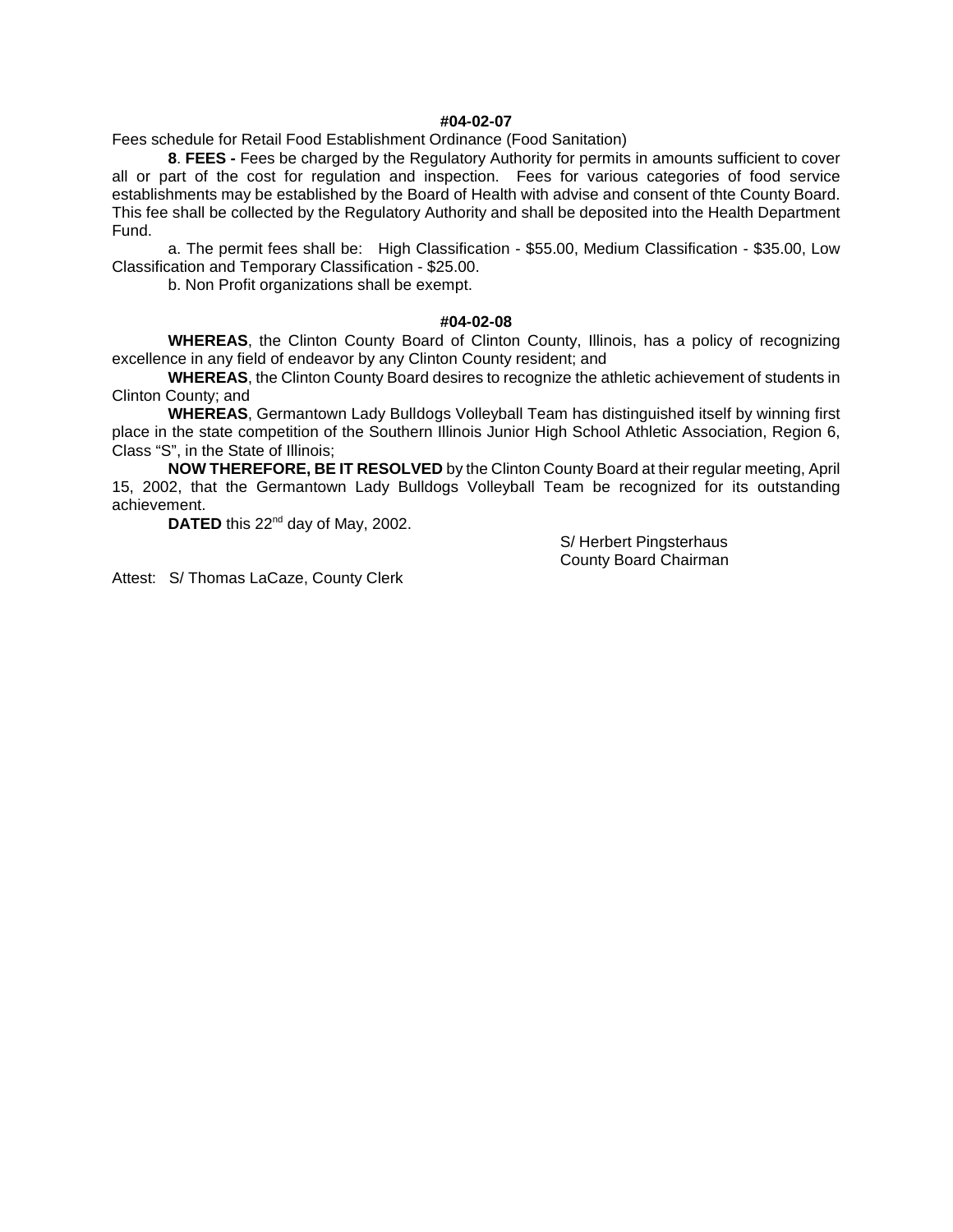## **CLINTON COUNTY BOARD June 17, 2002**

The June meeting of the Clinton County Board was called to order by Sheriff Paul Spaur on Monday, June 17, 2002, at 7:00 p.m.

**ROLL CALL:**: Present - Droege, Hitpas, Kehrer, Kloeckner, Lampe, Mensing, Murray, Pingsterhaus, Raymond, Robbins, Sullivan, Craig Taylor, Jack Taylor, and Winkler.

The Pledge of Allegiance was recited and all visitors introduced themselves.

**MOTION** by Robbins second by Mensing to approve the minutes of the previous meeting. **MOTION CARRIED**.

**MOTION** by Hitpas second by Jack Taylor to approve the appointment of Richard Koehler as Trustee of the Carlyle Cemetery Association. **MOTION CARRIED**.

**MOTION** by Kehrer second by Mensing to approve the appointment of Joseph Kehrer as Trustee of the New Memphis Sanitary District. **MOTION CARRIED**.

**MOTION** by Craig Taylor second by Lampe to approve the appointment of Tim Rehkemper as Trustee of the St. Rose Lighting District. **MOTION CARRIED**.

**MOTION** by Jack Taylor second by Hitpas to approve the appointment of Ed Rainey as Trustee of the Keyesport Fire Protection District. **MOTION CARRIED**.

**MOTION** by Murray second by Mensing to approve the appointment of Roger Zimmermann as Trustee of the Clinton County East Public Water District filling the vacancy created by the death of Harold Rommelmann. **MOTION CARRIED**.

**MOTION** by Robbins second by Jack Taylor to waive the first reading of the appointments of Clinton Smith, Harold Cotton and JoAnne Stevenson to the Clinton County Board of Health. **MOTION CARRIED**.

**MOTION** by Lampe second by Jack Taylor to approve the appointments of Clinton Smith, Harold Cotton and JoAnne Stevenson as members of the Clinton County Board of Health. **MOTION CARRIED.**

**MOTION** by Lampe second by Kehrer to approve the Semi-annual Report of the County Clerk and Recorder. **MOTION CARRIED**.

**MOTION** by Lampe second by Robbins to approve the Semi-annual Report of the Circuit Clerk. **MOTION CARRIED**.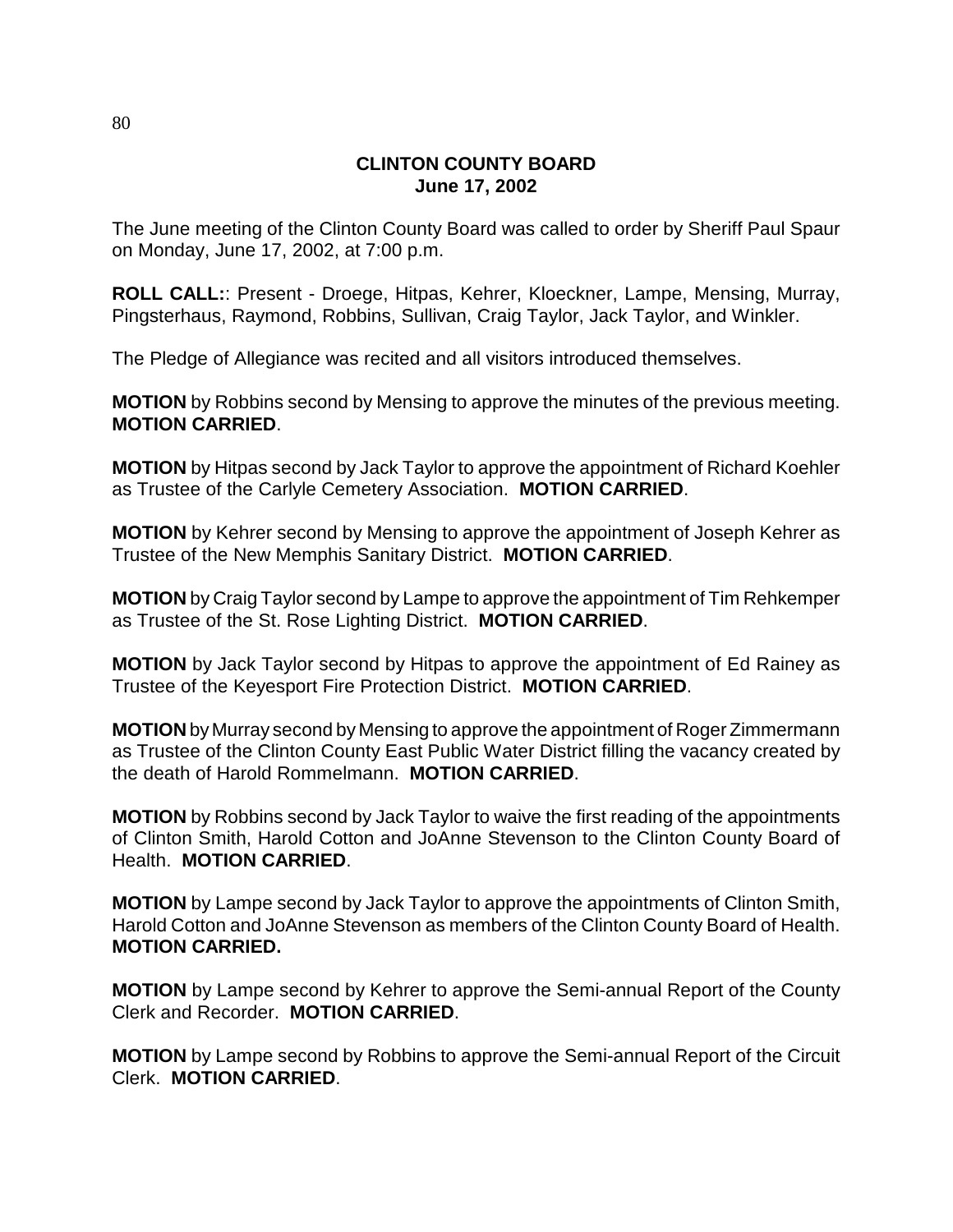**MOTION** by Kehrer second by Mensing to approve Administrative Services for Brown & Roberts, Inc., in the amount of \$3,500.00 on the New Memphis Sanitary District project CDAP Grant #99-24272. **MOTION CARRIED**.

**MOTION** by Mensing second by Kehrer to approve payment of Invoice #1 for Design Engineering in the amount of \$23,250.00 to Brown & Roberts, Inc. on the New Memphis Sanitary District project. The payment will be made as soon as funds are received. **MOTION CARRIED**.

**MOTION** by Jack Taylor second by Sullivan to approve a CompleteLink Agreement with Ameritech to upgrade our current CompleteLink plan. **MOTION CARRIED**.

**MOTION** by Craig Taylor second by Lampe to approve the above CompleteLink Agreement for a three year contract. **MOTION CARRIED**.

Board Member Kloeckner presented a Public Water Supply Funding Agreement between Monterey Coal Company, a division of ExxonMobil Coal USA, Inc. and Clinton County. The agreement states that Monterey agrees to provide One Million (\$1,000,000) to Clinton County to be used exclusively for the primary and secondary purposes listed in the agreement. A payment of \$425,000 will be made within five business days of this agreement. A second payment of \$250,000 will be made within ten business days of notification of commencement of construction but no sooner than six months from the date of this agreement and the third payment and final payment of \$325,000 twelve months after this agreement. States Attorney Brandmeyer said with the approval of this document we will be agreeing to accept the \$1,000,000 and spend it the way it specifies. He also said the way the agreement is written, there is no foreclosure of any lawsuit that the county might want to file nor is there any foreclosure of any lawsuit by any one of the entities that would be receiving any money. This agreement is a funding agreement, not a settlement agreement. **MOTION** by Kloeckner second by Sullivan to accept the agreement between Monterey/Exxon and Clinton County. **MOTION CARRIED**.

**911 COMMITTEE** - Greenville is on-line with Clinton County. They now have the capability to back us up. The Breese station will be shut down July 4, 2002.

**INSURANCE TRUST** - Everything is going well with the liability and health insurance.

No reports from the following committees: Lake Task Force/Industrial Park, Safety, RC&D Council, Welfare, Zoning, Facilities, Liquor and General Services/Judiciary.

**UNINCORPORATED AREA IMPROVEMENT COMMITTEE** - Royal Lakes Improvement Committee has a meeting scheduled for tomorrow evening at 7:00 p.m. Everything is going forward on the sanitary project.

**EDUCATION COMMITTEE** - Superintendent Garrett is concerned about how money will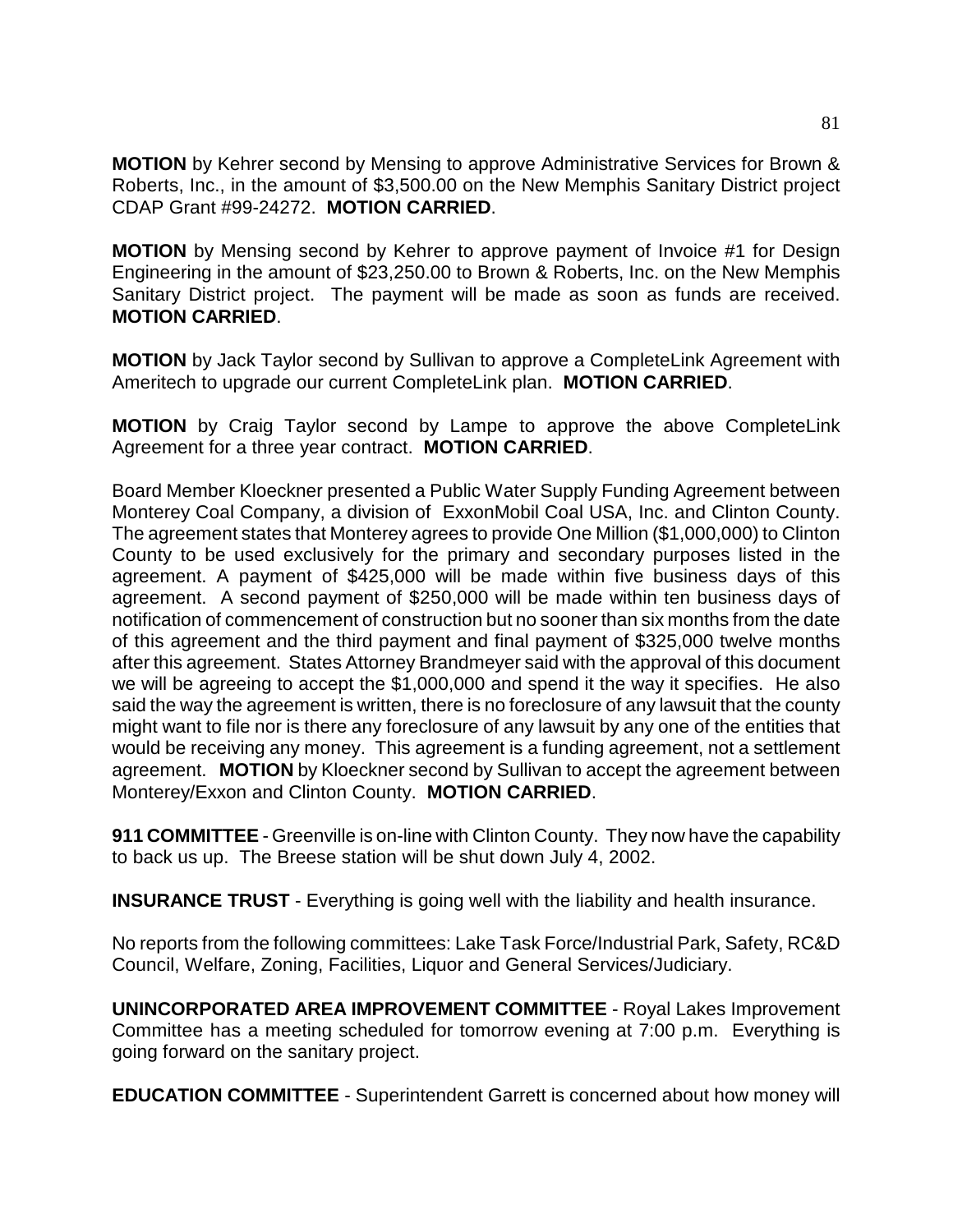be coming down from Springfield.

**708 MENTAL HEALTH BOARD** - A meeting is scheduled for Thursday, June 25 at 7:00 p.m.

**SOLID WASTE COMMITTEE** - The City of Trenton began their mandated pick-up at every home in the city.

**TOURISM COMMITTEE** - The camp areas are open at the Lake but there is no sanitation available. The Committee will have another meeting in July.

**LAW ENFORCEMENT/ESDA** - A deputy had been involved in an accident while responding to a burglary in progress. Everything else is going okay.

**ECONOMIC DEVELOPMENT COMMITTEE** - The One Million (\$1,000,000) infrastructure project should be very beneficial to the County.

**PERSONNEL COMMITTEE** - The Committee had a meeting with the County Clerk and there are some issues regarding personnel that need to be straightened out in the next contract with the Teamsters.

**ROAD & BRIDGE COMMITTEE - MOTION** by Craig Taylor second by Kloeckner authorizing the Board Chairman to sign the ICC Stipulated Agreement No. 1007 and an agreement with the Burlington Northern Santa Fe Railroad. These agreements are for new warning lights, the addition of gates, and a new precast concrete surface. The cost to the county will be \$3,200.00. **MOTION CARRIED.**

**MOTION** by Mensing second by Raymond to approve a resolution awarding the bid to Baxmeyer Construction of Waterloo for \$76,935 for a new drainage structure on the Beckemeyer Road. **MOTION CARRIED**.

Engineer Mitchell reported the three power companies are in the process of getting permits from IDOT for the intersection lights. Bond County will take bids for a drainage structure on Bond Road. Work on Hanover Street (Germantown Road) in Germantown is progressing well.

**FINANCE/HEALTH SERVICES - MOTION** by Hitpas second by Mensing to approve the Monthly Budget and Financial Reports (which are also the Six-Month Reports) of the County Treasurer's Office. **MOTION CARRIED**.

Treasurer Ferd Mueller reported the real estate tax bills for 2001 were mailed out May 29, 2002. He renewed the War Memorial CD for 60 months. The checking account balance is \$716.28. The SSA contracts need to be negotiated.

82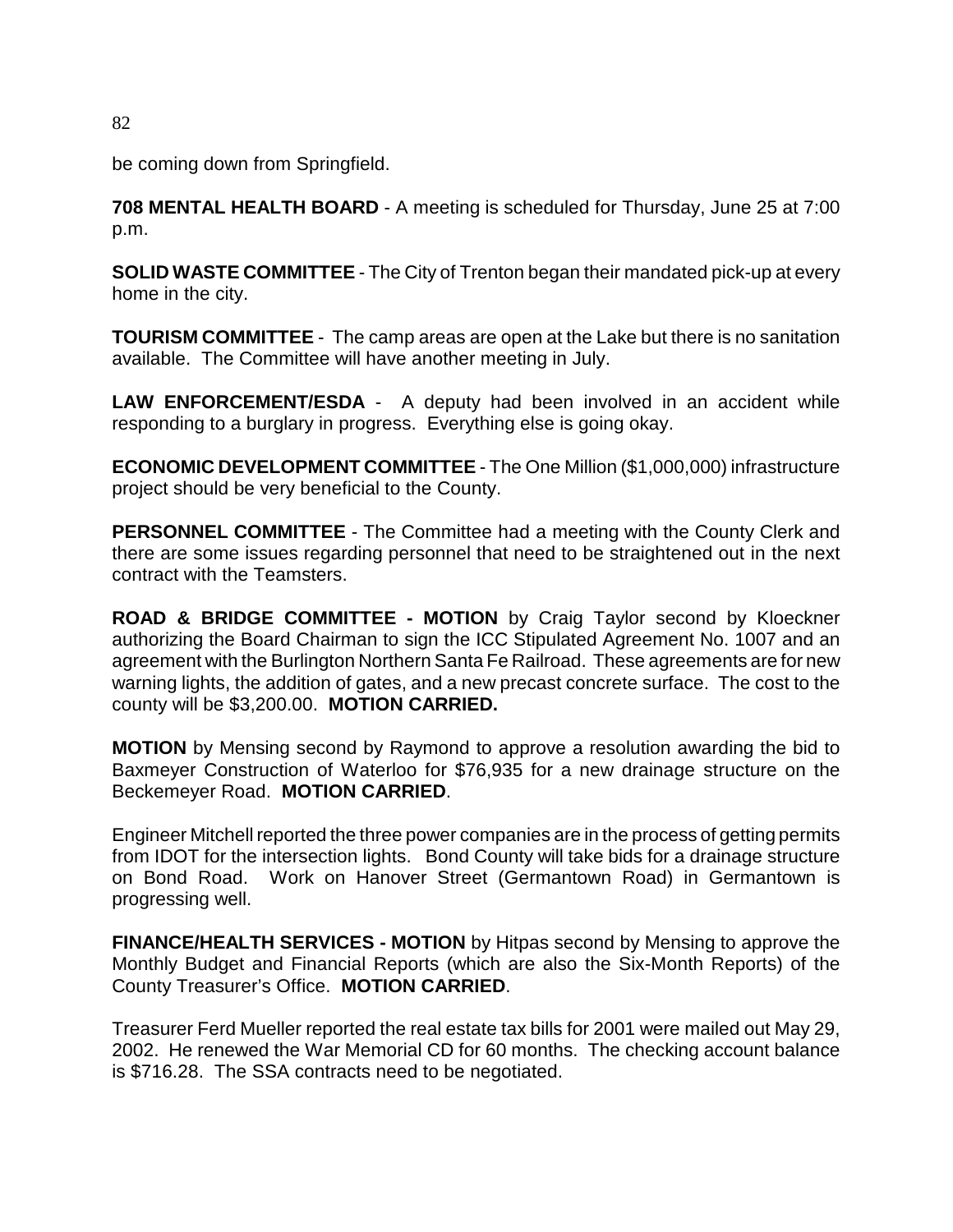The Exxon account has been set up. The suggested procedure for payment is for the Finance Committee to review all invoices and bring them to County Board for final approval. **MOTION** by Kloeckner second by Jack Taylor to approve payment of \$143,300 to Lookingglass Township and \$179,000 Germantown Township as soon as the funds come in. **MOTION CARRIED.**

The Finance Committee will handle all the invoices for the CDAP grant with the County Board having final approval.

**AGRICULTURE COMMITTEE** - Bids are being taken for painting the truck bed.

**MOTION** by Winkler second by Kehrer to approve payment of the General Claims. **MOTION CARRIED.**

**MOTION** by Craig Taylor second by Jack Taylor to approve payment of the General Services Claims. **MOTION CARRIED**.

**MOTION** by Hitpas second by Murray to approve payment of the Regular Finance Claims. **MOTION CARRIED**.

**MOTION** by Sullivan second by Mensing to approve payment of the Jail Finance Claims. **MOTION CARRIED**.

**MOTION** by Kehrer second by Jack Taylor to approve payment of the 708 Mental Health Board Claims. **MOTION CARRIED.**

**MOTION** by Hitpas second by Jack Taylor to approve payment of the Health Department Claims. **MOTION CARRIED.**

**MOTION** by Jack Taylor second by Kehrer to approve payment of the Health Department/WIC Claims. **MOTION CARRIED**.

**MOTION** by Kloeckner second by Sullivan to approve payment of the Highway Deparment Claims. **MOTION CARRIED**.

**MOTION** by Kehrer second by Craig Taylor to approve payment of the County Board Member Claims. **MOTION CARRIED**.

**MISCELLANEOUS BUSINESS** - Dennis Beckmann of Germantown has begun operating an incinerator which provides crematory service for small animals. The memorial benches for Dale and Alice Quick are in place on the court house lawn.

**MOTION** by Robbins second by Mensing to adjourn the meeting. **MOTION CARRIED**.

Herbert Pingsterhaus County Board Chairman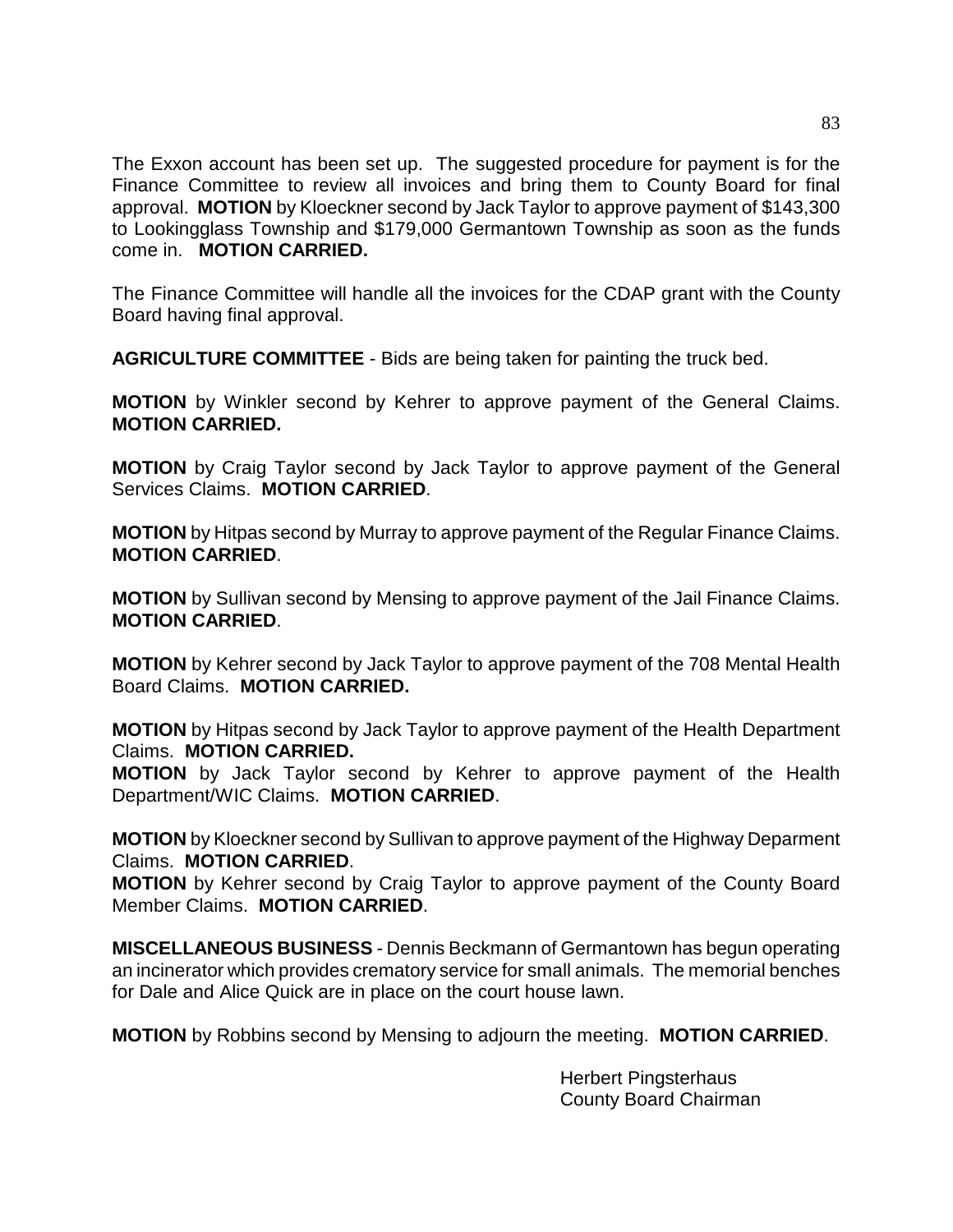Thomas LaCaze, County Clerk

\_\_\_\_\_\_\_\_\_\_\_\_\_\_\_\_\_\_\_\_\_\_\_\_\_\_\_\_\_\_\_\_\_\_\_\_

#06-02-01

**WHEREAS**, the Clinton County Board has authorized the Clinton County Highay Department to take bids for Section 01-14114-00-BR, Wade Road District, and

**WHEREAS**, the low bid was by Baxmeyer Construction for \$76,935.00,

**NOW, THEREFORE, BE IT RESOLVED** that the Clinton County Board does hereby award Section 01-14114 BR to:

> Baxmeyer Construction 1034 Floraville Road Waterloo, IL 62298

**BE IT FURTHER RESOLVED** that the County Clerk is hereby instructed to furnish the County Engineer with a certified copy of this resolution.

State of Illinois)

County of Clinton)

I, Thomas LaCaze, County Clerk of Clinton County, do hereby certify that this is a true and correct copy of a Resolution approved and adopted at the regular meeting of the Clinton County Board held on June 17, 2002, at Carlyle, IL.

Given under my hand and seal this 17<sup>th</sup> day of June, 2002.

**SEAL** S/ Thomas LaCaze, County Clerk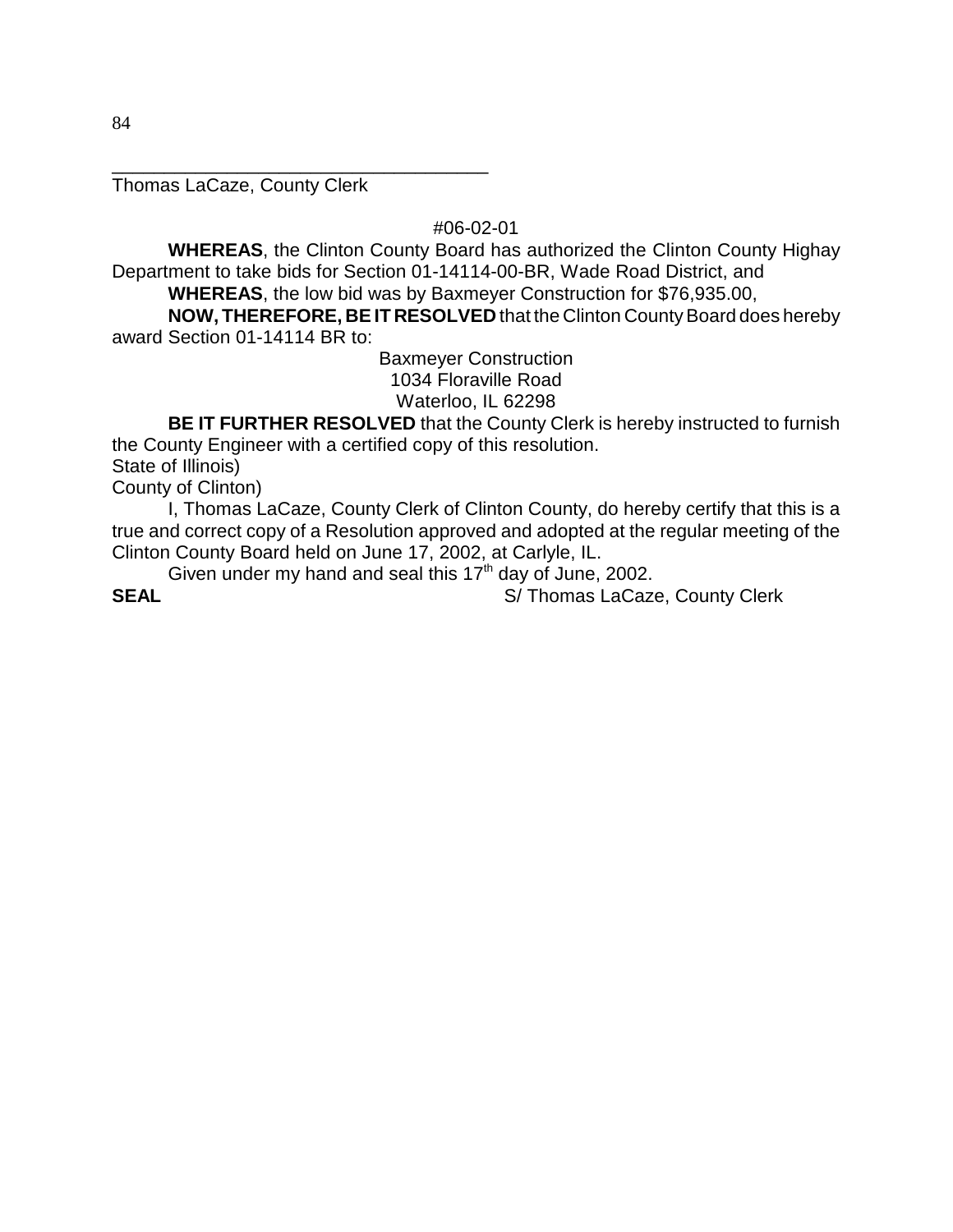## **CLINTON COUNTY BOARD July 16, 2002**

The July meeting of the Clinton County Board was called to order by Captain Mike Burton on Tuesday, July 16, 2002, in the county board meeting room.

**Roll call**: Present - Droege, Hitpas, Holtgrave, Kehrer, Kloeckner, Lampe, Mensing, Murray, Pingsterhaus, Raymond, Robbins, Sullivan, Craig Taylor, Jack Taylor, Winkler.

The Pledge of Allegiance was recited. All visitors and guests introduced themselves.

**MOTION** by Lampe second by Craig Taylor to approve the minutes of the previous meeting. **MOTION CARRIED**.

County Clerk Thomas LaCaze reported Herman Jansen, Damiansville Village President thanked the county for efforts in getting Exxon to provide funds for water for the rural areas by the coal mine. He also read a letter from Carol Santel, New Memphis Water District, thanking the county and Ray Kloeckner in obtaining funds from Exxon to supply safe drinking water where wells have been contaminated.

**MOTION** by Jack Taylor second by Holtgrave to sponsor a 2002 DCCA Public Facilities application for the New Memphis Sanitary District. **MOTION CARRIED**.

County Clerk LaCaze reported he denied a request from an inmate of Dixon Correctional Center who asked the county to accept collect calls from him.

**MOTION** by Craig Taylor second by Lampe to approve a contract with the City of Highland to provide ambulance service to Special Service Area #5. **MOTION CARRIED**.

First reading: Carlyle S/W Public Water District - Jeff Schulte to fill vacancy created by death of William Little.

Jerry Korte of Germantown addressed the board about health care concerns he has. His home is located 3/4 mile from the coal mine slag pile. The inside of his home was tested by a registered geologist and the levels of lead, nickel, mercury, arsenic, chromium, manganese were all much higher than the tolerable levels. Chairman Pingsterhaus said Exxon is working on the taking care of covering the slag pile and he asked the Health Department committee to check this out. Korte asked if the county could assist in bringing water to his home until the city water can get there. Pingsterhaus said the water line should be installed soon.

**911 COMMITTEE** - Friday, July 12, the 911 Breese PSAP was closed. We now have two dispatchers around the clock at the Carlyle location. We are operating strictly out of here. We will be selling some of the equipment we no longer need. Bond County is the back-up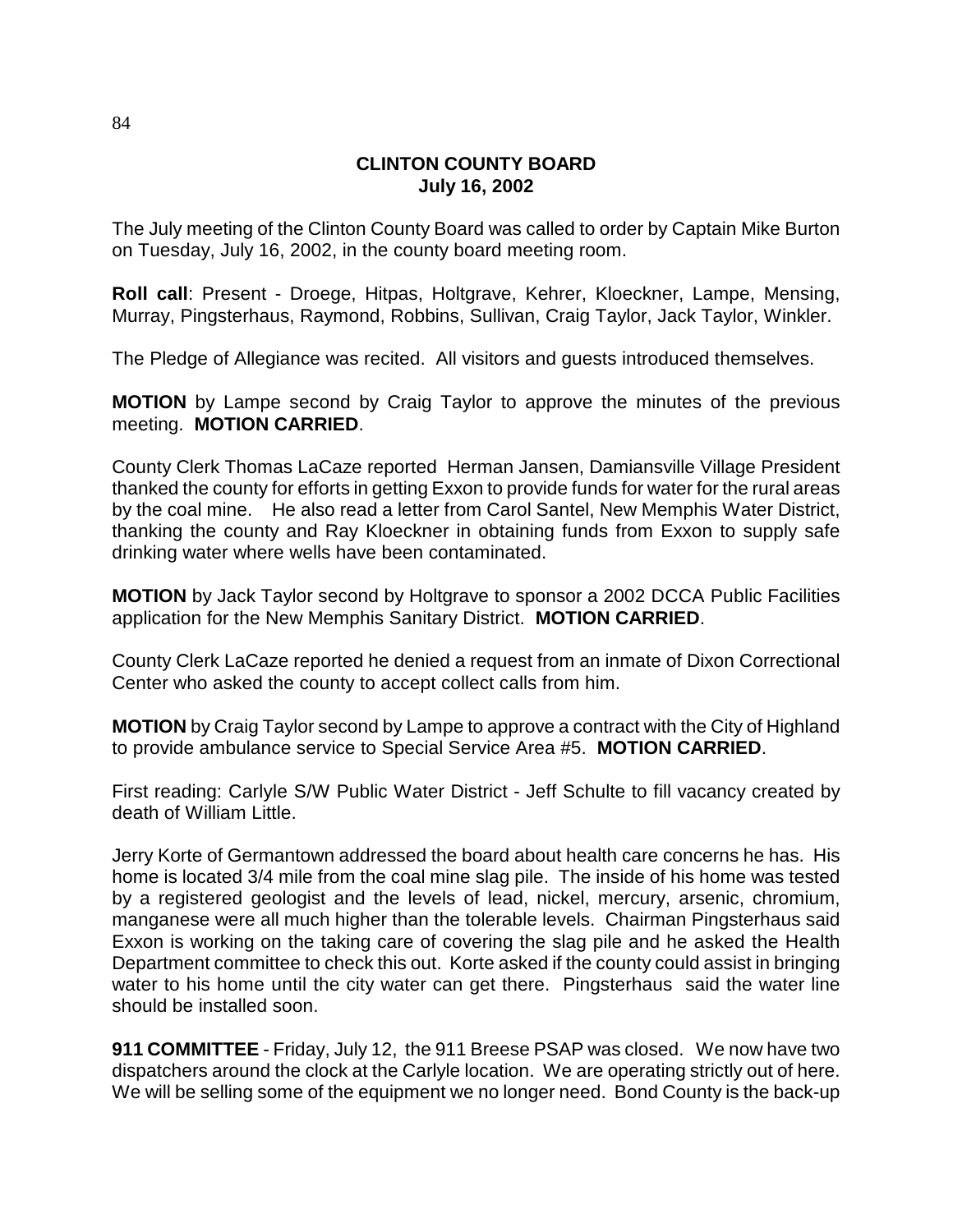for Clinton County's 911.

**INSURANCES TRUST** - Chairman Pingsterhaus reported the IL County Insurance Trust informed him that the reinsurer they have for large claims is in bankruptcy court. ICIT has another insurer that will take over. With the health insurance premium we are looking at approximately a 15% increase. The contract year will need to start August 1 instead of October 1. **MOTION** by Jack Taylor second by Sullivan to go with the new insurer and begin the contract year August 1, 2002. **MOTION CARRIED**.

No reports for the following committees: Lake Task Force/Industrial Park, Safety, Education, RC&D Council, Welfare, Economic Development, Personnel, Facilities, General Services and Liquor.

**UNINCORPORATED AREA IMPROVEMENT COMMITTEE** - A meeting is scheduled tomorrow night for the sanitary system at Royal Lakes Resort #2.

**708 MENTAL HEALTH BOARD** - MOTION by Kehrer second by Raymond to approve the budget request of the Mental Health Board for fiscal year 2003/04. MOTION CARRIED. Next year the Board is considering adding two new programs, Big Sisters and Senior Services.

**SOLID WASTE COMMITTEE -** The next meeting is scheduled for July 25. The City of Trenton is doing very well with their recycling program.

**TOURISM COMMITTEE** - The meeting scheduled for July 17 has been changed to July 31, 2002.

**ZONING/SUBDIVISION COMMITTEE** - **MOTION** by Craig Taylor second by Kloeckner to approve a Map change from Agriculture to AR (3 acre lot size) submitted by Matt Detmer for 10 acres located in St. Rose Township. **MOTION CARRIED**.

**MOTION** by Kloeckner second by Hitpas to waive the first reading of Joyce Becker's First Subdivision located in Section 10, Santa Fe Township. **MOTION CARRIED**.

**MOTION** by Kloeckner second by Holtgrave to approve a plat of Joyce Becker's First Subdivision, a one-lot subdivision located in Santa Fe Township. **MOTION CARRIED.**

**LAW ENFORCEMENT COMMITTEE** - **MOTION** by Kehrer second by Holtgrave to approve the semi-annual report of the Sheriff's Department. **MOTION CARRIED**.

**ROAD & BRIDGE COMMITTEE** - **MOTION** by Sullivan second by Kehrer to approve a permit for New Memphis Water District to install a new water line along CH#8 (Damiansville Road). **MOTION CARRIED**.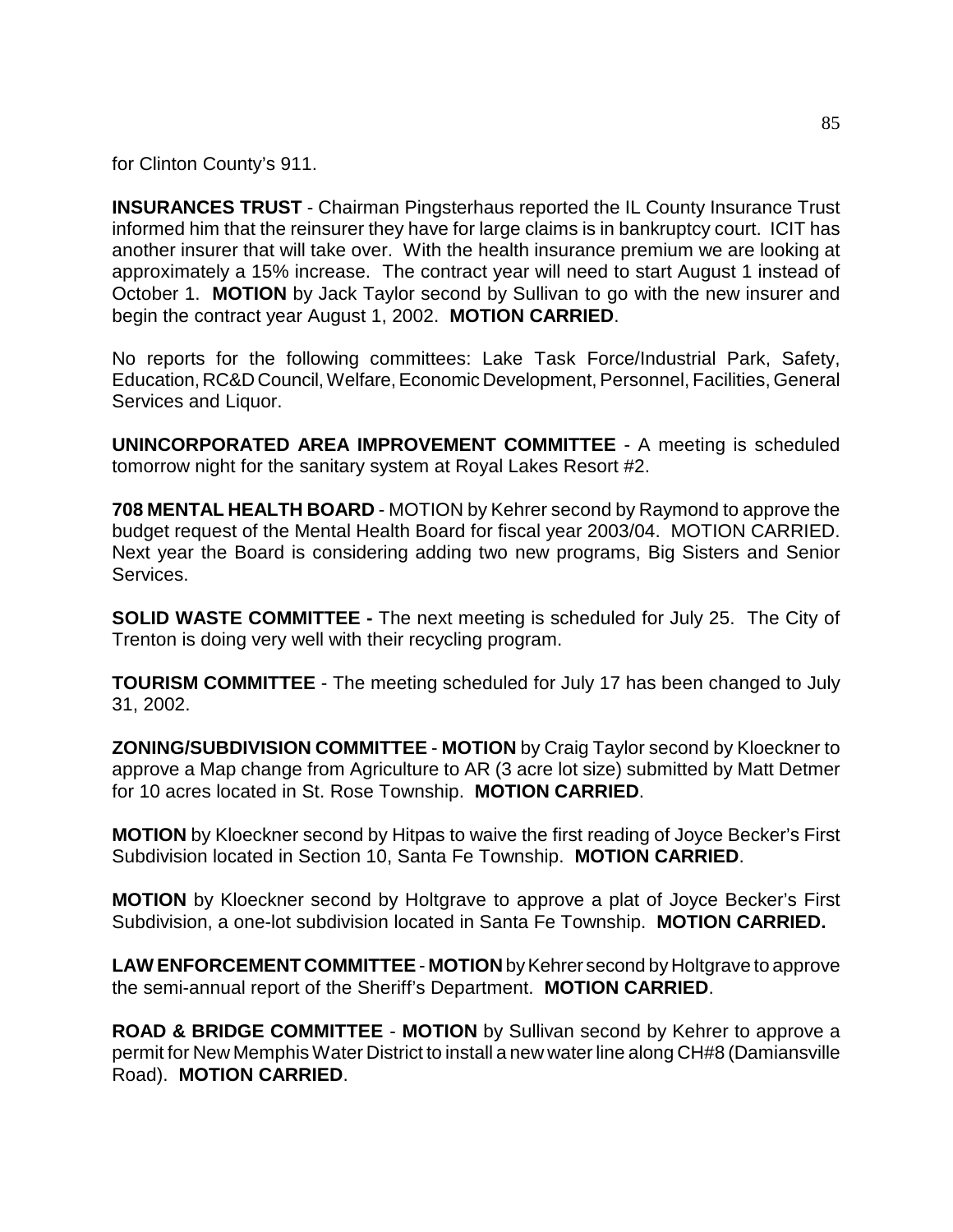**MOTION** by Holtgrave second by Mensing to approve a permit for the Village of Albers to extend a new water line across CH#8 (Albers Road) at the mine entrance. **MOTION CARRIED.**

**MOTION** by Craig Taylor second by Sullivan to approve the purchase of a new dump truck through the Illinois Joint Purchasing Program from Prairie International of Springfield for \$40,730.00. **MOTION CARRIED**.

**MOTION** by Mensing second by Kehrer to take sealed bids for the 1990 Ford Dump Truck. **MOTION CARRIED**.

**MOTION** by Robbins second by Mensing to approve a resolution awarding the bid for a three-sided drainage structure on the Bond County line in St. Rose Township to Depew & Owen Builders of Centralia for \$95,894.00. **MOTION CARRIED**.

Engineer Mitchell reported IDOT has awarded \$396,000 TARP Funds to make improvements to the CH#6 Bartelso-Beckemeyer Road. The CH#7 (Germantown Road) project is going very well. The Wade Township drainage structure on Beckemeyer Road should begin Monday.

**MOTION** by Sullivan second by Kloeckner to grant a temporary construction easement (five feet wide) to IDOT to install new curb along the south side of the court house property. This is subject to approval of the States Attorney. **MOTION CARRIED**.

**FINANCE/HEALTH SERVICES COMMITTEE** - The Health Department is wanting to expand their office. They would like to construct an addition on the west side of the building. They need the county's permission to use this strip before they can go ahead with a feasibility study to see if they will have enough funds for the addition. An alternative to a new addition would be moving the storage area to a building at the Highway Department and using that old storage area for the department's expansion. **MOTION** by Hitpas second by Holtgrave to give permission to go ahead with the feasibility study. **MOTION CARRIED**.

**MOTION** by Holtgrave second by Kehrer to approve the Monthly Budget and Financial Reports of the County Treasurer's Office. **MOTION CARRIED**.

Treasurer Mueller reported he paid \$23,250.00 from DCCA Grant funds to New Memphis Sanitary District. He also received \$425,000.00 from Exxon and has paid out \$179,000.00 to Germantown Township and \$143,300.00 to Lookingglass Township. The first distribution of taxes is scheduled for July 25<sup>th</sup>.

**MOTION** by Jack Taylor second by Kehrer to void the following tax bills for \$295.82 in accordance with the Delinquent Tax Sale procedure: 03-03-10-251-020, 06-06-28-700-001, 07-07-35-452-007, 07-07-35-458-003, 07-07-35-459-003, 07-07-35-459-022,10-09-25-700-

86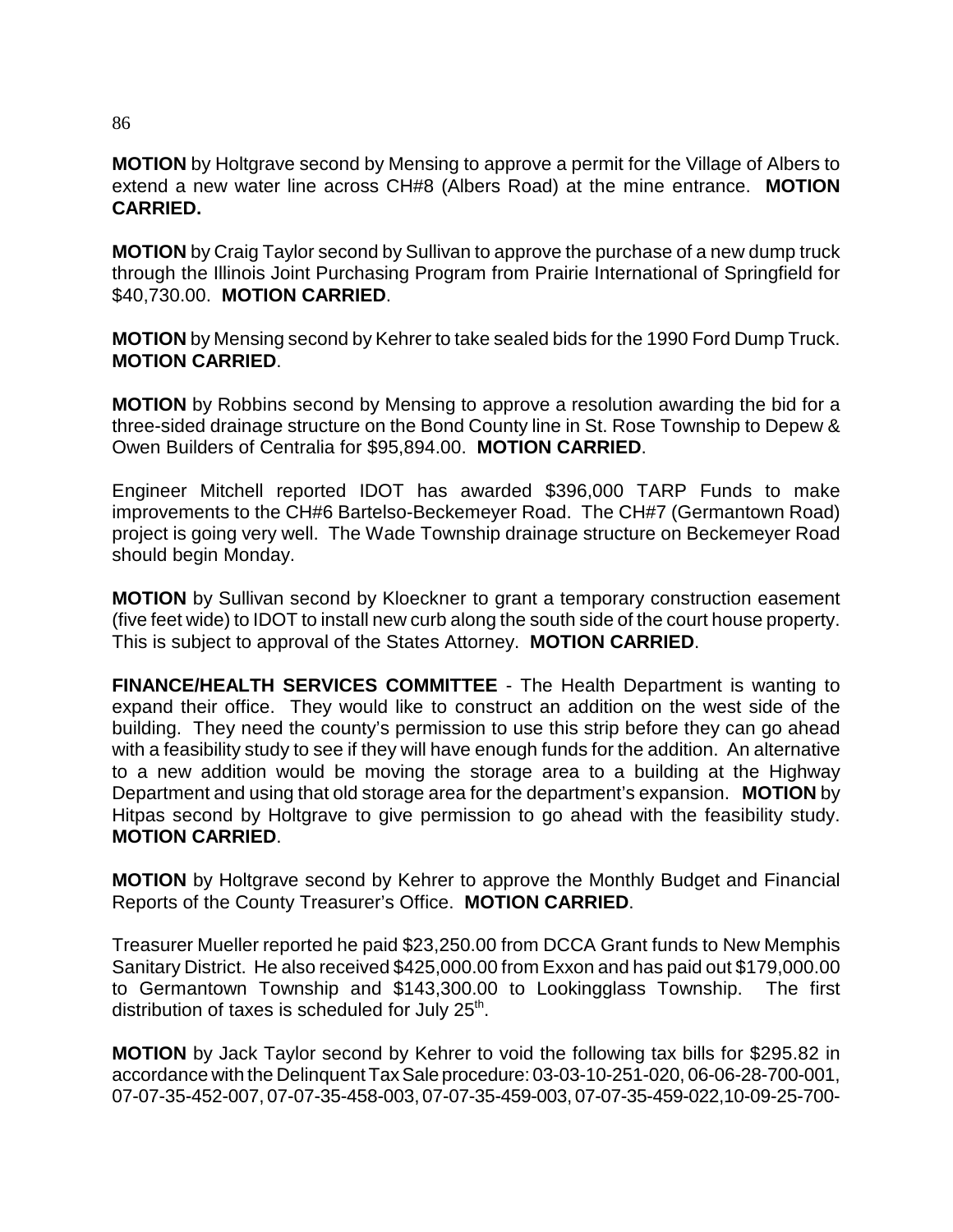012,13-12-02-251-020,13-12-02-252-025, 13-12-02-252-039, 13-12-02-252-070, 15-14-12- 456-014, 15-14-13-251-017. **MOTION CARRIED**.

**AGRICULTURE COMMITTEE** - The paint job for the truck turned out very good.

**MOTION** by Winkler second by Mensing to approve payment of the General Claims. **MOTION CARRIED**.

**MOTION** by Robbins second by Mensing to approve payment of the General Services Claims. **MOTION CARRIED**.

**MOTION** by Jack Taylor second by Raymond to approve payment of the Regular Finance Claims. **MOTION CARRIED**.

**MOTION** by Sullivan second by Kloeckner to approve payment of the Jail Finance Claims. **MOTION CARRIED.**

**MOTION** by Holtgrave second by Hitpas to approve payment of the 708 Mental Health Board Claims. **MOTION CARRIED**.

**MOTION** by Mensing second by Craig Taylor to approve payment of the Health Department Claims. **MOTION CARRIED**.

**MOTION** by Jack Taylor second by Hitpas to approve payment of the WIC Department Claims. **MOTION CARRIED**.

**MOTION** by Kloeckner second by Sullivan to approve payment of the Highway Department Claims. **MOTION CARRIED**.

**MISCELLANEOUS BUSINESS**: Kloeckner was thanked for the good work he did in dealing with Exxon.

**MOTION** by Robbins second by Mensing to adjourn the meeting. **MOTION CARRIED**.

Herb Pingsterhaus County Board Chairman

County Clerk & Recorder

\_\_\_\_\_\_\_\_\_\_\_\_\_\_\_\_\_\_\_\_\_\_\_\_\_\_\_\_\_\_\_\_\_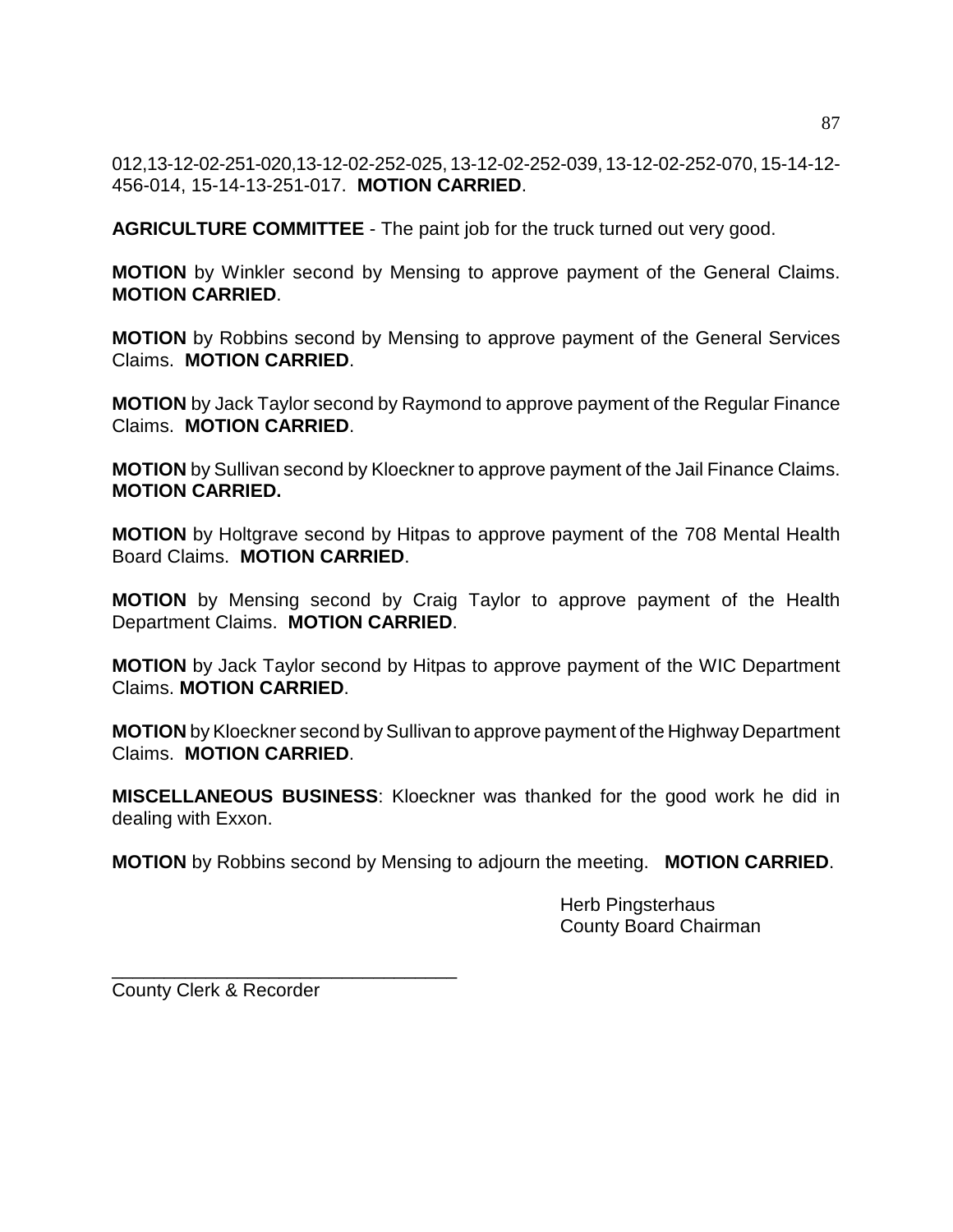### **#07-02-01**

**WHEREAS**, Clinton County has participated in the Governmental Joint Purchasing Act (30ILCS525) with the State of Illinois since April 11, 1978; and,

**WHEREAS**, The State of Illinois has taken bids and awarded Contract #4009654 to International Truck & Engine Corp., Prairie/International Corp., 401 South Dirksen Pkwy., Springfield, IL 62703-5667 for Single and Tandem Axle Dump Trucks; and

**WHEREAS**, The Highway Committee and the County Engineer have determined that a new truck is needed for Highway Department operations;

**NOW, THEREFORE, BE IT RESOLVED** that the County Engineer is hereby authorized to purchase a new single axle truck (cab and heavy duty chassis) from:

> Prairie International 401 South Dirsken Springfield, IL 62703 Amount: \$40,730.00

**BE IT FURTHER RESOLVED** that the County Clerk be and is hereby authorized and instructed to furnish the County Engineer with two (2) certified copies of this resolution. State of Illinois)

County of Clinton)

I, Thomas LaCaze, County Clerk of Clinton County, do hereby certify that this is a true and correct copy of a resolution approved and adopted at the regular meeting of the Clinton County Board held on July 16, 2002 at Carlyle, IL.

Given under my hand and seal this  $16<sup>th</sup>$  day of July, 2002.

Seal Seal Seal Seal Simple S/ Thomas LaCaze, County Clerk

### **#07-02-02**

**WHEREAS**, the Clinton County Board has authorized the Clinton County Highway Department to take bids for Section 01-12115-00-BR St. Rose Road District, Clinton County' Section 01-01115-00-BR Burgess Road District, Bond County; and

**WHEREAS**, the low bid was by DePew & Owen Builders for \$95,894.00.

**NOW, THEREFORE, BE IT RESOLVED** that the Clinton County Board does hereby award Section 01-12115-00-BR/01-01115-00-BR to:

> DePew & Owen Builders 511 South Oak Street P. O. Box 1252 Centralia, IL 62801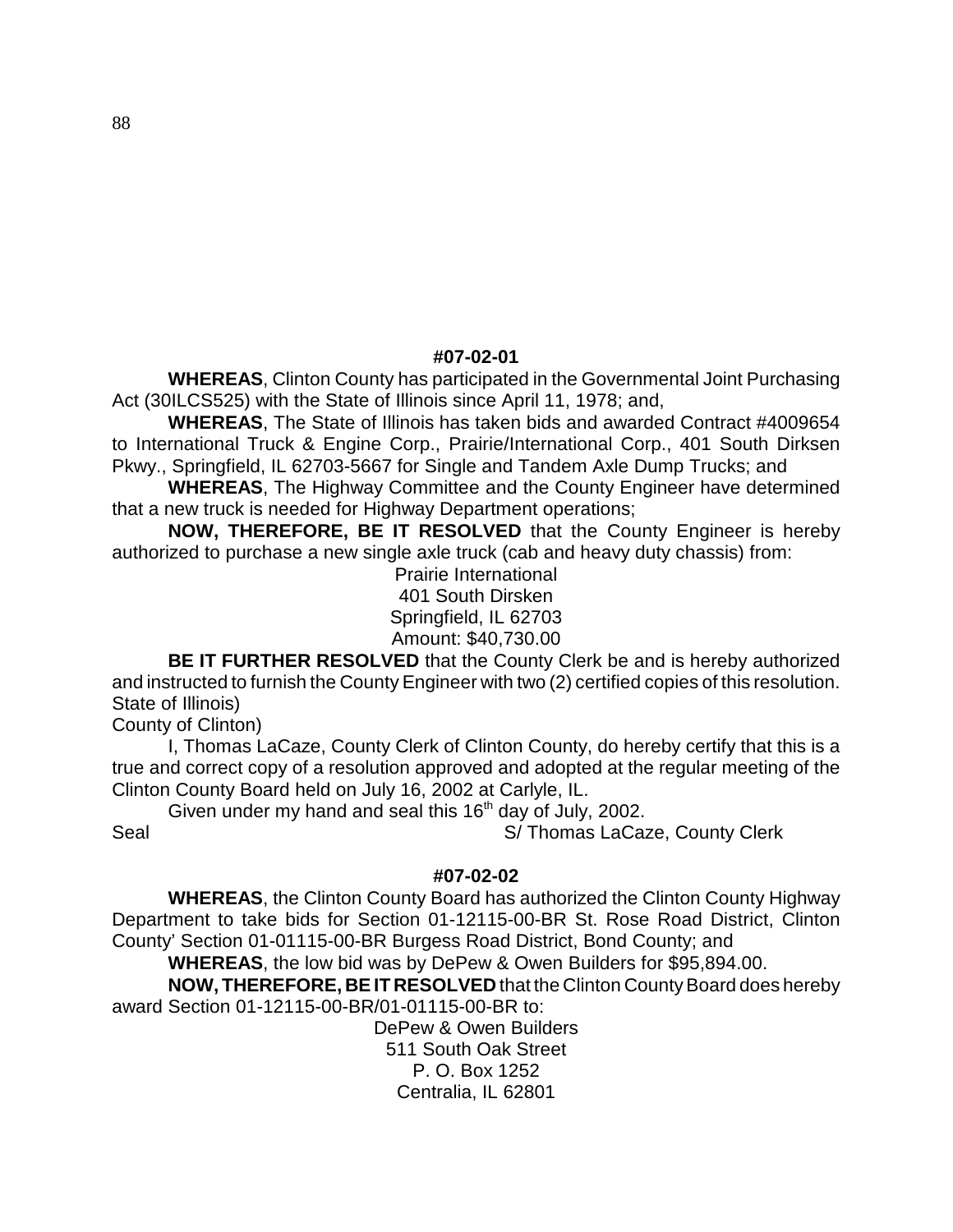**BE IT FURTHER RESOLVED** that the County Clerk is hereby instructed to furnish the County Engineer with a certified copy of this resolution.

State of Illinois)

County of Clinton)

I, Thomas LaCaze, County Clerk of Clinton County, do hereby certify that this is a true and correct copy of a resolution approved and adopted at the regular meeting of the Clinton County Board held on July 16, 2002 at Carlyle, IL.

Given under my hand and seal this  $16<sup>th</sup>$  day of July, 2002.

Seal Seal S/ Thomas LaCaze, County Clerk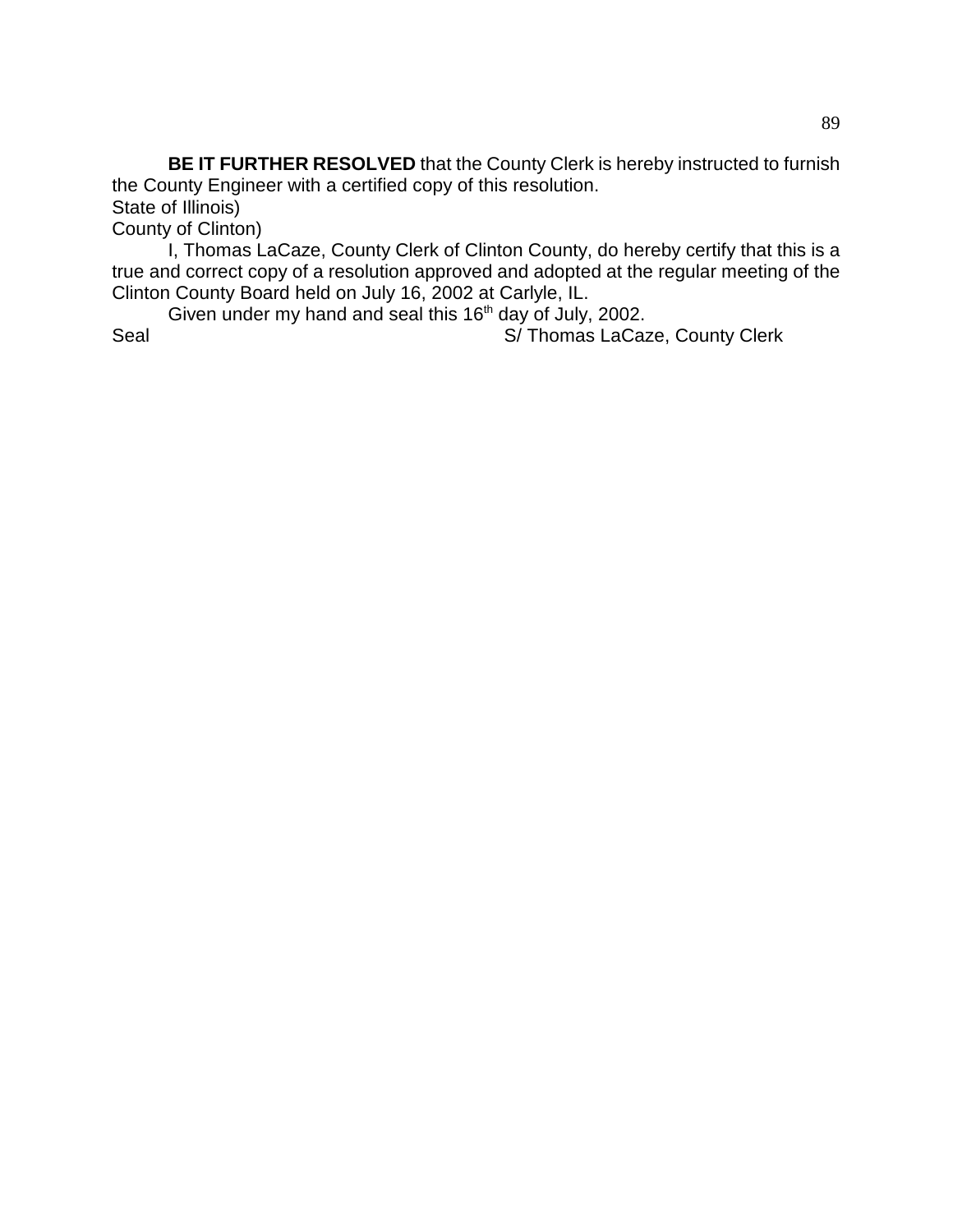### **CLINTON COUNTY BOARD August 19, 2002**

The August meeting of the Clinton County Board was called to order by Sheriff Paul Spaur on Monday, August 19, 2002, in the county board meeting room.

**Roll call**: Present - Droege, Hitpas, Holtgrave, Kehrer, Kloeckner, Lampe, Mensing, Murray, Pingsterhaus, Raymond, Robbins, Winkler.

The Pledge of Allegiance was recited. All visitors and guests introduced themselves.

**MOTION** by Winkler second by Kehrer to approve the minutes of the previous meeting. **MOTION CARRIED**.

**MOTION** by Mensing second by Raymond to approve \$200.00 annual dues payment to the Southwestern IL Resource Conservation and Development Council. **MOTION CARRIED.**

**MOTION** by Robbins second by Holtgrave to approve the Clinton County Board of Review recess on September 7, 2002, due to assessment work not completed. **MOTION CARRIED.**

Every 10 years the Supervisor of Assessments is required to put together a Township Assessment District Map. The following combined township assessment districts will go into effect with the 2005 election: St. Rose, Wheatfield and Irishtown; East Fork, Clement and Meridian; and Santa Fe and Lake. All other townships will be by themselves. **MOTION** by Kehrer second by Kloeckner to approve the new Township Assessment District Map. **MOTION CARRIED**.

**MOTION** by Mensing second by Raymond to approve the appointment of Jeff Schulte as Trustee of the Carlyle Southwest Public Water District until April 30, 2004. He will fill the vacancy created by the death of William Little. **MOTION CARRIED**.

**MOTION** by Hitpas second by Murray to approve the Prevailing Wage Rate Ordinance for Clinton County. **MOTION CARRIED.**

Jim Matheny and Ed Barnes of the Veteran's Assistance Commission addressed the board about establishing a commission to study the feasibility of creating a Veteran's Assistance Commission in Clinton County. The County would need to provide office space, utilities, salary, and health insurance. Matheny left a book defining the Veteran's Assistance Commission. He will send out guidelines on the establishment of a commission.

Pastor Steve Goodin was given permission to have a candle light service on the court house lawn on September 11 commemorating the first anniversary of the terrorist attack on our country. People attending the service will need to bring their own lawn chairs.

**911 COMMITTEE** - A meeting is scheduled at the Supervisor of Assessments Office on August 29 at 7:00 p.m.

**IL COUNTY INSURANCE TRUST** - A meeting is scheduled for Wednesday, August 21.

**LAKE TASK FORCE/INDUSTRIAL PARK** - Virgil Jansen representing Zoro Homes said his company is wanting to purchase three tracts of property at the Industrial Park/County Farm. One tract is north of B&M Manufacturing, (8.3 acres.) The county would need to extend the road 150' and replace a culvert at a cost of \$4,000. The second and third tracts (4.87 acres -1.87a. And 3a.) are along Highway Route 127, the southeast section east of fire pond. The City of Carlyle is responsible for the utilities.

**MOTION** by Holtgrave second by Lampe to extend the roadway 150' and replace a culvert at a cost of approximately \$4,000.00. **MOTION CARRIED.**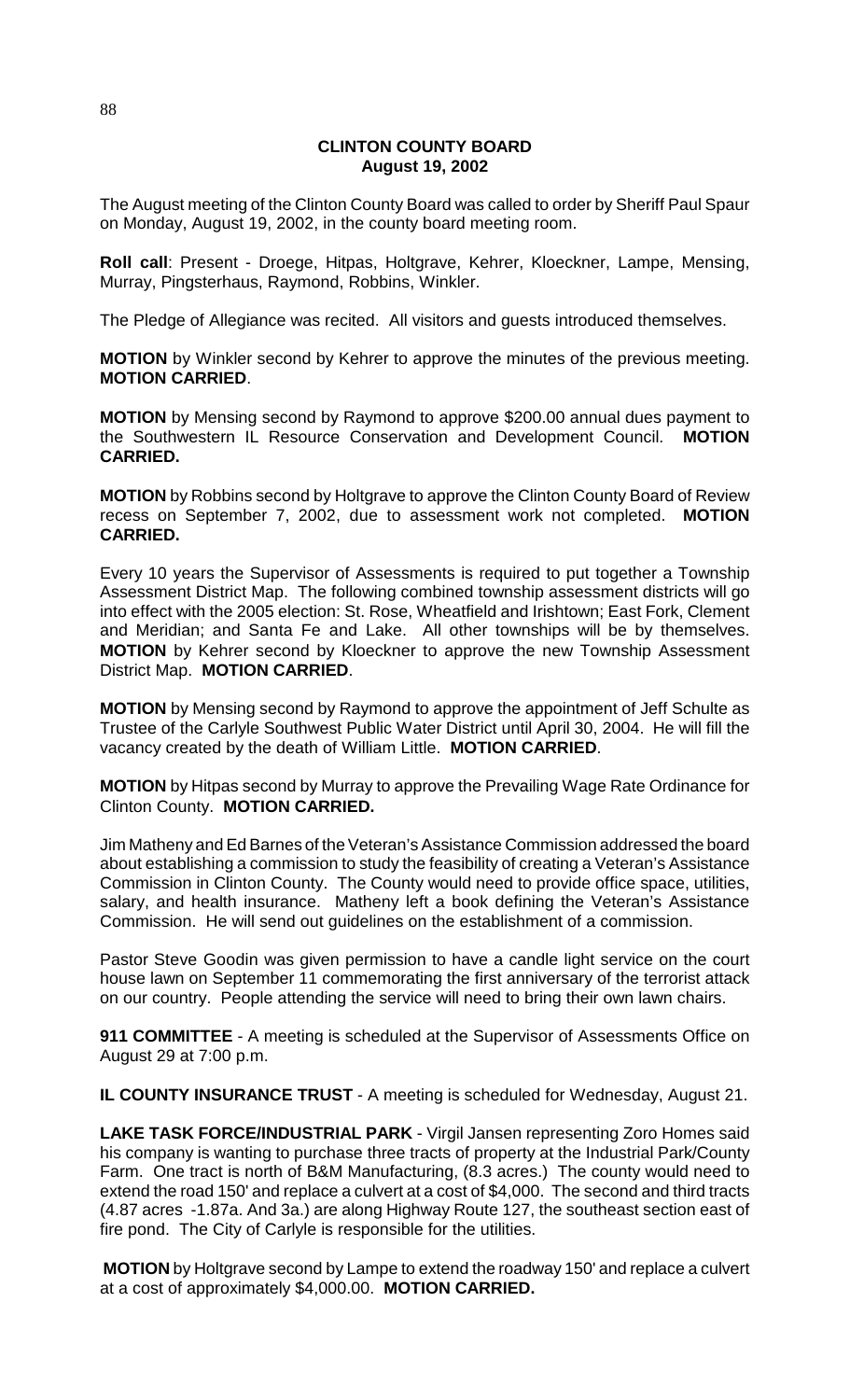**MOTION** by Winkler second by Kloeckner to sell the property listed to Zoro Homes at a price of \$4,200.00 an acre. **MOTION CARRIED**.

**UNINCORPORATED AREA IMPROVEMENT COMMITTEE** - A meeting is scheduled for tomorrow evening.

The following committees did not have any reports: Safety, Education, 708 Mental Health Board, RC&D Council, Welfare, Solid Waste, Personnel, Facilities, General Services/Judiciary and Liquor.

**TOURISM COMMITTEE** - The next meeting has been reset for September 12, 2002 at 6:00 p.m. Clinton County will be willing to pay assessed dues providing the other counties are also willing to pay their share.

**ZONING/SUBDIVISION COMMITTEE** - **MOTION** by Mensing second by Kloeckner to approve a Map Change request from Agriculture to Commercial for Richard A. Woltering for 4.41 acres located in Breese Township. **MOTION CARRIED**.

**MOTION** by Kloeckner second by Murray to approve a plat of West Cove Subdivision. **MOTION CARRIED**.

**LAW ENFORCEMENT COMMITTEE** - The federal prisoner count at the Jail is approximately twenty-five inmates each month.

**ECONOMIC DEVELOPMENT COMMITTEE -** The Committee will be setting up a meeting with the IL Department of Transportation about extra lanes on Highway 409. The Committee will also schedule a meeting with mayors from municipalities that are along Highway 409.

**ROAD AND BRIDGE COMMITTEE -** The County received official notification that the CH6 (Bartelso Road) TARP Project in the amount of \$396,000.00 has been approved for funding.

**MOTION** by Mensing second by Raymond to approve payment of \$76,153.60 to Baxmeyer Construction, Inc. for Pay Estimate #1 for the Wade Township drainage structure on the Beckemeyer Road. **MOTION CARRIED**.

Engineer Mitchell gave a report on the Bond County Line drainage structure in St. Rose Township, CH11 Walnut Street in Breese and CH7 Hanover Street in Germantown.

**FINANCE/HEALTH SERVICES COMMITTEE** - **MOTION** by Kehrer second by Kloeckner to refinance the County's General Obligation Self Insurance Bonds, Series 1992. **MOTION CARRIED.**

**MOTION** by Robbins second by Kehrer to approve the monthly budget and financial reports of the Treasurer's Office. **MOTION CARRIED**.

Treasurer Mueller reported oil checks in the amount of \$32,900.45 have been received. The second installment of the real-estate taxes are due September 10. He also reported he received the insurance waiver for the street fair in Carlyle. The City of Carlyle will take responsibility for any accidents.

**MOTION** by Lampe second by Mensing to approve a resolution authorizing the Board Chairman to execute a deed of conveyance of the county's interest in November 13, 1995 Tax Sale certificate #58, PIN 07-07-35-459-003. **MOTION CARRIED**.

**AGRICULTURE COMMITTEE -** The Committee will be going to Nashville to look at their animal control building.

**MOTION** by Winkler second by Mensing to approve payment of the General Claims.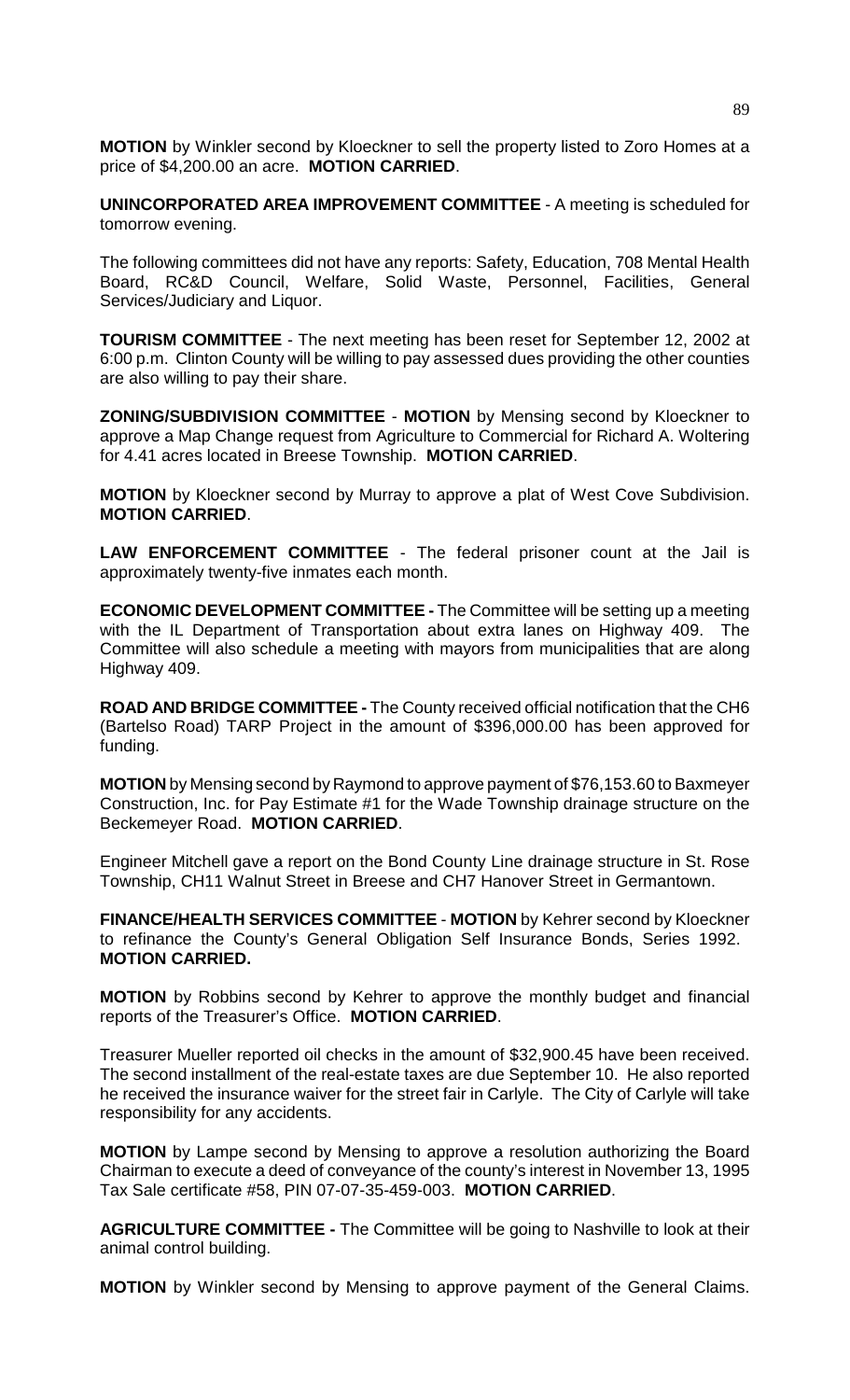# **MOTION CARRIED.**

**MOTION** by Hitpas second by Murray to approve payment of the General Service Claims. **MOTION CARRIED.**

**MOTION** by Holtgrave second by Kehrer to approve payment of the Regular Finance Claims. **MOTION CARRIED.**

**MOTION** by Kloeckner second by Mensing to approve payment of the Jail Finance Claims. **MOTION CARRIED**.

**MOTION** by Winter second by Mensing to approve the payment of the 708 Mental Health Board Claims. **MOTION CARRIED.**

**MOTION** by Hitpas second by Holtgrave to approve the payment of the Health Department Claims. **MOTION CARRIED**.

**MOTION** by Robbins second by Kehrer to approve the payment of the Health Department/WIC Claims. **MOTION CARRIED**.

**MOTION** by Kloeckner second by Mensing to approve payment of the Highway Department Claims. **MOTION CARRIED**.

**MOTION** by Robbins second by Kehrer to adjourn the meeting. **MOTION CARRIED**.

Herb Pingsterhaus Board Chairman

Attest:

County Clerk

\_\_\_\_\_\_\_\_\_\_\_\_\_\_\_\_\_\_\_\_\_\_\_\_\_\_\_\_\_\_\_\_\_

90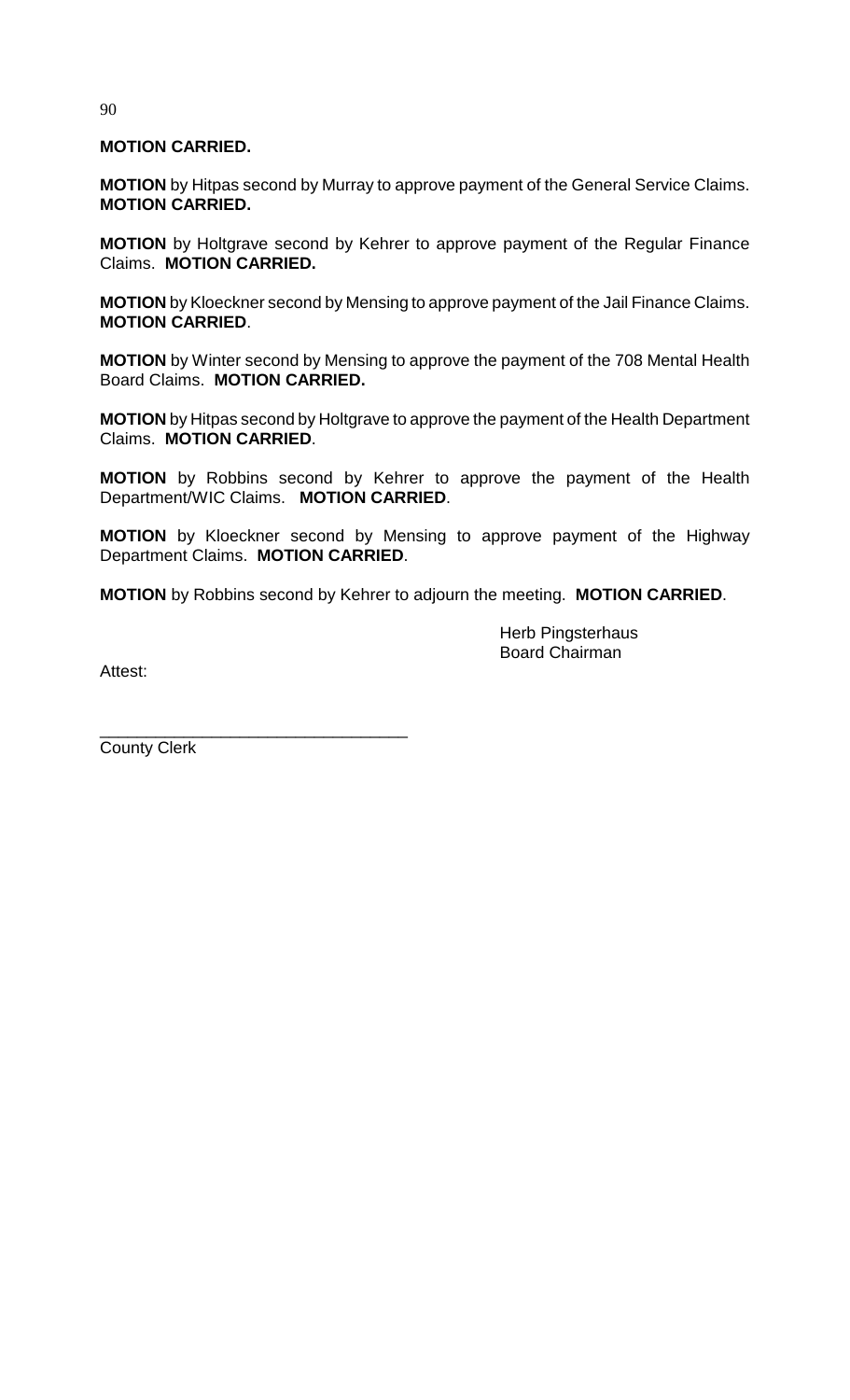### **PREVAILING RATE OF WAGES FOR CLINTON COUNTY, ILLINOIS Ordinance # 08-02-01**

**WHEREAS,** the State of Illinois has enacted "An Act regulating wages of laborers, mechanics, and other workers employed in any public works by the State, County, City or any public body or any political subdivision or by any one under contract for public works," approved June 26, 1941, codified as amended, 820 ILCS 130/1 et seq. (1993), formerly Ill. Rev. Stat. 48, par. 39s-1 et seq. and

**WHEREAS,** the aforesaid act requires that the County Board of Clinton County investigate and ascertain the prevailing rate of wages as defined in said Act for laborers, mechanics and other workers in the locality of Clinton County employed in performing construction of public works, for said Clinton County.

## **NOW, THEREFORE, BE IT ORDAINED BY THE COUNTY BOARD OF CLINTON COUNTY:**

Section 1: To the extent and as required by "An Act regulating wages of laborers, mechanics and other workers employed in any public works by the State, County, City or any public body or any political subdivision or by anyone under contract for public works," approved June 26, 1941, as amended, the general prevailing rate of wages in this locality for laborers, mechanics, and other workers engaged in construction of public works coming under the jurisdiction of the County of Clinton is hereby ascertained to be the same as the prevailing rate of wages for construction work in Clinton County area as determined by the Department of Labor of the State of Illinois as of June of the current year a copy of that determination being attached hereto and incorporated herein by reference. As required by said Act, any and all revisions of the prevailing rate of wages by the Department of Labor of the State of Illinois shall supersede the Department's June determination and apply to any and all public works construction undertaken by the County of Clinton. The definition of any terms appearing in this Ordinance which are also used in aforesaid Act shall be the same as in said Act.

**Section 2:** Nothing herein contained shall be construed to apply said general prevailing rate of wages as herein ascertained to any work or employment except public works construction of the County of Clinton to the extend required by the aforesaid Act.

**Section 3:** The Clinton County Clerk shall publicly post or keep available for inspection by any interested party in the main office of Clinton County this determination or any revisions of such prevailing rate of wage. A copy of this determination or of the current revised determination of prevailing rate of wages then in effect shall be attached to all contract specifications.

**Section 4:** The Clinton County Clerk shall mail a copy of this determination to any employer, and to any association of employers and to any person or association of employees who have filed their names and addresses, requesting copies of any determination stating the particular rates and the particular class of workers whose wages will be affected by such rates.

**Section 5:** Clinton County shall promptly file a certified copy of this ordinance with both the Secretary of State Index Division and the Department of Labor of the State of Illinois.

**Section 6:** The Clinton County Clerk shall cause to be published in a newspaper of general circulation within the area a copy of the Ordinance and such publication shall constitute notice that the determination is effective and that this is the determination of this public body.

**Passed** this 19th day of August, 2002.

S/ Herb Pingsterhaus, County Chairman

Attest:

\_\_\_\_\_\_\_\_\_\_\_\_\_\_\_\_\_\_\_\_\_\_\_\_\_\_\_\_\_\_\_\_\_\_\_ Thomas LaCaze, County Clerk

### **#08-02-02**

**WHEREAS**, pursuant to Section 21-90 of the IL Property Tax Code (35ILCS200/21-90), the Board of Clinton County, Illinois has undertaken a Delinquent Tax Program for purposes of:

(1) bringing about the recovery of delinquent real estate taxes for the benefit of all taxing districts having an interest in the particular parcel of real estate, and,

(2) in the case of property to which the County of Clinton, as Trustee, ultimately takes a Tax Deed pursuant to the Revenue Act, it will aid in the expeditious transfer of ownership and the return of that property to a tax paying status.

**WHEREAS,** pursuant to this program the County of Clinton has acquired an interest in the following described real estate: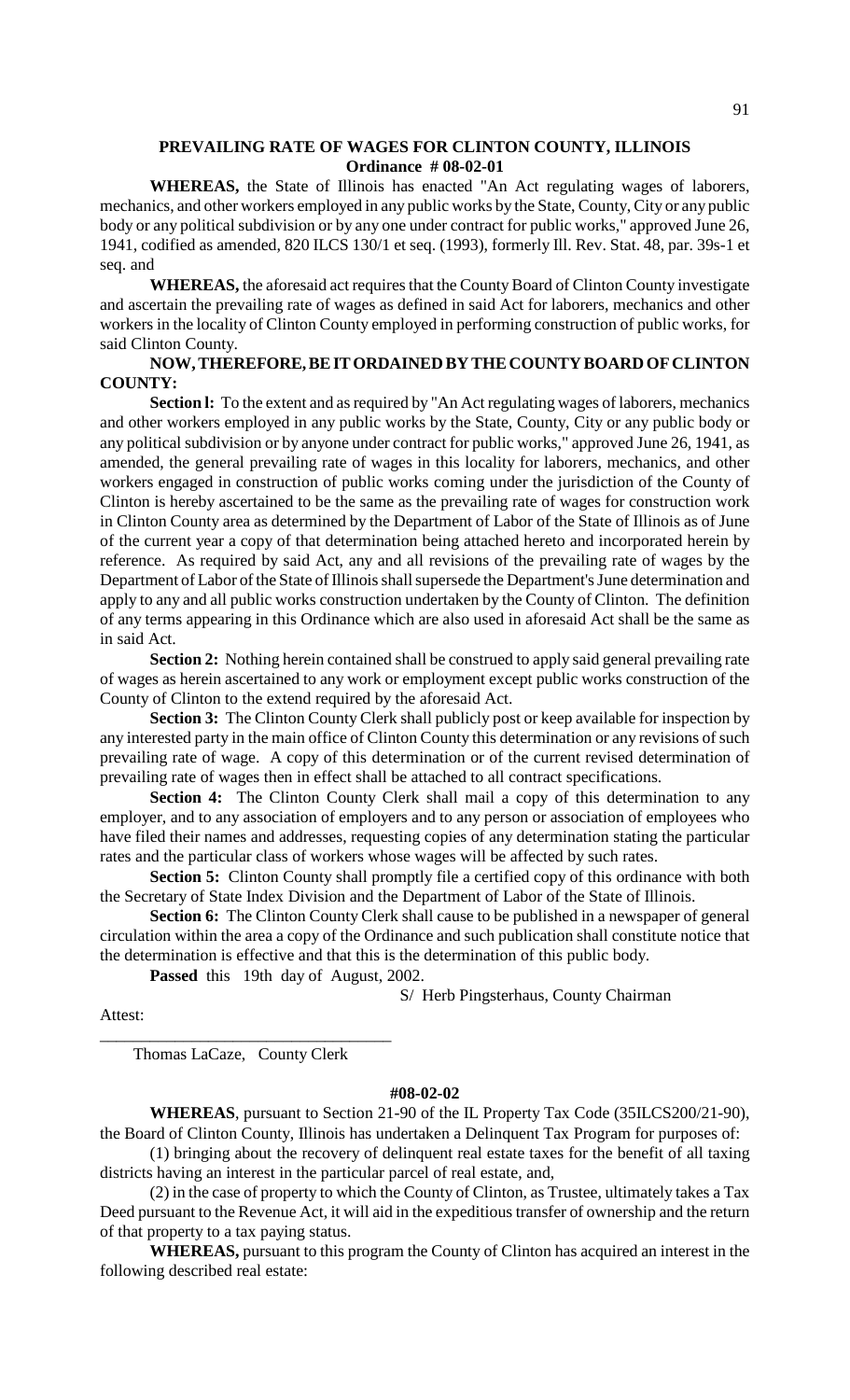Parcel Index # 07-07-35-459-003 as described in Certificate #58 sold November 13, 1995. **WHEREAS**, a public auction was held November 19, 2000, where the subject property was offered for sale. A bid price was offered of at least or in excess of the minimum bid set prior thereto.

**NOW, THEREFORE, BE IT RESOLVED** by the County Board of Clinton County, Illinois, that the Chairman of the Board of Clinton County, Illinois be authorized to execute a deed of conveyance of the County's interest of the above described real estate. Proceeds from sale shall be paid to the Treasurer of Clinton County, Illinois, and to be distributed according to law.

**APPROVED AND ADOPTED** at a regular meeting of the Clinton County Board, Clinton County, State of Illinois, this 19<sup>th</sup> day of August, 2002.

S/ Herbert Pingsterhaus, Chairman

Attest: S/ Thomas LaCaze, Clerk of the Board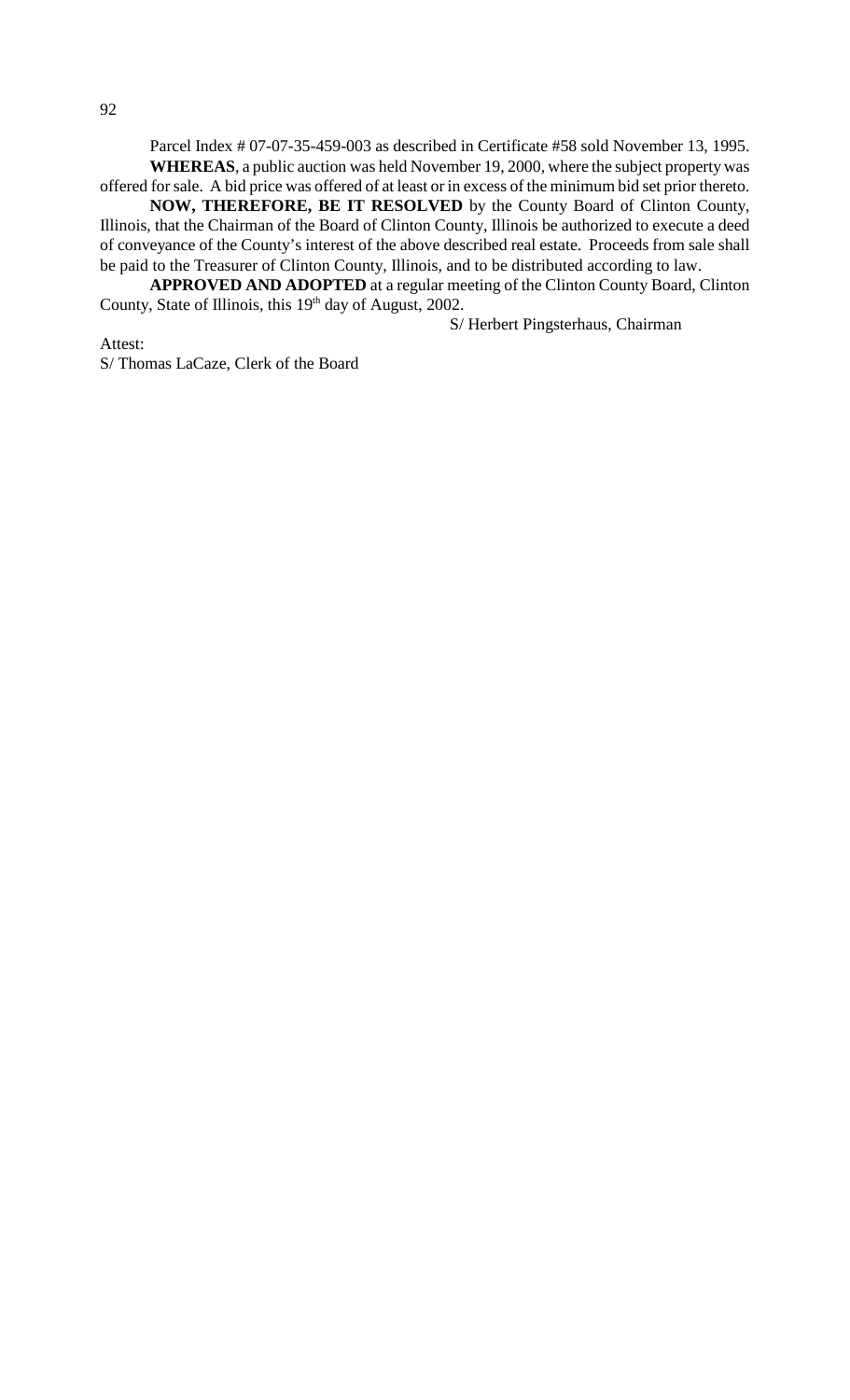### **CLINTON COUNTY BOARD September 16, 2002**

The September meeting of the Clinton County Board was called to order by Deputy Mike Burton Monday, September 16, 2002, at 7:00 p.m.

**Roll call:** Present - Droege, Hitpas, Kehrer, Kloeckner, Lampe, Mensing, Murray, Pingsterhaus, Raymond, Robbins, Sullivan, Craig Taylor, Jack Taylor, Winkler.

The Pledge of Allegiance was recited. All visitors and guests introduced themselves.

**MOTION** by Hitpas second by Mensing to approve the minutes of the previous meeting as written. **MOTION CARRIED**.

First reading: Michael G. Schumacher - Trustee St. Rose Fire Protection District.

Mike Bowen of Bernardi Securities, was present pertaining to the GO Bond refinancing. The current interest rate on the bonds is 6.52%. With refinancing the new average rate will be 3.63% with a savings of approximately \$15,090.00 to the county. **MOTION** by Jack Taylor second by David Lampe to adopt an ordinance entitled "An Ordinance Authorizing the Issuance by the County of Clinton, Illinois, of General Obligation Self-Insurance Refunding Bonds, Series 2002, to Refinance the County' Portion of Continuing Costs of Establishing a Joint Self-Insurance Program with Other Illinois Counties Pursuant to the IL County Insurance Trust; Fixing the Details of Such Bonds and Levying a Direct Annual Tax to Pay the Interest on and Principal of Such Bonds; and Related Matters." **MOTION CARRIED.**

George Godis of the American Federation of State County and Municipal Employees was present to thank the County for all their help when it appeared that the Correctional Center at Centralia might be closed.

**MOTION** by Jack Taylor second by John Raymond to increase mileage from 32.5 cents a mile to 36.5 cents a mile. **MOTION CARRIED**.

**MOTION** by Mensing second by David Lampe to make the increase in mileage effective October 1, 2002. **MOTION CARRIED**.

**911 COMMITTEE** - The Committee had a meeting with several department heads on the GIS project.

**INSURANCE TRUST** - Clerk LaCaze said he would be attending a meeting Wednesday morning at the Illinois County Insurance Trust Office in place of Wayne Keifer.

**LAKE TASK FORCE COMMITTEE** - Zoro Manufacturing Company has informed the committee that they will be delaying their project for at least six months. The Committee recommends going ahead with the road extension project because the road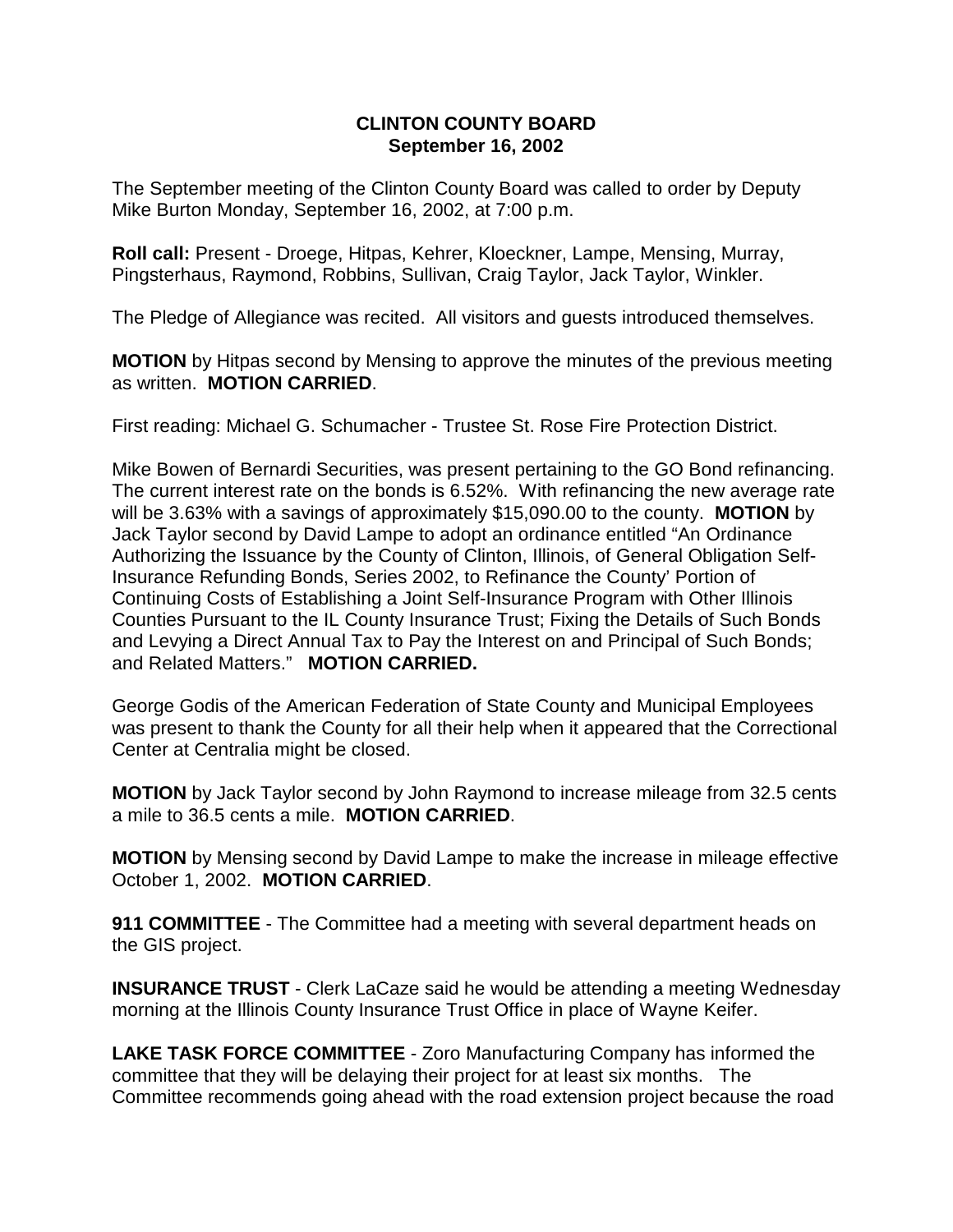does need to be extended anyway. Zoro Manufacturing wants the county to hold the property for one year. Board member Winkler suggests a down payment of nonrefundable earnest money in the same amount as the road expansion will cost which is \$5,000.00.

**UNINCORPORATED AREA IMPROVEMENT COMMITTEE** - The Royal Lake sewer project is proceeding. There is a meeting tomorrow evening at 7:00 p.m.

The following committees had no report: Safety, Mental Health, Solid Waste, Agriculture, General Services/Judiciary, Personnel, Liquor, Economic Development

**EDUCATION COMMITTEE** - At their meeting ROE Superintendent informed them they hope to come up with some type of grant to help young people get into the Education field. There is a real problem with teacher shortages.

**RC&D COUNCIL** - the next meeting is September 17, 2002 at Mascoutah at 7:30 p.m.

**TOURISM COMMITTEE** - The assessment from Southwestern Illinois Tourism is \$13,968.56. The City of Carlyle has agreed to pay 70% or \$9,778.16. **MOTION** by Sullivan second by Mensing to pay \$4,190.40 to Southwestern IL Tourism for their services. **MOTION CARRIED**.

**ZONING COMMITTEE** - There is a meeting with a FEMA representative Wednesday at 3:00 p.m.

**LAW ENFORCEMENT/ESDA COMMITTEE** - Last month the county received \$31,000 for housing federal prisoners.

**ROAD & BRIDGE COMMITTEE** - **MOTION** by Craig Taylor second by Sullivan to approve a resolution allowing a permit for the Village of Aviston to place a new water line across CH#8 Aviston Road. **MOTION CARRIED**.

The Health Department conducted a training session on mosquito control.

**MOTION** by Raymond second by Mensing to award the bid for concrete on CH#11 Walnut Street in Breese to Beelman Ready Mix. **MOTION CARRIED**.

Engineer Mitchell will write the IL Department of Transportation about getting a flashing light installed at the intersection of Route 161 and Shattuc Road.

The railroad crossing at CH#3 Boulder Road will be closed for two days for a new precast concrete crossing. The Bond County line drainage structure should be finished this week.

**FINANCE/HEALTH SERVICES - MOTION** by Jack Taylor second by Lampe to transfer \$5,000 from the General Fund to Juvenile Detention. **MOTION CARRIED.**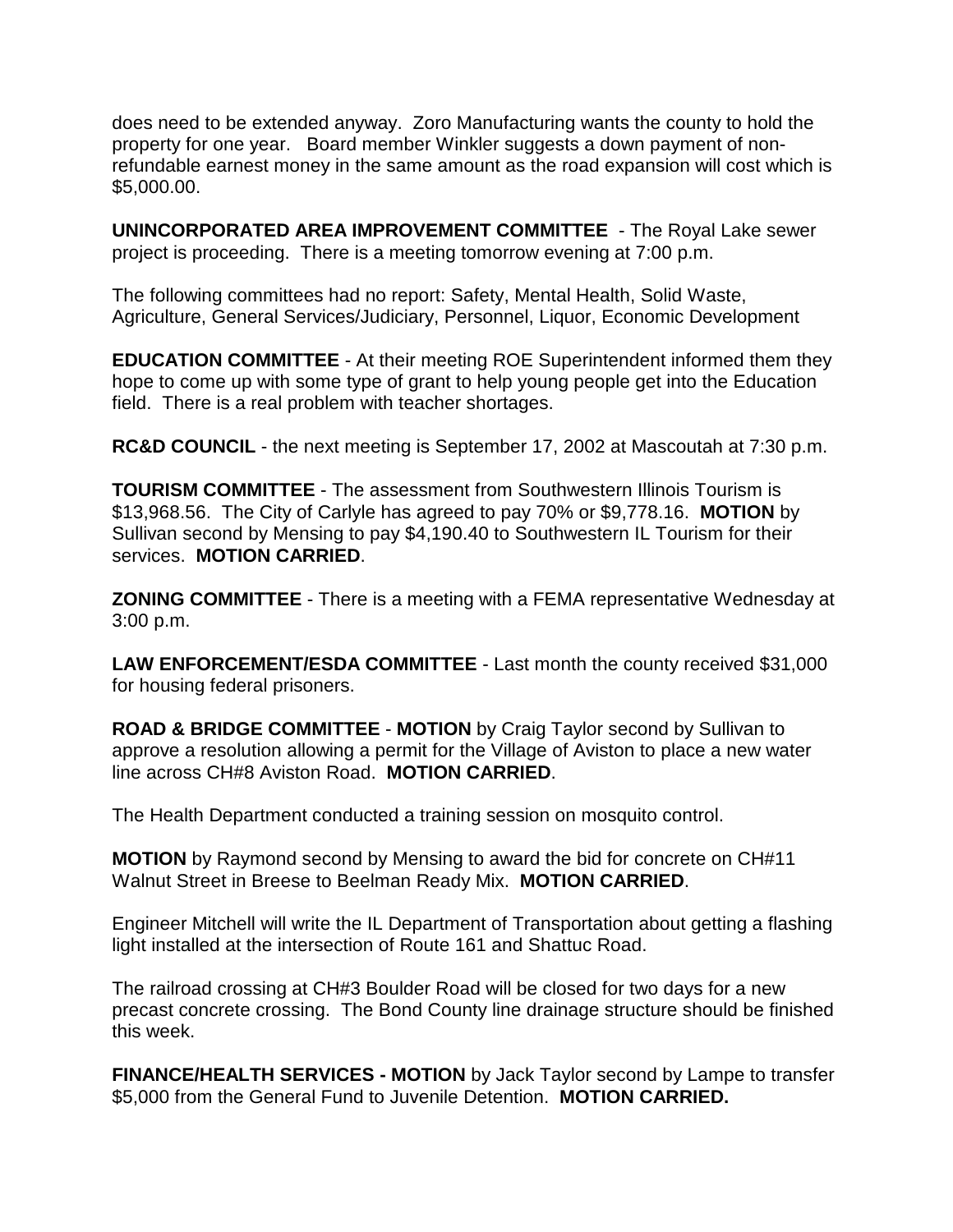**MOTION** by Robbins second by Mensing to approve the Monthly Budget and Financial Report of the County Treasurer. **MOTION CARRIED.**

The oil check received this month was \$1,715.34. The second distribution of the real estate taxes will be mailed out September 25.

The Committee reported Paulette Evans of Breese Hospital will be conducting a training program for law enforcement, fire departments, nurses, etc. on terrorism threats. The committee will be discussing this with the Health Department. A meeting is scheduled for Wednesday, October 9 at 7:00 p.m.

**FACILITIES COMMITTEE -**. The charge for the T-1 line that is currently serving the County is through the Regional Office of Education's Office and is being increased to \$700.00 a month. MOTION by Sullivan second by Raymond to have a wireless internet line installed at an installation charge of \$900.00. The monthly charge will be \$300. **MOTION CARRIED**.

**MOTION** by Winkler second by Mensing to approve payment of the General Claims. **MOTION CARRIED**.

**MOTION** by Kloeckner second by Hitpas to approve payment of the General Services Claims. **MOTION CARRIED**.

**MOTION** by Kehrer second by Kloeckner to approve payment of the Regular Finance Claims. **MOTION CARRIED**.

**MOTION** by Mensing second by Murray to approve payment of the Jail Finance Claims. **MOTION CARRIED.**

**MOTION** by Hitpas second by Jack Taylor to approve payment of the Health Department Claims. **MOTION CARRIED**.

**MOTION** by Jack Taylor second by Raymond to approve payment of the WIC Office Claims. **MOTION CARRIED.**

**MOTION** by Kloeckner second by Kehrer to approve payment of the County Board Member Claims. **MOTION CARRIED**.

**MOTION** by Lampe second by Craig Taylor to present a plaque at next month's meeting to Derrick Husmann, a funeral director with Hempen Funeral Homes. Husmann spent two weeks in New York City as a volunteer with the Chief Medical Examiner's Office in connection with the 9-11-01 terrorism attacks. **MOTION CARRIED**.

States Attorney Brandmeyer reported that Walter Rockeman had been given 45 days to clean up his property in New Memphis and it has not been cleaned up satisfactorily.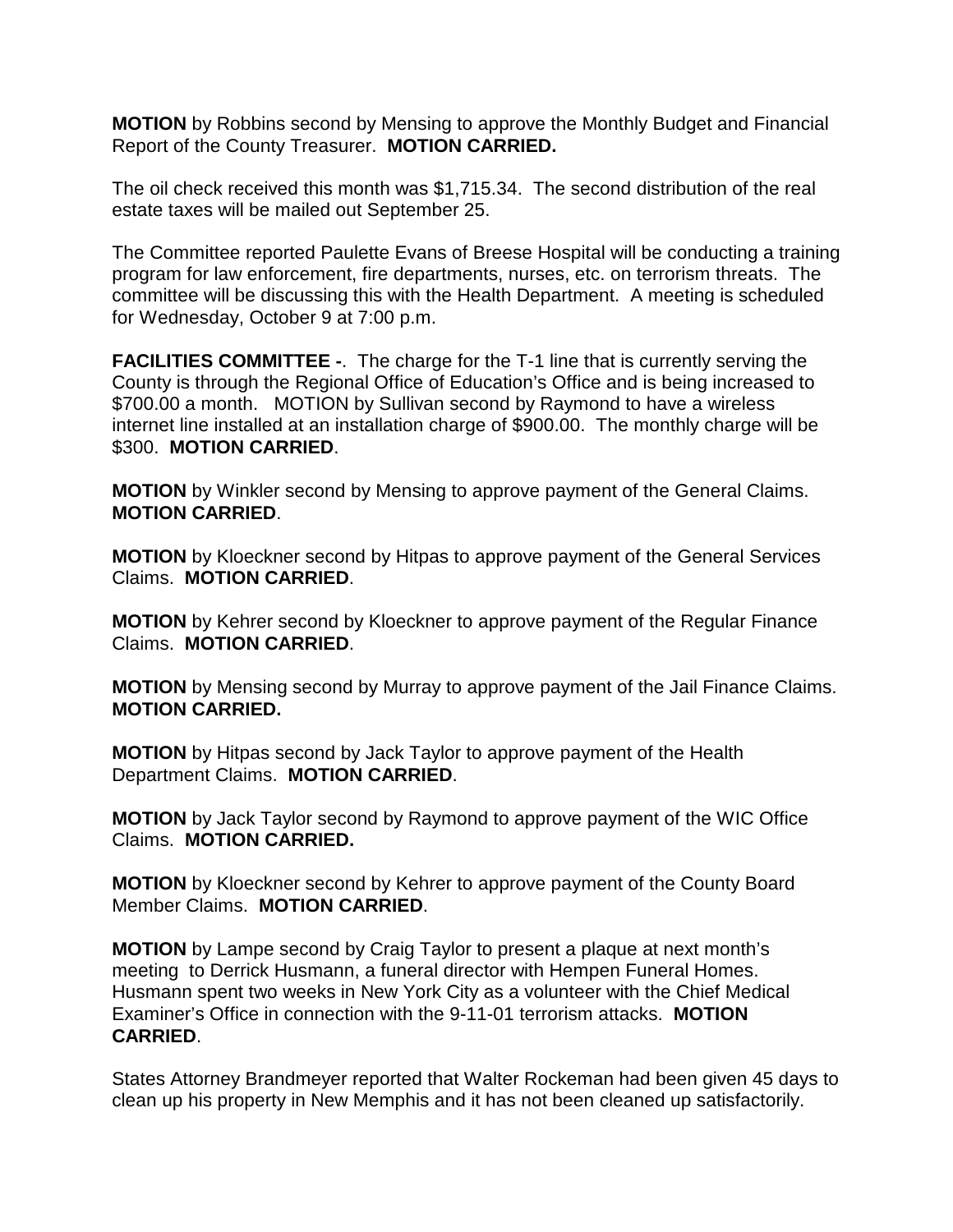This has been going on since October of last year. Brandmeyer wants to get an estimate from a salvage company. After discussion, Chairman Pingsterhaus said this had been voted on previously giving the Committee authority to solicit bids.

Linda Mensing, Supervisor of Assessments, asked the Board for approval to have a grant application written for the GIS program. The cost of writing the application will be \$3,000.00. The cost of the implementation plan is \$45,000.00. She said the total cost of the project depends on how much the county wants to do. **MOTION** by Sullivan second by Raymond to approve \$3,000.00 for writing the application as long as the committee controls it. **MOTION CARRIED**. States Attorney Brandmeyer will look at the contract and bring it back at the October meeting.

**MOTION** by Robbins second by Lampe to adjourn the meeting. **MOTION CARRIED**.

Herb Pingsterhaus County Board Chairman

Attest:

\_\_\_\_\_\_\_\_\_\_\_\_\_\_\_\_\_\_\_\_\_\_\_\_\_\_\_\_\_\_\_ Thomas LaCaze, County Clerk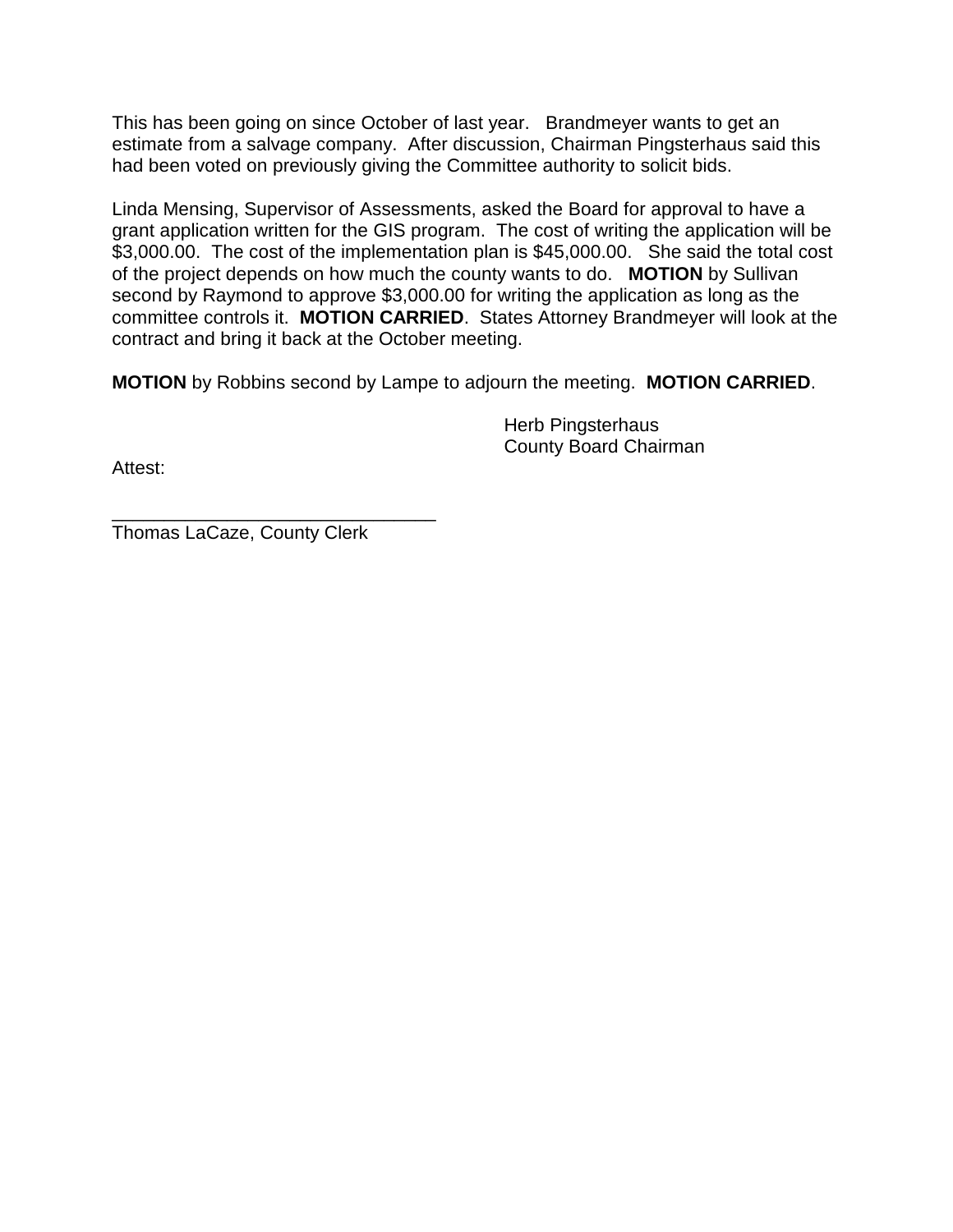#### **ORDINANCE # 09-02-01**

### **AN ORDINANCE AUTHORIZING THE ISSUANCE BY THE COUNTY OF CLINTON, ILLINOIS, OF GENERAL OBLIGATION SELF-INSURANCE REFUNDING BONDS, SERIES 2002, TO REFINANCE THE COUNTY'S PORTION OF CONTINUING COSTS OF ESTABLISHING A JOINT SELF-INSURANCE PROGRAM WITH OTHER ILLINOIS COUNTIES PURSUANT TO THE ILLINOIS COUNTY INSURANCE TRUST: FIXING THE DETAILS OF SUCH BONDS AND LEVYING A DIRECT ANNUAL TAX TO PAY THE INTEREST ON AND PRINCIPAL OF SUCH BONDS; AND RELATED MATTERS.**

**WHEREAS**, pursuant to the Local Governmental and governmental Employees Tort Immunity Act (745ILCS 10/1-101 et seq.), the Intergovernmental Cooperation Act (5ILCS 220/1 eq seq.), the Counties Code (55ILCS 5/1-1 et seq.) and Section 10 (Intergovernmental Cooperation) of Article VII (Local Government) of the Constitution of the State of Illinois (collectively, as supplemental and amended, including by the Registered Bond Act, the Bond Replacement Act, the Bond Authorization Act and the Local Government Debt Reform Act, the "Acts"), The County of Clinton (hereinafter referred to as the "County"), is authorized to issue its general obligation bonds to finance and refinance the costs of and to create reserves for the payment of the costs in individually or jointly self-insuring against certain liabilities and risks or purchasing insurance policies for such purposes; and

**WHEREAS**, there has been presented before this meeting of the County Board of the County a Trust Agreement (Third Amended and Restated) dated as of July 1, 1990 (with a term extended to September 15, 2021, the "Trust Agreement"), by and among the Counties of Bond, Christina, Clinton, Cumberland, Edwards, Jersey, Monroe, Randolph and Williamson, Illinois (including the County, the "Members"), and the Trustees indentified therein (the "Trustees"), establishing the Illinois County Insurance Trust ("ICIT"), of which the County is a Member; and

**WHEREAS**, the Trust Agreement establishes a trust for the benefit of the Members for the purpose of pooling the resources described therein to provide joint self-insurance and to purchase insurance policies as permitted by the Acts (the "Trust") and, among other things, establishes an Initial Contribution Fund (the "Initial Contribution Fund") to be funded with the net proceeds of general obligation self-insurance bonds issued or to be issued by each of the Members; and

**WHEREAS**, an insurance consultant has advised the County and the other Members that, based upon the loss histories of the Members and other relevant factors, and without making any statement or representation as to the sufficiency of such contributions for its intended purposes, the County's contribution to the Initial Contribution Fund in an amount equal to the net proceeds of the hereinafter described Prior Bonds would not be excessive and would, but without making any representation as to actual sufficiency, provide a reasonable minimal reserve for the coverage of reasonable anticipated losses, claims and costs to be paid pursuant to the Trust Agreement; and

**WHEREAS**, pursuant to this ordinance the County intends to issue its General Obligation Self-Insurance Refunding Bonds, Series 2002, in the principal amount of \$400,000 (the "Bonds"), to refinance its contributions to the Initial Contribution Fund as well as to pay costs of issuing such Bonds, including a discount to the underwriter thereof, by refunding the County's outstanding General Obligation Self-Insurance Refunding Bonds, Series 1992 (the "Prior Bonds"), by funding an Escrow Account (the "Escrow Account" under an Escrow Agreement (the "Escrow Agreement") with Germantown Trust & Savings Bank, as Escrow Agent (the "Escrow Agent")); and

**WHEREAS,** there has been presented before this meeting of the County Board a Bond Purchase Agreement (the "Bond Purchase Agreement") to be entered into by and between the County and Bernardi Securities, Inc., with its principal office in Chicago, Illinois (the "Underwriter"), pursuant to which the Underwriter offers to purchase the Bonds at the price and bearing interest at the rates set forth in this ordinance and as described in the Official Statement (the "Official Statement"), related to the Bonds, which is excepted from the continuing disclosure requirements of Rule 15c2-12 of the Securities and Exchanage Commission; and

**WHEREAS,** it is proper and in the best interests of the County and for the public safety, benefit and welfare of its in habitants to issue the Bonds to fund the Escrow Account to refund the Prior Bonds, and the continued participation in the Trust is a matter pertaining to the government and affairs of the County under the Acts; and

**WHEREAS**, this County Board does now find that it is necessary and advisable that the Bonds be issued and delivered, among other things, to effect the objects and purposes of this ordinance and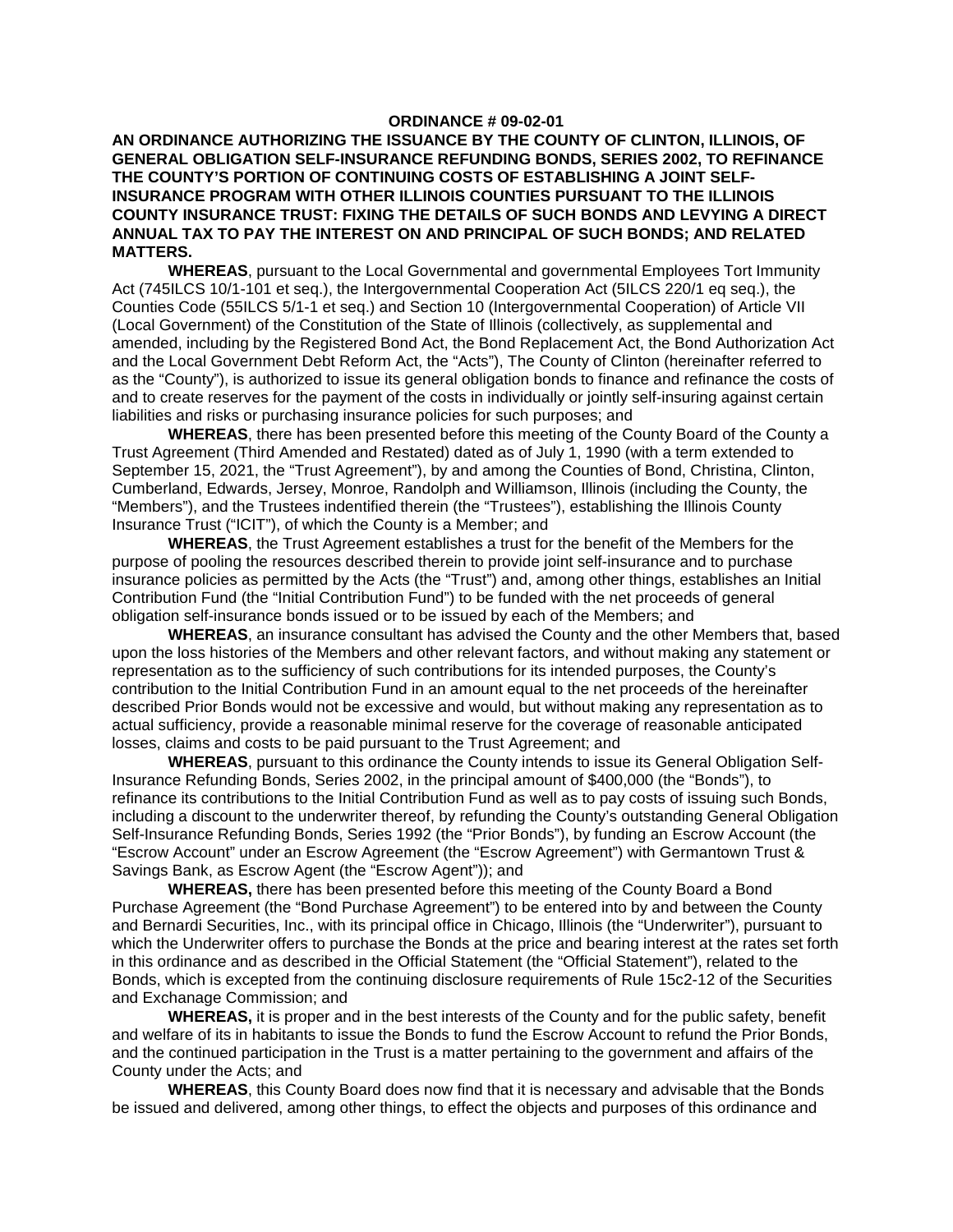the Trust; and

**WHEREAS**, to facilitate reference, this ordinance is set out in sections, with captions which shall not define or limit the provision hereof, as follows:

Preambles.... Page 1, Section 1 - Authority, Purpose and Terms, Section 2 - Payment, Section 3 - Transfer, Exchange and Registration, Section 4 - Temporary Bonds, Section 5 - Mutilated or Lost Bonds, Section 6 - Disposition of Paid Bonds, Section 7 - Execution of Bonds, Section 8 - Authentication of Bonds, Section 9 - Form of Bonds, Section 10 - Levy and Extension of Taxes, Section 11 - File Ordinance with County Clerk, Section 12 - Remittance to Paying Agent, Section 13 - Discharge of Liability, Section 14 - Duties of a Bond Registrar, Section 15 - Ordinance a Contract; Amendments, Section 16 - Consents and Approvals, Section 17 - Purchase Agreement, Escrow Agreement, and Official Statement, Section 18 - Registrar and Paying Agent, Section 19 - Debt Service Fund, Section 20 - Deposit of Funds, Section 21 - Non-Arbitrage and Rebate, Section 22 - Non Qualified Tax-Exempt Obligations, Section 23 - Publication.

**NOW, THEREFORE, BE IT ORDAINED BY THE COUNTY BOARD OF THE COUNTY OF CLINTON, ILLINOIS,** as follows:

**Section 1. Authority, Purpose and Terms.** In order to provide funds to refinance the County's share of its Initial Contributions to the Illinois Counties Insurance Trust and related costs and expenses, pursuant to and in accordance with the Acts there are hereby authorized and ordered to be prepared and issued the County's **General Obligation Self-Insurance Refunding Bonds, Series 2002**, in the aggregate principal amount of \$400,000 (the **"Bonds"**) and that the Bonds shall have certain terms and provisions, as follows:

(a) **Date.** The Bonds shall be dated September 15, 2002 (or after such date and as of and before the date of issuance and delivery thereof as the Underwriter agrees or accepts).

(b) **Interest Payments.** The Bonds shall bear interest from their dated date (or from the most recent payment date to which interest has been paid, as the case may be), payable semiannually on each March 15 and September 15, commencing on March 15, 2003, until the principal thereof shall have been fully paid, computed on the basis of a 360-day year of twelve 30-day months. Interest to accrue on the Bonds on and prior to the respective maturity dates thereof shall be payable in lawful money of the United States of America by check or draft of the Paying Agent (as hereinafter defined) mailed to the registered owners of such Bonds as their names and addresses appear on the registration books maintained by the Bond Registrar (as hereinafter defined) as of the close of business on the last day (whether or not a business day) of the calendar month next preceding the applicable interest payment date, and no interest shall accrue on any Bond after the respective maturity dates thereof unless such Bond shall be duly presented for payment at the principal corporate trust office of the Bond Registrar and be not paid.

(c) **Denominations.** The Bonds shall be of the denominations of five Thousand Dollars (\$5,000) or any integral multiple thereof not exceeding the aggregate principal amount of the Bonds maturing in any year, and not previously retired.

(d) **Principal Payment.** The bonds shall be payable as to principal at maturity in lawful money of the United States of America upon presentation and surrender thereof at the offices of the Paying Agent, Germantown Trust & Savings Bank (including its successors, as applicable, the **"Bond Registrar"** and **"Paying Agent"**), through its principal corporate trust office in Germantown, Illinois.

(e) **Maturities and Interest Rates**. The bonds shall bear interest at the rates per annum and mature on September 15 in each of the years and in the amount in each year, as follows:

2003 - 130,000 @ 2.20%; 2004 - 135,000 @ 2.60%; 2005 - 135,000 @ 2.80%

(f) **Redemption.** The Bonds shall subject to redemption and prepayment prior to and in any order of maturity designated by the County (but in inverse order if none is designated) at the option of the County, in whole at any time or in part (if in part, in integral multiples of \$5,000) on any interest payment date as specified in a Bond order, at a redemption price equal to the principal amount of Bonds being redeemed together with accrued interest to the date fixed for redemption, but only as specified in a Bond Order, and not otherwise.

Bonds maturing on September 15 of the years set forth in a Bond Order (if any, the **"Term Bonds"**)are subject to mandatory sinking fund redemption in the principal amount of September 15 of the years as set forth herein or otherwise as shalla be specified in a Bond Order, and not otherwise.

At its option before the  $45<sup>th</sup>$  day (or such lesser time acceptable to the Bond Registrar) next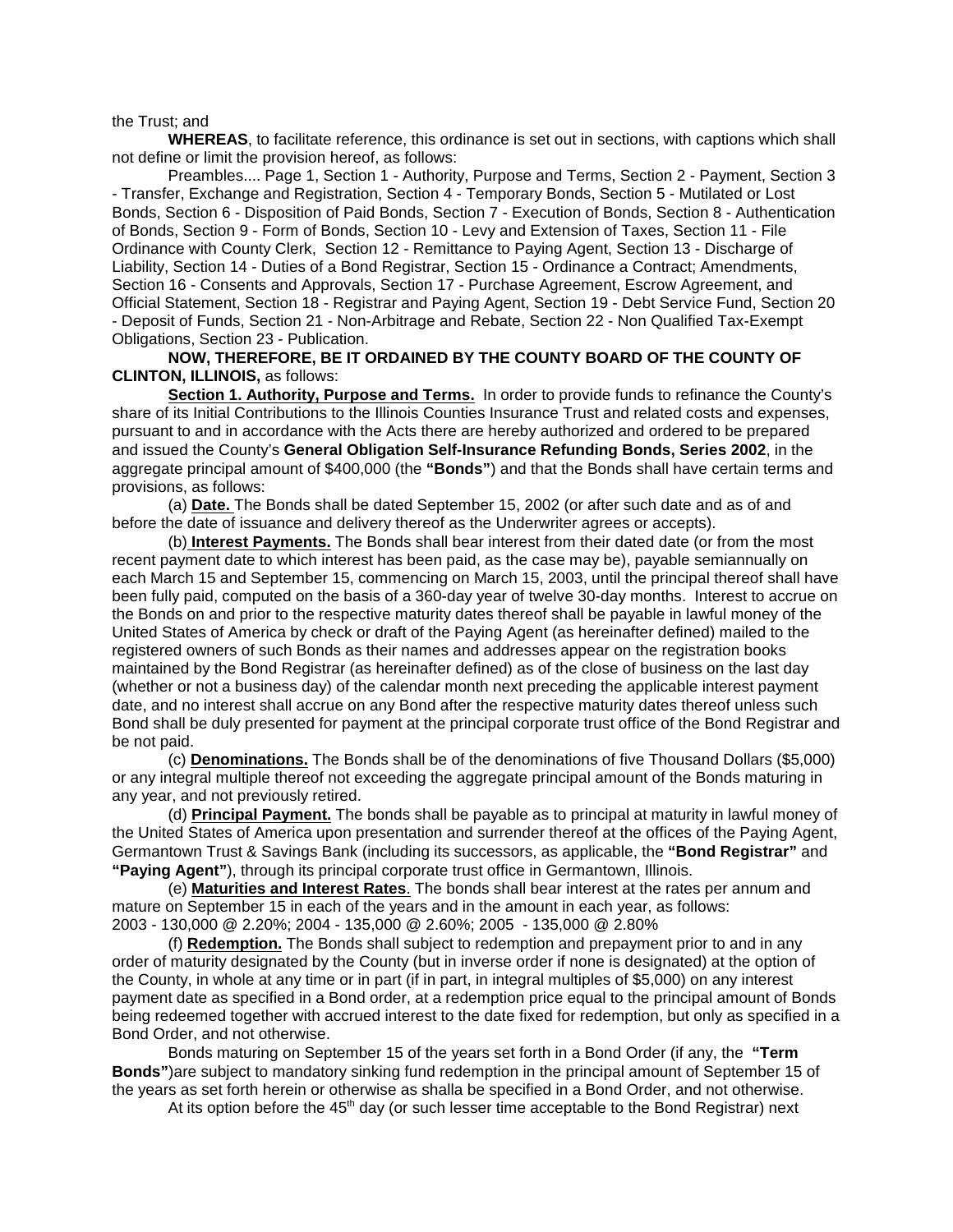preceding any mandatory sinking fund redemption date in connection with Term Bonds the County by furnishing the Bond Registrar and the Paying Agent an appropriate certificate of direction and authorization executed by the County Board Chairman or County Treasurer may: (i) deliver to the Bond Registrar for cancellation Term Bonds in any authorized aggregate principal amount desired; or (ii) furnish the Paying agent funds for the purpose of purchasing any of such Term Bonds as arranged by the Issuer; or (iii) receive a credit (not previously given) with respect to the mandatory sinking fund redemption obligation for such Term Bonds which prior to such date have been redeemed and canceled. Each such Bond so delivered, previously purchased or redeemed shall be credited at 100% of the principal amount thereof, and any excess shall be credited with regard to future mandatory sinking fund redemption obligations for such Bonds in chronological order, and the principal amount of Bonds to be so redeemed as provided shall be accordingly reduced. In the event Bonds being so redeemed are in a denomination greater than \$5,000 a portion of such Bonds may be so redeemed, but such portion shall be in the principal amount of \$5,000 each or any authorized integral multiple thereof.

If less than all the bonds are called for redemption and prepayment, they shall be called in inverse order of maturity and by lot within each maturity, with each \$5,000 principal amount of face value being subject to call as a separate unit, in such manner as the Bond Registrar shall determine.

(g) **Redemption Notice**. With notice to the Bond Registrar by the County 45 days before the applicable redemption date (which shall not be required for Term Bond redemption), or such lesser notice acceptable to the Bond Registrar, written notice of the County's exercise of its option to redeem and prepay any or all of the Bonds shall be given by the Bond Registrar by first class mail to the registered owner of each Bond to be redeemed at such registered owner's address appearing on the registration books of the County with respect thereto. The date of the mailing of such notice shall be not more than sixty (60) and not less than thirty (30) days prior to the date of redemption, and any such notice shall designate the date and place of redemption of the Bonds, which shall be the principal corporate trust office of the Paying Agent, in Germantown, Illinois, shall designate the numbers of the Bonds or portions thereof to be redeemed and the aggregate principal amount of Bonds to be redeemed, and shall indicate that on the designated date of redemption such bonds will be redeemed by payment of the principal thereof, premium, if any, and accrued interest thereon, and that from and after the designated redemption date interest in respect of the Bonds so called for redemption shall cease to accrue, provided that funds are then available for their payment.

In addition to the foregoing notice set forth above, further notice shall be given by the Bond Registrar on behalf of the County as set out below, but no defect in such further notice nor any failure to give all or any portion of such further notice shall in any manner defeat the effectiveness of a call for redemption if notice thereof is given as above prescribed. Each further notice of redemption given hereunder shall contain the information required above for an official notice of redemption plus (a) the CUSIP numbers of all Bonds being redeemed; (b) the date of issue of the Bonds as originally issued; (c) the rate of interest borne by each Bond being redeemed; (d) the maturity date of each Bond begin redeemed; and (e) any other descriptive information needed to identify accurately the Bonds being redeemed.

East further notice of redemption shall be sent at least thirty-five (35) days before the redemption date by registered or certified or overnight delivery service to all registered securities depositories then in the business of holding substantial amounts of obligations of types comprising the Bonds and to one or more national information services, chosen in the discretion of the Bond Registrar, that disseminate notice of redemption of obligations such as the Bonds.

Upon payment of the redemption price of Bonds being redeemed, each check or other transfer of funds issued for such purpose shall identify the Bond or Bonds, or portion thereof, being redeemed with the proceeds of such check or other transfer.

If any Bond or portion of Bond called for redemption shall not be so paid upon surrender thereof for redemption, the principal, and premium, if any, shall, until paid, bear interest from the redemption date at the rate borne by the Bond or portion of such Bond so called for redemption. All bonds which have been redeemed shall be canceled and destroyed by the Bond Registrar and shall not be reissued.

(h) Bond Order. The Bonds shall bear interest at such rates, and interest sshall be payable on the dates, mature in the principal amount in each year, but not exceeding the aggregate principal amount of the Bonds, if different than as set forth above, and have such other terms and provisions different than or supplemental to those provided herein, and have such other terms and provisions, as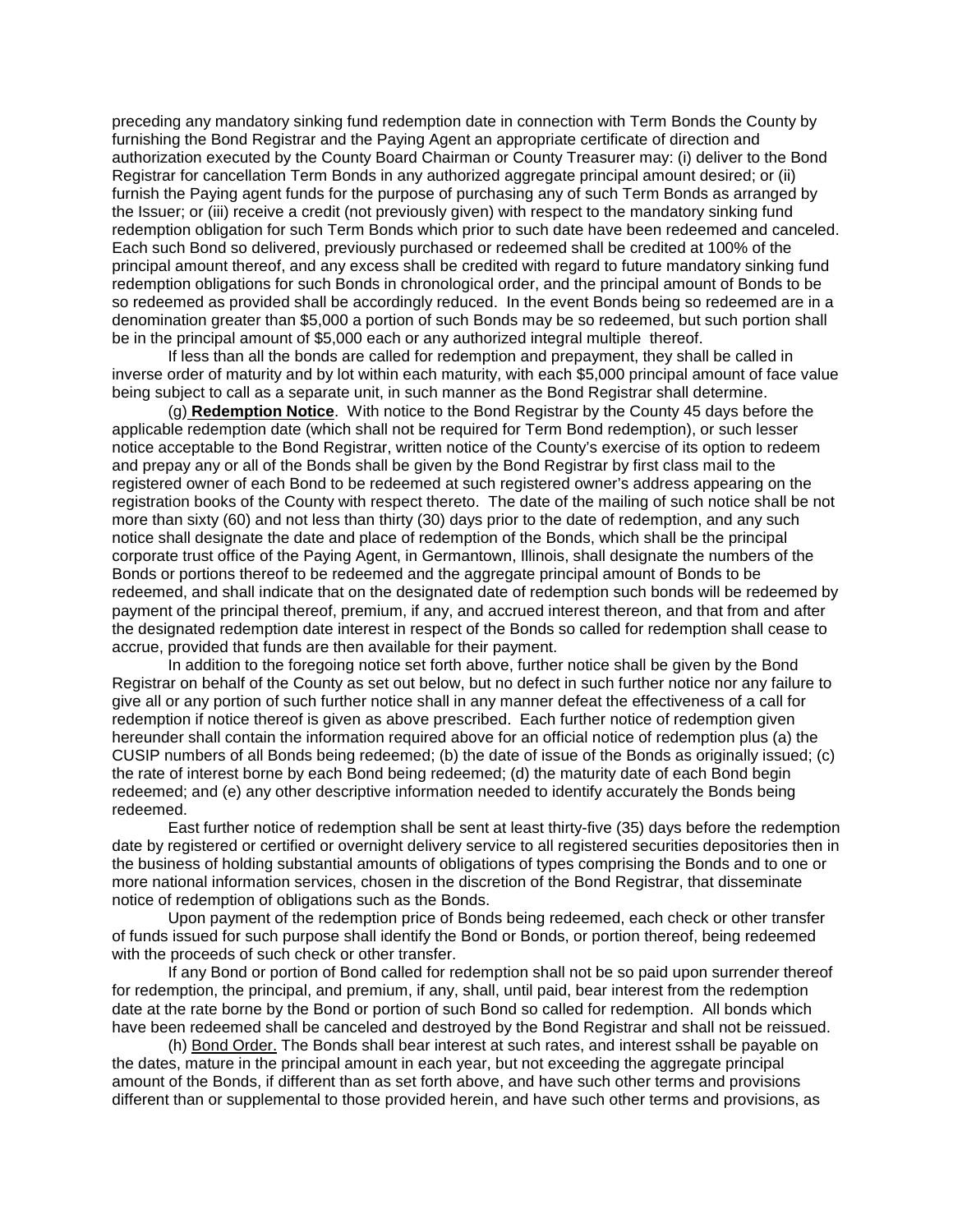set forth in a Bond Order, and not otherwise provided the tax levies in Section 10 are not exceeded. For purposes of the foregoing and otherwise in this ordinance, the term "Bond Order" shall mean a certificate signed by the Chairman or Vice-Chairman of the County Board or the County Treasurer, and attested by the County Clerk and under the seal of the County, setting forth and specifying details of the Bonds, including, as the case may be, provisions with respect to the tax-exempt or taxable status of a particular series of Bonds, final interest rates, optional and mandatory call provisions, bond insurance provisions and the designation of a bond insurer (if any, the "Insurer") and a bond insurance policy or other credit facility (the "Policy") the designation of a Bond Registrar and Paying Agent and Escrow Agent, and the final maturity schedule, pursuant to this ordinance.

Section 2. Payment. Section 3. Transfer, Exchange, and Registration. . Section 4. Temporary Bonds Section 5. Mutilated or Lost Bonds Section 6. Disposition of Paid Bonds Section 7. Execution of Bonds Section 8. Authentication of Bonds Section 9. Form of Bonds Section 10. Levy and Extension of Taxes Section 11. File Ordinance with County Clerk Section 12. Remittance to Paying Agent Section 13. Discharge of Liability Section 14. Duties of Bond Registrar Section 15. Ordinance a Contract; Amendments Section 16. Consents and Approvals Section 17. Purchase Agreement, Escrow Agreement and Official Statement Section 18. Registrar and Paying Agent Section 19. Debt Service Fund Section 20. Deposit of Funds Section 21. Non-Arbitrage and Rebate Section 22. Qualified Tax-Exempt Obligations Section 23. Publication

Upon motion by Jack Taylor second by David Lampe adopted this  $16<sup>th</sup>$  day of September, 2002, by roll call vote as follows:

Voting "aye" - Droege, Hitpas, Kehrer, Kloeckner, Lampe, Mensing, Murray, Raymond, Robbins, Sullivan, Craig Taylor, Jack Taylor, Winkler.

Voting "nay" - None

Absent - Holtgrave

**SEAL** 

S/ Thomas LaCaze, as ex-officio Board Clerk S/ Herb Pingsterhaus, Chairman

### **#09-02-02**

**WHEREAS,** quotes were received at a letting held on September 10, 2002 at 2:00 p.m. for the purchase of concrete; and

**WHEREAS**, quotes were received and considered by the County Engineer and the Highway Committee,

**NOW, THEREFORE, BE IT RESOLVED**, that from quotes submitted the County Engineer is hereby authorized to purchase concrete from:

Beelman Ready Mix, 8200 Old US Highway 50, Breese, IL 62230

Amount: \$53.40 per cubic yard

**BE IT FURTHER RESOLVED** that the County Clerk be and is hereby authorized and instructed to furnish the County Engineer with two (2) certified copies of this resolution. State of Illinois)

County of Clinton)

I, Thomas LaCaze, County Clerk of Clinton County, do hereby certify that this is a true and correct copy of a Resolution approved and adopted at the regular meeting of the Clinton County Board held on September 16, 2002, at Carlyle, Illinois

Given under my hand and seal this  $16<sup>th</sup>$  day of September, 2002.

**SEAL** S/ Thomas LaCaze, County Clerk & Recorder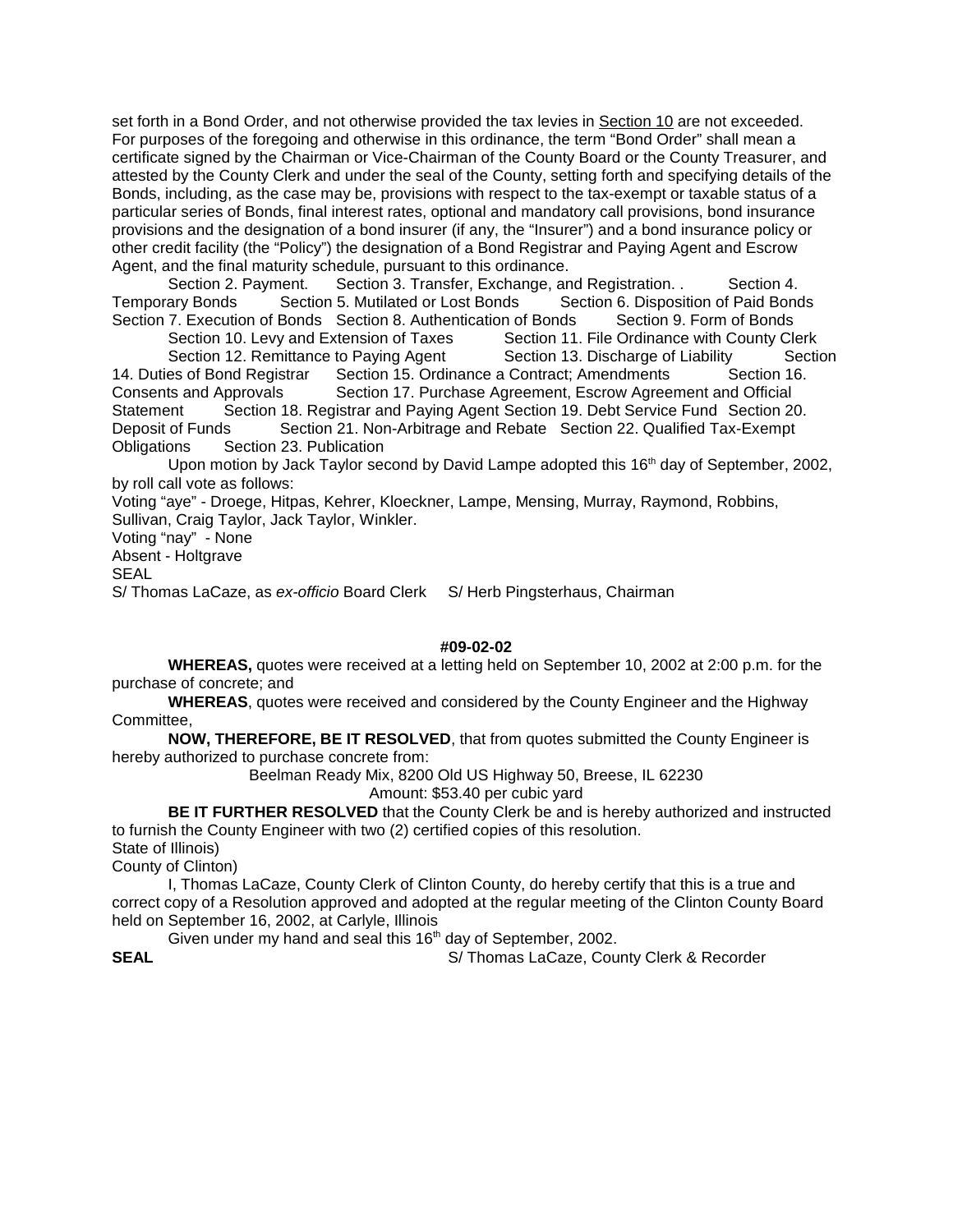# **CLINTON COUNTY BOARD OCTOBER 21, 2002**

The October meeting of the Clinton County Board was called to order by Sheriff Paul Spaur on Monday, October 21, 2002, at 7:00 p.m. in the county board room.

Vice-Chairman Kehrer chaired the meeting in the absence of Chairman Pingsterhaus.

**Roll call:** Present - Droege, Hitpas, Holtgrave, Kehrer, Kloeckner, Lampe, Mensing, Murray, Raymond, Robbins, Sullivan, Craig Taylor, Jack Taylor and Winkler.

The Pledge of Allegiance was recited. All visitors and guests introduced themselves. There was a large number of people were present with environmental concerns about the Monterey Coal Mine.

Vice-Chairman Kehrer presented a plaque to Derrick Husmann in appreciation for his efforts in working with the New York City's Chief Medical Examiner's Office in connection with the 9-11-01 terrorist attacks.

Bill Buscher of IL Environmental Protection Agency addressed the Board on environmental concerns in regard to Monterey Coal Mine #2. He had a fact sheet and gave a slide presentation on the EPA's findings of random samples taken from several wells in the area.

States Attorney Brandmeyer said his office is looking into filing a civil suit against Monterey and Exxon to force remediation of problems that have occurred. The Environmental Protection Act 415 ILCS 5/42 allows the States Attorney's Office and the Attorney General to institute a civil suit against any parties that violate the Act.

**MOTION** by Holtgrave second by Craig Taylor to contact an outside engineering firm to look into the possibility of gathering data so the county can go ahead with a law suit. **MOTION CARRIED.**

**MOTION** by Holtgrave second by Mensing to form a new committee consisting of Kloeckner, Kehrer and Lampe to handle this. Kloeckner to serve as Chairman. **MOTION CARRIED**.

Jerry Korte, a property owner near Monterey Coal Mine, adressed the board on behalf of many of people attending the meeting. He presented a listing metal concentrations levels from the mine from 1981 through 2000.

Representatives of the IL Environmental Protection Agency and IL Department of Public Health then left the meeting to meet with the people in the Sheriff's squad room.

**MOTION** by Sullivan second by Craig Taylor to approve the appointment of Michael G. Schumacher as Trustee of the St. Rose Fire Protection District until April 30, 2005.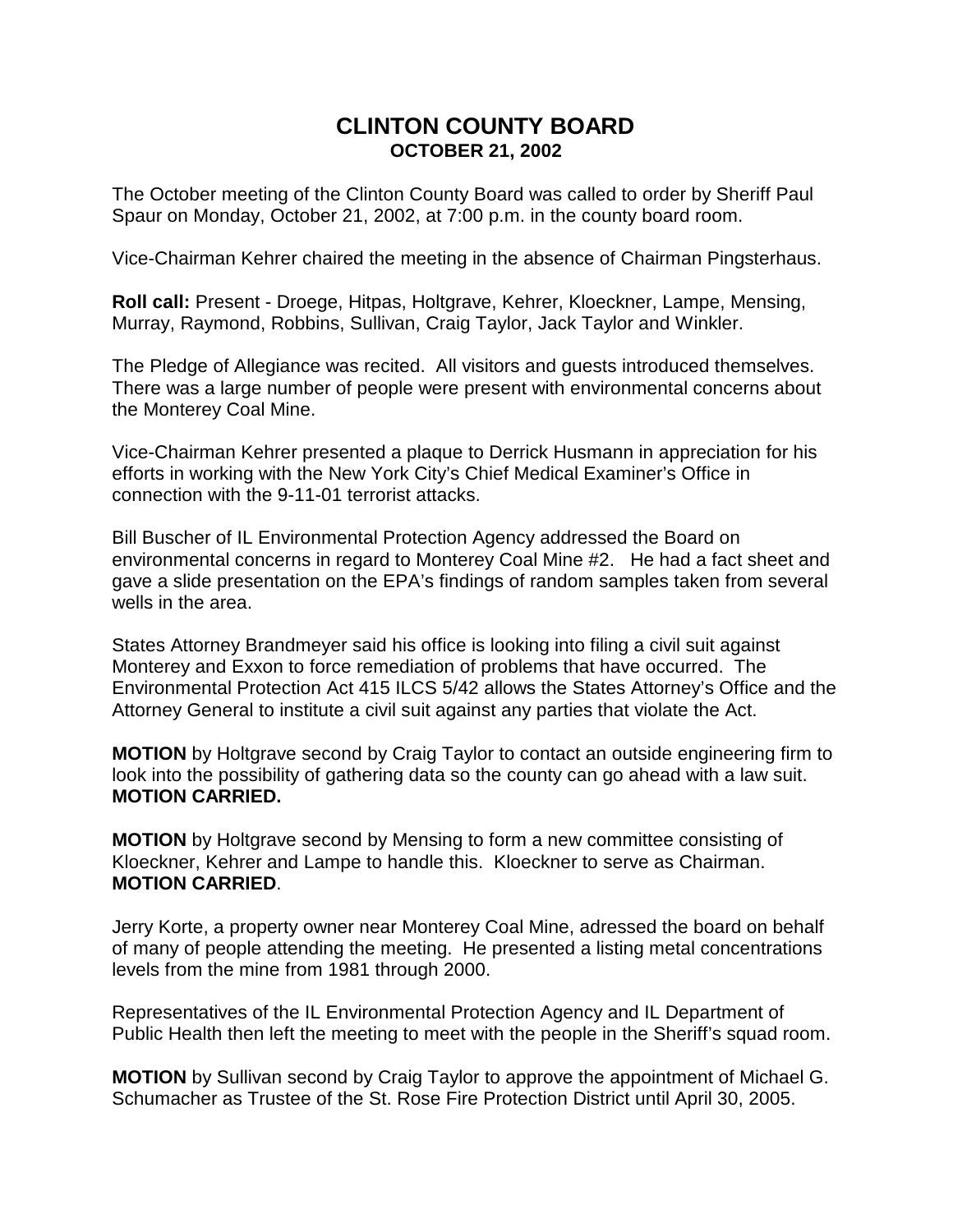# **MOTION CARRIED**.

**MOTION** by Jack Taylor second by Hitpas to table the budget request of Southwestern Illinois Planning Commission. **MOTION CARRIED**. The Committee will look into what the Commission has done so far this year for the funds that were budgeted for them this year.

Ed Bost of Centralia will be asked to attend next month's meeting to explain the proposed expansion of the Centralia Enterprise Zone and tax incentives for new construction.

**MOTION** by Sullivan second by Kloeckner to send a letter to Mapinfo Corporation in support of a grant application of 911 for the Homeland Security Program. **MOTION CARRIED.** The County reserves the right to accept it or reject it if it is approved.

**9-1-1 COMMITTEE** - The wireless calls received at the 911 dispatch station make up 46.4% of all calls received.

The following committees did not have any report: Insurance Trust, Safety, Mental Health, RC&D Council, Welfare, Tourism and Liquor Control.

**LAKE TASK FORCE COMMITTEE** - KMK Metal Fabricators are wanting to purchase some property at the Industrial Park. They are interested in purchasing either a 5 acre tract or a six acre tract. They want to construct a 15,000 steel building that will house their business of building store display racks. They anticipate employment of approximately 20 people. **MOTION** by Craig Taylor second by Holtgrave to sell KMK Metal Fabricators the property at the Industrial Park for \$4,200 an acre. The County will pay for the cost of surveying the property. **MOTION CARRIED**.

Member Lampe question the status of the property purchase by ZORO Homes. The Committee had tried to contact Virgil Jansen, but he has not responded. **MOTION** by Robbins to charge ZORO Homes 10% of the cost of the property if they want the county to continue to hold it. Brandmeyer suggested the committee have interested buyers sign an option contract either for six months or one year. Robbins rescinds his motion. **MOTION** by Lampe second by Mensing if someone shows interest in the property that ZORO Homes wanted, the county will ask ZORO Homes for a \$5,000 down payment to hold the property. **MOTION CARRIED**.

**SOLID WASTE COMMITTEE** - The Committee reported that the recycling project is working well in the City of Trenton. Breese has also begun recycling.

**ZONING/SUBDIVISION COMMITTEE** - **MOTION** by Craig Tayalor second by Kloeckner to waive the first reading of Bob Detmer's 1<sup>st</sup> Subdivision. **MOTION CARRIED**.

**MOTION** by Mensing second by Holtgrave to approve a plat of Bob Detmer's 1<sup>st</sup>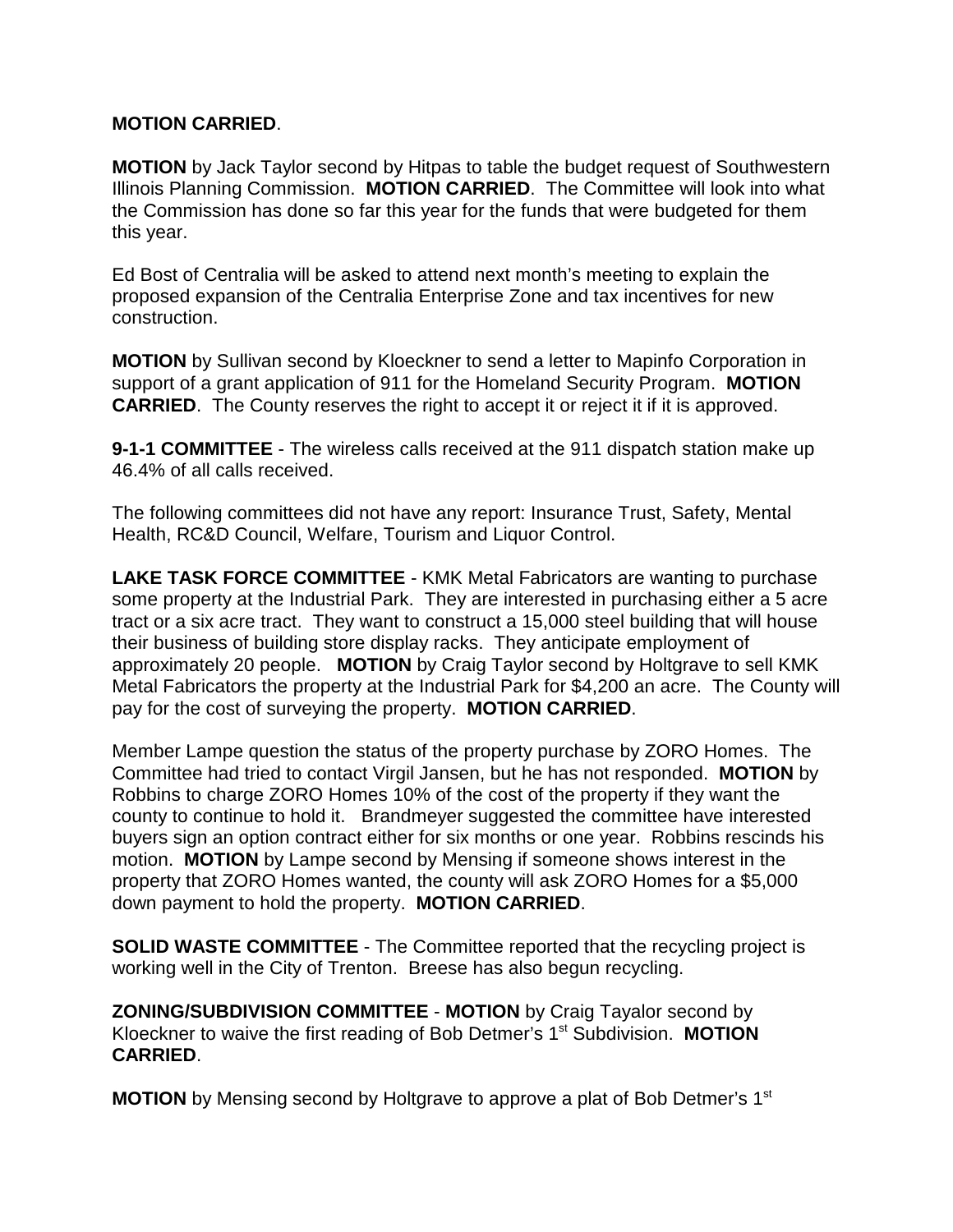Subdivision, a one lot subdivision located in Section 13, Germantown Township. **MOTION CARRIED.**

**MOTION** by Holtgrave second by Mensing to waive the first reading of Weilmuenster Subdivision. **MOTION CARRIED**.

**MOTION** by Hitpas second by Lampe to approve the plat of Weilmuenster Subdivision located in Section 8, Lookingglass Township. **MOTION CARRIED**.

**MOTION** by Mensing second by Lampe to waive the first reading of Franklin Frerker's1st Subdivision. **MOTION CARRIED**.

**MOTION** by Craig Taylor second by Hitpas to approve the plat of Franklin Frerker's 1<sup>st</sup> Subdivision located in Section 17, Germantown Township. **MOTION CARRIED**.

**AGRICULTURE COMMITTEE** - The IL Department of Agriculture has scheduled a meeting for tomorrow evening, October 22, 2002, at 6:00 p.m. at the Microtel Inn in Carlyle on Michael Mueller's Notice of Intent to construct a Livestock Management Facility in Santa Fe Township.

**LAW ENFORCEMENT/ESDA COMMITTEE** - The county received a check for \$32,000 for housing federal prisoners last month.

**ECONOMIC DEVELOPMENT COMMITTEE** - The Committee is waiting for the District Engineer to schedule a meeting on Route 409.

**PERSONNEL COMMITTEE** - A meeting is scheduled for Thursday with Judge Hitpas.

**ROAD & BRIDGE COMMITTEE** - **MOTION** by Craig Taylor second by Sullivan to approve a petition from the Village of Aviston to replace a drainage structure on Russland Road. **MOTION CARRIED.**

**MOTION** by Mensing second by Sullivan to make application for County Highway #7 (Breese-Germantown Road) to be included as a TARP Project for FY2004. **MOTION CARRIED.**

The IL Department of Transportation has notified the county that they will install "Cross Traffic Does Not Stop" signs on the stop signs at the intersection of Shattuc Road and Route 161. They recommend the county erect "Stop Ahead signs on the Shattuc Road approach.

**FINANCE/HEALTH SERVICES COMMITTEE** - Fred Becker of Glass & Shuffett presented a preliminary 2002/03 Budget Summary. The estimated receipts for next year are \$4,643,000 and estimated expenditures are \$4,779,535. He also presented a three year proposal for audit services. **MOTION** by Jack Taylor second by Raymond to approve the three year contract with Glass & Shuffett. **MOTION CARRIED**.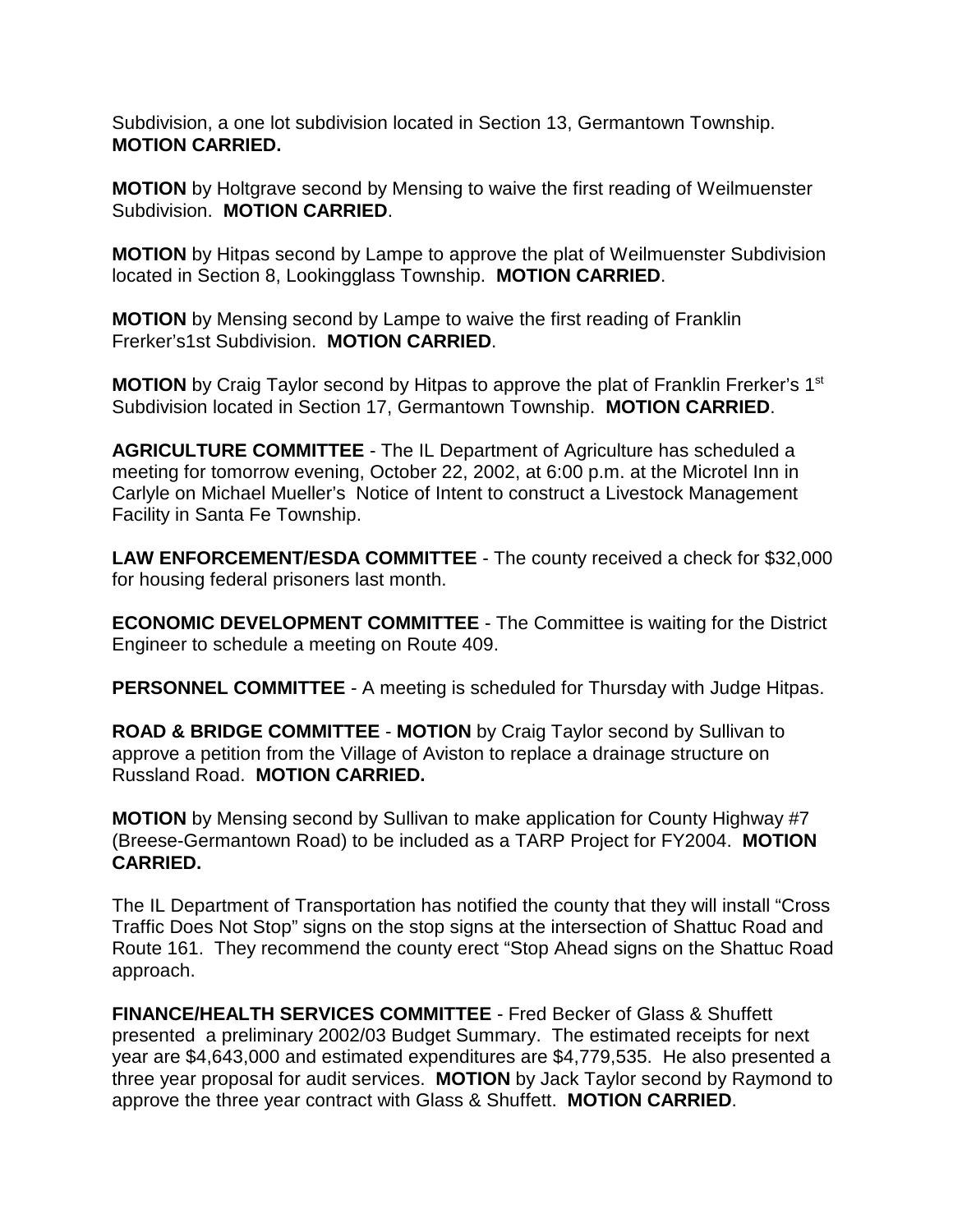The Public Hearing on the budget is scheduled for Tuesday, November 12, 2002, at 5:00 p.m. in the board room before the monthly Finance Committee meeting.

**MOTION** by Mensing second by Raymond to approve the Monthly Budget and Financial reports of the County Treasurer's Office. **MOTION CARRIED**.

Treasurer Mueller reported the oil check received this month was \$796.77. Registered letters were mailed to delinguent taxpayers on October  $11<sup>th</sup>$  and the delinguent list will be published in area newspapers on October 25<sup>th</sup>.

The ambulance service contract for the Special Service Areas will be presented for approval at the November meeting.

**FACILITIES COMMITTEE** - The Quick family is wanting to put a tree garden by the marble benches they had donated in the family's memory. **MOTION** by Sullivan second by Kloeckner to allow the family to do so. There will not be any cost to the county. **MOTION CARRIED.**

**AGRICULTURE COMMITTEE** - There have been two incidents of dog bites in the county and they have been taken care of. The part-time animal control warden was also bit. **MOTION** by Robbins second by Jack Taylor to approve a \$50.00 monthly increase to Jon Becker for disposal of animals. **MOTION CARRIED**.

**GENERAL SERVICES COMMITTEE** - The next meeting will be Tuesday, November 12, 2002 at 6:30 p.m.

**MOTION** by Winkler second by Mensing to approve payment of the General Claims. **MOTION CARRIED.**

**MOTION** by Hitpas second by Kloeckner to approve payment of the General Service Claims. **MOTION CARRIED**.

**MOTION** by Craig Taylor second by Jack Taylor to approve payment of the Regular Finance and Payroll Claims. **MOTION CARRIED**.

**MOTION** by Sullivan second by Holtgrave to approve payment of the Jail Finance and Payroll Claims. **MOTION CARRIED**.

**MOTION** by Mensing second by Holtgrave to approve payment of the 708 Mental Health Board Claims. **MOTION CARRIED**.

**MOTION** by Lampe second by Jack Taylor to approve payment of the Health Department Claims. **MOTION CARRIED**.

**MOTION** by Kloeckner second by Jack Taylor to approve payment of the Health Department/WIC Claims. **MOTION CARRIED**.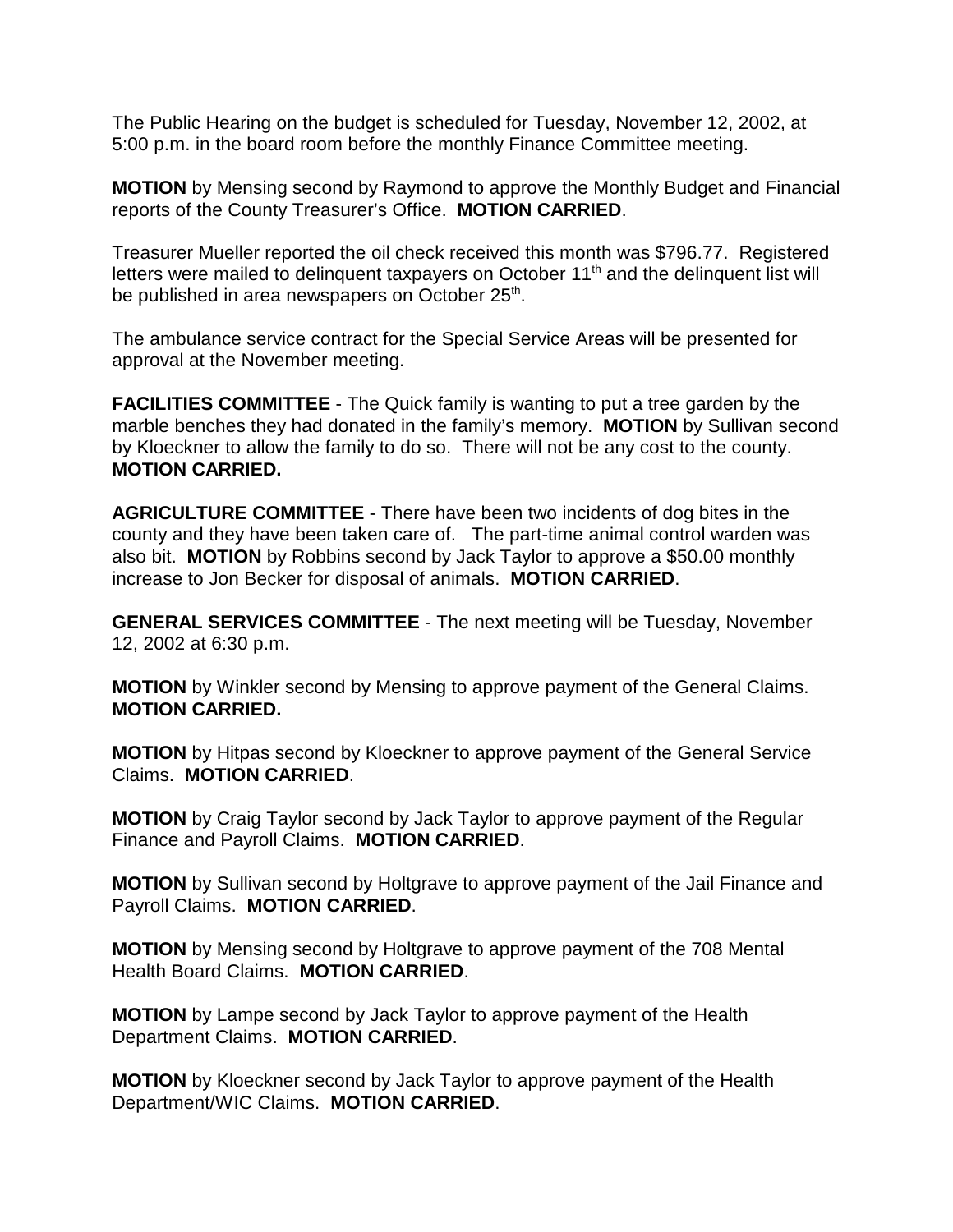**MOTION** by Kloeckner second by Sullivan to approve payment of the Highway Department Claims. **MOTION CARRIED**.

Board Member questioned the status of the water line installation project for property located around the coal mine. Kloeckner reported everything is getting in order. The last deals have been worked out with Germantown. The work on easements will begin shortly. Bids are expected to be let by the end of October or November.

**MOTION** by Jack Taylor second by Sullivan to approve an agreement from GIS Logistics to develop an implementation plan for the County. It is a three phase plan that will cost \$45,000.00. **MOTION CARRIED**. Kloeckner voted no.

Vice-Chairman Kehrer asked the County Clerk to write New Memphis Sanitary District requesting an update on the grant project at the next county board meeting.

**MOTION** by Robbins second by Winkler to adjourn the meeting. **MOTION CARRIED**.

Gordon Kehrer Vice-Chairman

Thomas LaCaze, County Clerk

\_\_\_\_\_\_\_\_\_\_\_\_\_\_\_\_\_\_\_\_\_\_\_\_\_\_\_\_\_\_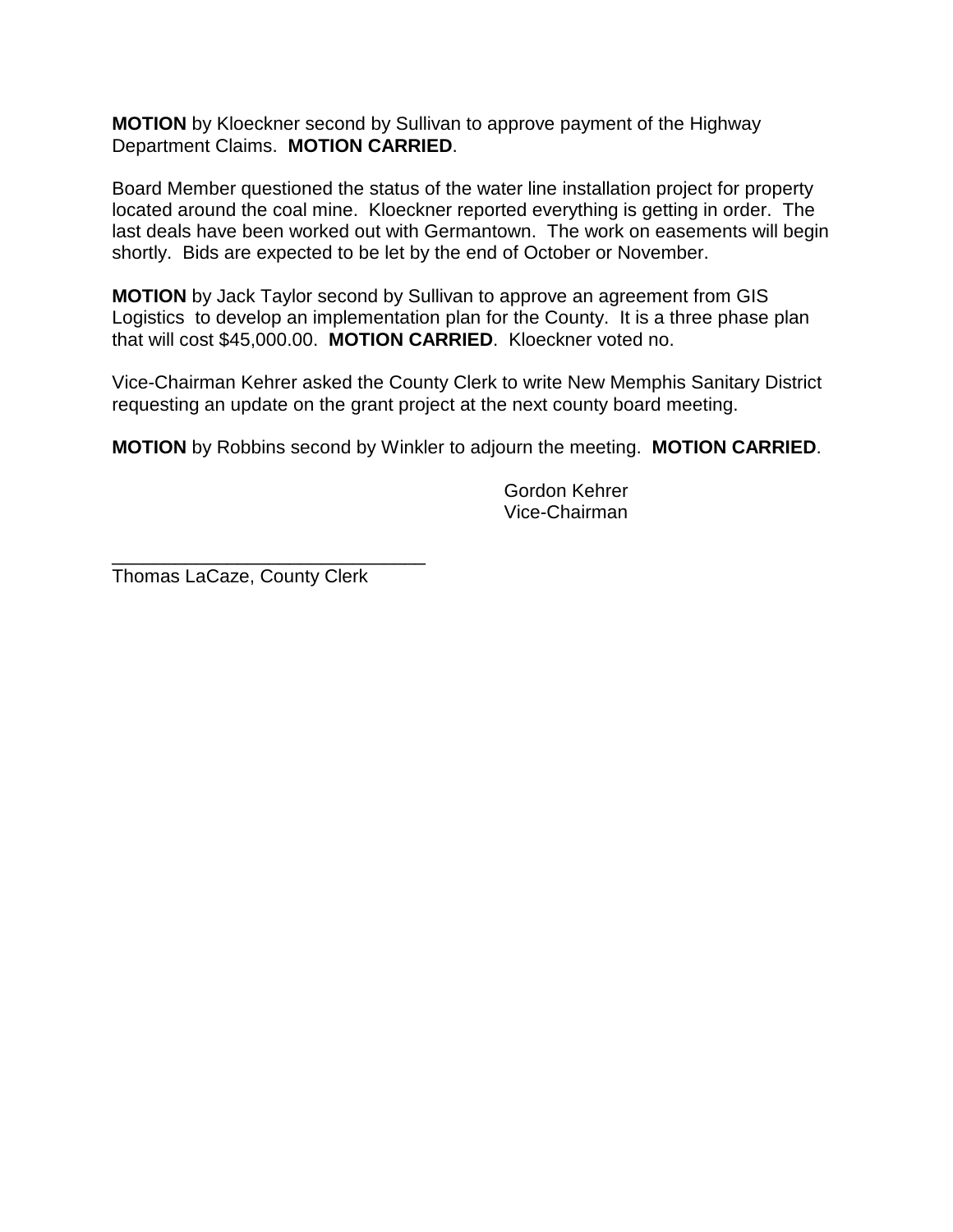### **CLINTON COUNTY BOARD November 18, 2002**

The November meeting of the Clinton County Board was called to order Monday, November 18, 2002, at 7:00 p.m. in the county board meeting room on the second floor of the Jail.

**Roll call:** Present - Droege, Holtgrave, Kehrer, Kloeckner, Lampe, Mensing, Murray, Pingsterhaus, Robbins, Sullivan, Craig Taylor, Jack Taylor and Winkler.

The Pledge of Allegiance was recited. All visitors and guests introduced themselves.

**MOTION** by Lame second by Kloeckner to approve the minutes of the previous meeting. **MOTION CARRIED.**

First reading of appointment: Leon Albers - Zoning Board of Appeals for a five year term.

Kevin Baity, Community Development Director of the City of Centralia presented an ordinance amending the Greater Centralia Area Enterprise Zone. The area is being extended to the east of Centralia along McCord Street. **MOTION** by Robbins second by Lampe to approve the ordinance. **MOTION CARRIED**.

David Kreke, representing a group of people from the Bartelso area, addressed the board with their concerns regarding the construction of a swine facility in Santa Fe Township. He had previously given a copy of a resolution the Village of Bartelso had passed at their meeting expressing concerns about the future health and welfare of its residents because of the proximity of the proposed site. **MOTION** by Sullivan second by Holtgrave to take action on the matter at the reorganization meeting December 2, 2002. **MOTION CARRIED.**

**MOTION** by Jack Taylor second by Mensing to approve the Soil and Water Conservation District contract in the amount of \$4,400.00. **MOTION CARRIED**.

**MOTION** by Holtgrave second by Sullivan to approve a resolution regarding employee use of county owned vehicles. Employees provided with vehicles will be subject to applicable income and employment taxes. **MOTION CARRIED**.

**INSURANCE TRUST** - A meeting is scheduled for Wednesday, November 20, at the IL County Insurance Trust Office in O'Fallon.

**UNINCORPORATED AREA IMPROVEMENT COMMITTEE** - There is a meeting tomorrow evening at the Royal Lakes Community Center.

There were no reports from the following committees: Lake Task Force, Safety, Education, Mental Health, RC&D, Welfare, Tourism, Agriculture, General Services/Judiciary.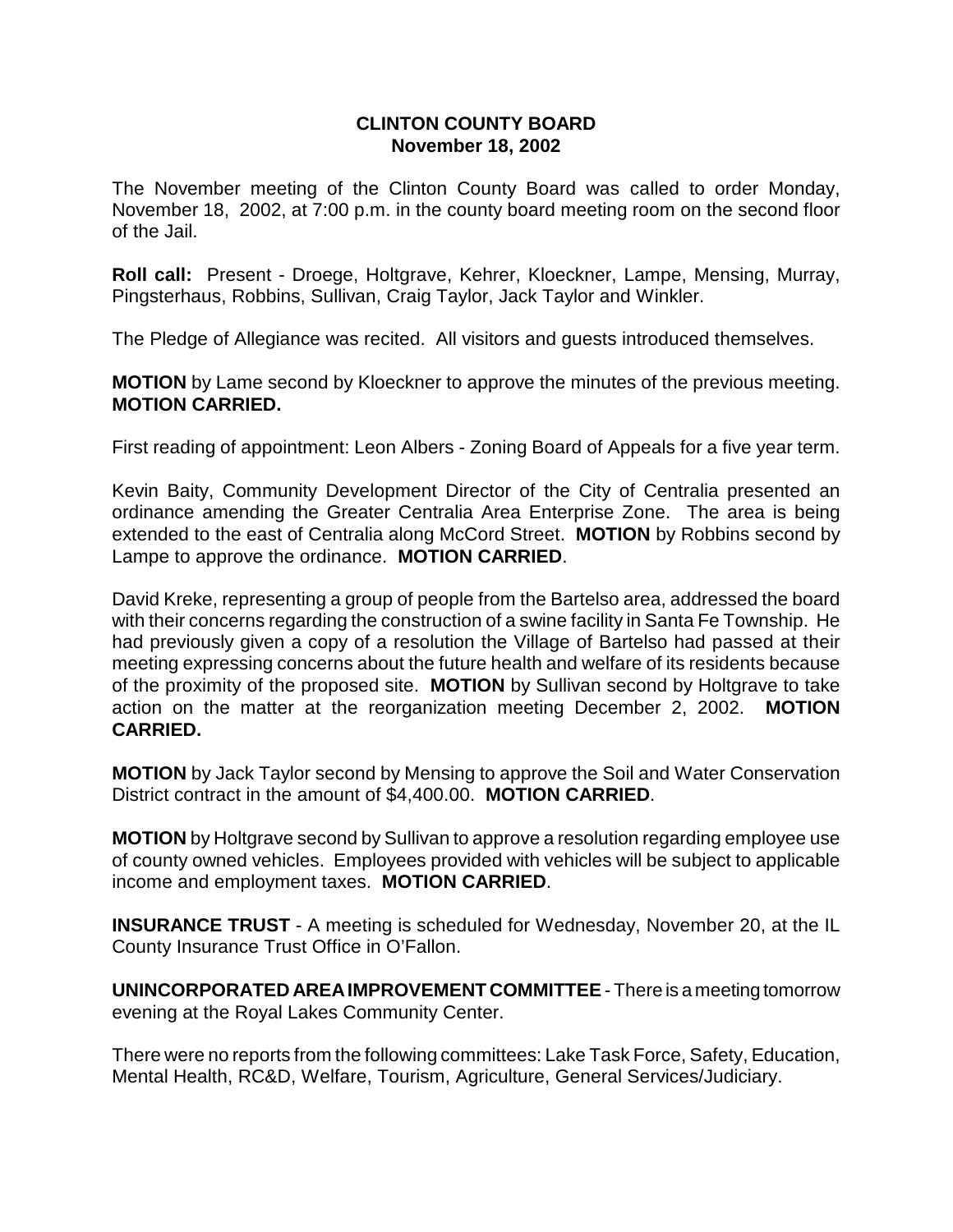**SOLID WASTE COMMITTEE** - The Committee is wanting to set up a meeting with the area mayors and Village Presidents.

**ENVIRONMENTAL CONCERNS COMMITTEE** - States Attorney Brandmeyer, Pingsterhaus, Kloeckner and Lampe met about getting an engineering company to do some testing. The water line process of engineering and easements for Albers and Damiansville is 90% completed. Germantown will start this week with the design, easements and railway permits. Clinton County has five years to use funds. After five years any unused funds will revert back to Monterey Coal.

**ZONING/SUBDIVISION COMMITTEE** - Three subdivisions were presented for the first time: 1) Four J Subdivision, Sugar Creek Township; 2) Rose Hill Terrace #3 and #4 Subdivision; 3) Sugar Creek Estates in Sugar Creek Township.

**LAW ENFORCEMENT COMMITTEE -** A check was received from out insurance company for the wrecked patrol car. The insurance company also paid for invoices when the air conditioner was damaged from low voltage.

**ECONOMIC DEVELOPMENT COMMITTEE** - The Committee had met with the City of Centralia. There is a business that is wanting to expand, possibly employing 85-90 people.

**PERSONNEL COMMITTEE** - The Committee along with the Agriculture Committee reported that Joe Kehrer property at New Memphis has not been cleaned up even after he was notified he needed to get it cleaned up. **MOTION** by Mensing second by Sullivan to give Joe Kehrer 10 days to get his property cleaned up. **MOTION CARRIED**. Kehrer abstained.

**ROAD & BRIDGE COMMITTEE - MOTION** by Mensing second by Kloeckner to adopt a resolution approving agreements with the IL Department of Transportation for new flashing lights and the addition of gates at CH#6 (Bartelso) and CH#10 (New Baden). **MOTION CARRIED.**

**MOTION** by Lampe second by Kloeckner to approve a resolution to allow New Memphis Water District to add a water main crossing to CH#8 (Damiansville Road) just west of Billhartz Road. **MOTION CARRIED**.

**MOTION** by Mensing second by Sullivan to approve a resolution for Motor Fuel Tax Maintenance for 2003 in the amount of \$600,000.00. **MOTION CARRIED**.

**FINANCE/HEALTH SERVICES COMMITTEE** - Fred Becker of Glass & Shuffett presented the Budget and Levy ro 2003/03. **MOTION** by Holtgrave second by Mensing to approve an ordinance adopting all budget and appropriations for Clinton County. Roll call: Yes - Droege, Holtgrave, Kehrer, Kloeckner, Lampe, Mensing, Murray, Robbins, Sullivan, Craig Taylor, Jack Taylor and Winkler. Absent - Hitpas and Raymond. **MOTION CARRIED**.

**MOTION** by Jack Taylor second by Mensing to approve the Tax Levy resolution in the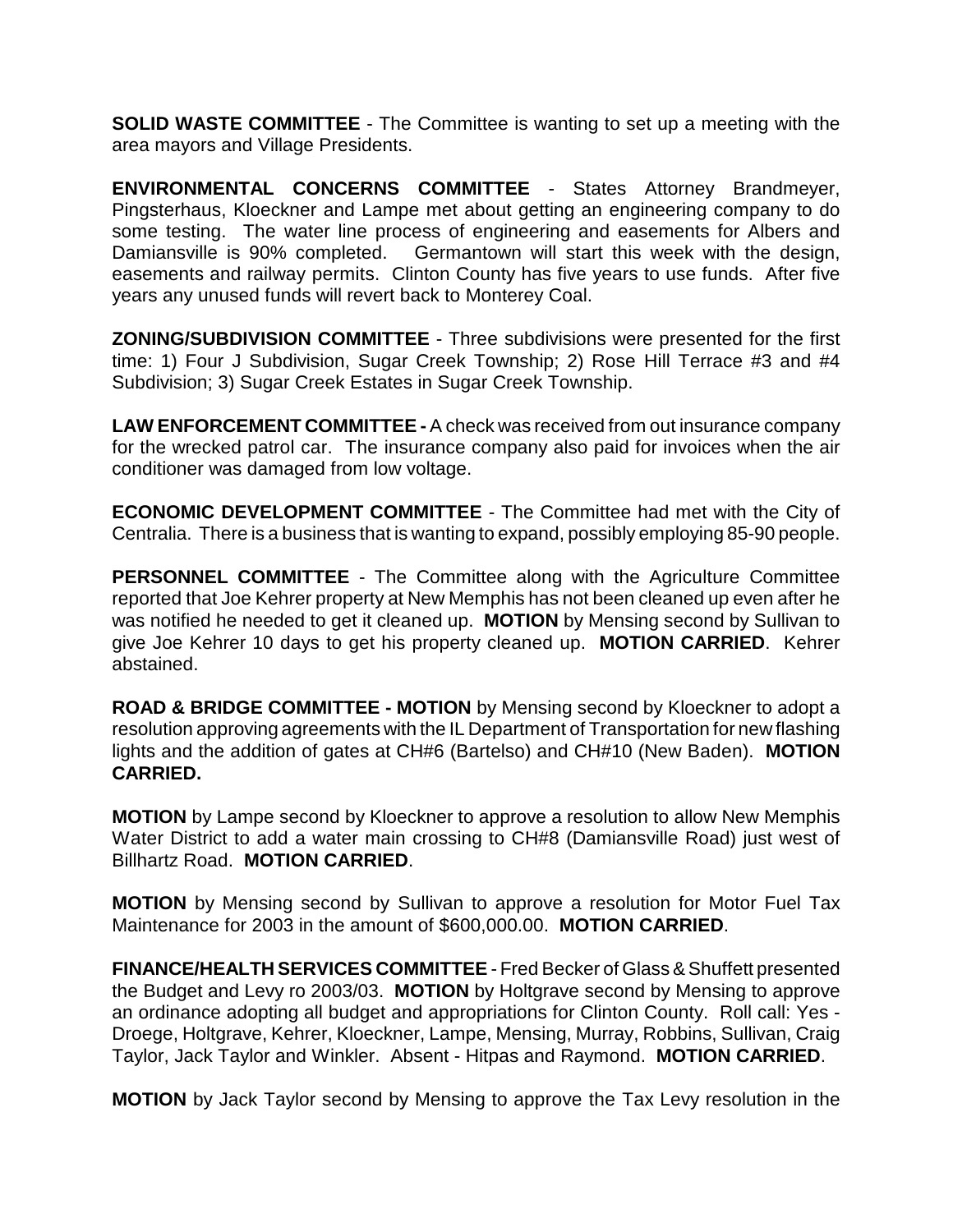amount of \$3,894,442.00. Roll Call: Yes - Droege, Holtgrave, Kehrer, Kloeckner, Lampe, Mensing, Murray, Robbins, Sullivan, Craig Taylor, Jack Taylor, and Winkler. Absent - Hitpas and Raymond. **MOTION CARRIED**.

**MOTION** by Craig Taylor second by Jack Taylor to approve the monthly budget and financial report of the County Treasurer's Office. **MOTION CARRIED**.

Treasurer Mueller reported the Delinquent Tax Sale was held this morning. Final distribution will be approximately November 26, 2002.

**MOTION** by Jack Taylor second by Lampe to approve payment of three invoices - EPS Communications for \$1,056.00. S/W IL Planning Commission - \$5,000.00 and HM&G Engineering - \$350.00. **MOTION CARRIED.**

**MOTION** by Jack Taylor second by Kloeckner to approve the Special Service Area contracts for next year with the ambulance providers. **MOTION CARRIED**.

The Health Department Committee had met with Exxon, IL EPA, States Attorney Stan Brandmeyer, and people from the Germantown area. They will have a report further down the line on the progress that is being made.

**FACILITIES COMMITTEE** - The landscaping project in the northwest corner of the court house lawn that was donated by the Dale Quick family has been completed.

The air conditioning/heating system still is not operating correctly. The insurance company replaced the compressor unit and it is out again. Chairman Pingsterhaus will meet with Pat Callahan of the Public Building Commission to try to come up with a solution to the problem.

**MOTION** by Holtgrave second by Kehrer to give each office head a key to the entrance door of the court house to allow them access to the building outside of business hours. After discussion it was decided Chairman Pingsterhaus will meet with the Sheriff about this. Holtgrave rescinds his motion and Kehrer rescinds his second on the motion.

**LIQUOR CONTROL COMMITTEE** - There have been problems with BYOB parties on the Shattuc Road. The Sheriff's Office will look into this.

The Reorganization meeting of the Clinton County Board is scheduled for Monday, December 2, 2002 at 7:00 p.m. Old business will be taken care of by the current board after which the newly elected and reelected members will be sworn in and terms of office decided.

**MOTION** by Winkler second by Jack Taylor to approve payment of the General Claims. **MOTION CARRIED**.

**MOTION** by Mensing second by Robbins to approve payment of the Regular Finance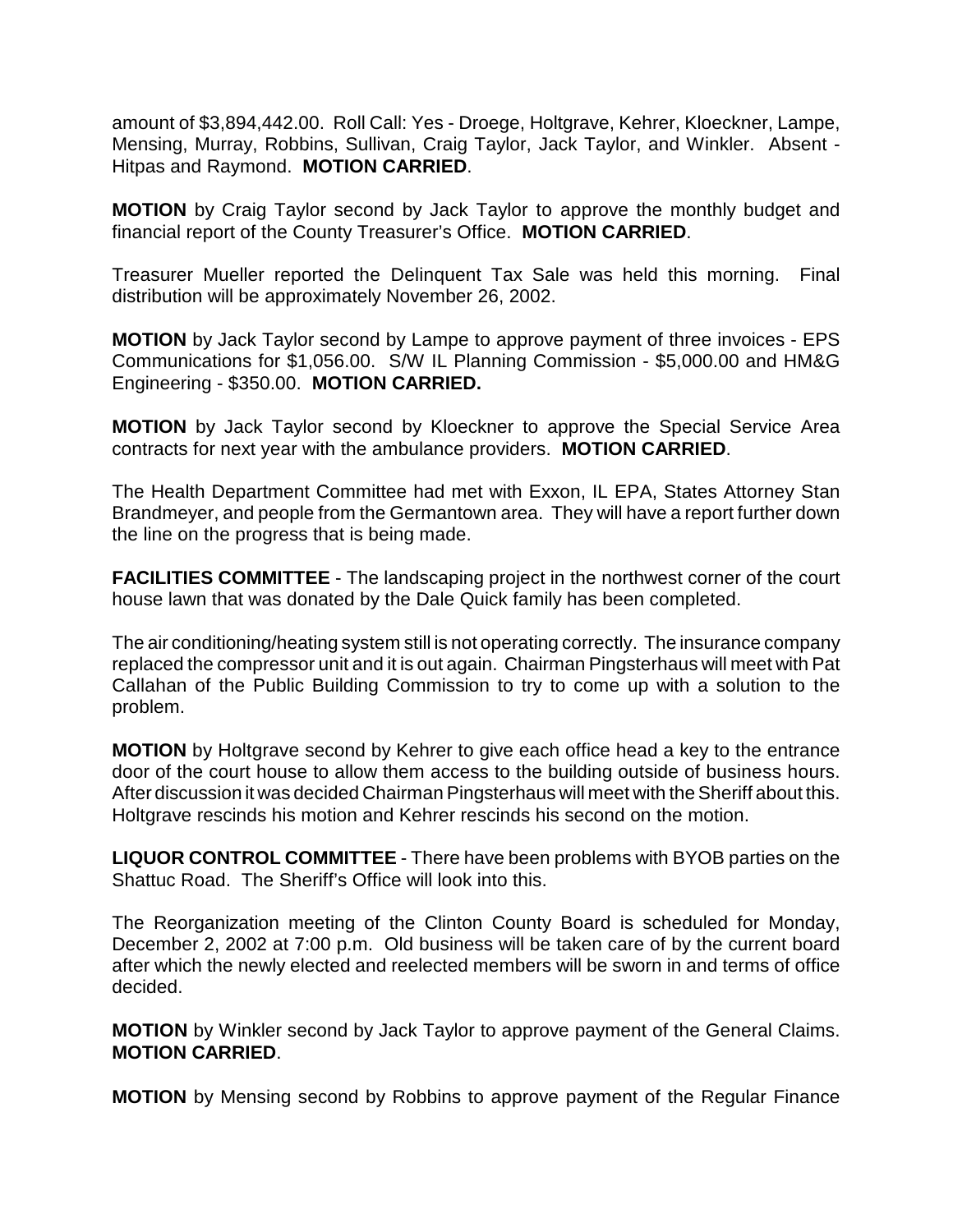Claims. **MOTION CARRIED.**

**MOTION** by Sullivan second by Kloeckner to approve payment of the Jail Finance Claims. **MOTION CARRIED**.

**MOTION** by Holtgrave second by Kloeckner to approve payment of the 708 Mental Health Board Claims. **MOTION CARRIED.**

**MOTION** by Jack Taylor second by Mensing to approve payment of the Health Department Claims. **MOTION CARRIED**.

**MOTION** by Jack Taylor second by Mensing to approve payment of the Health Department/WIC Claims. **MOTION CARRIED**.

**MOTION** by Kloeckner second by Droege to approve payment of the Highway Department Claims. **MOTION CARRIED.**

**MOTION** by Robbins second by Mensing to adjourn the meeting. **MOTION CARRIED**.

Herb Pingsterhaus Board Chairman

Thomas LaCaze, County Clerk

\_\_\_\_\_\_\_\_\_\_\_\_\_\_\_\_\_\_\_\_\_\_\_\_\_\_\_\_

### **ORDINANCE # 11-02-01 AN ORDINANCE AMENDING THE GREATER CENTRALIA AREA ENTERPRISE ZONE BY ACTION OF THE CLINTON COUNTY BOARD**

**WHEREAS,** the Clinton County Board proposes to alter the current boundaries and the area encompassing the Greater Centralia Area Enterprise Zone established on July 1, 1987, and

**WHEREAS,** the Illinois Enterprise Zone Act requires that each participating general purpose local government pass an ordinance "amending" the Enterprise Zone in conjunction with the submission of an "annexation application' to the State of Illinois, Department of Commerce and Community Affairs for certification of an alteration to the present boundaries of the Greater Centralia Area Enterprise Zone.

## **NOW THEREFORE BE IT ORDAINED BY THE COUNTY BOARD OF THE COUNTY OF CLINTON, AND THE STATE OF ILLINOIS, THAT:**

**Section 1**: Subject to approval and certification by the Illinois Department of Commerce and Community Affairs of the State of Illinois and pursuant to the "Illinois Enterprise Zone Act", 20 ILCS 655/5.4, et. seq., (formerly Chapter 671/2, par.609) the Clinton County Board hereby agrees to alter (i.e. amend) the present boundaries of the Greater Centralia Area Enterprise Zone to include the geographic areas set forth in Exhibit A-1 (which is attached hereto and incorporated by reference within the corporate limits of the City of Centralia, Illinois.

The altered enterprise zone boundaries shall only become effective upon or after it has been designated and certified by the IL Department of Commerce and Community Affairs pursuant to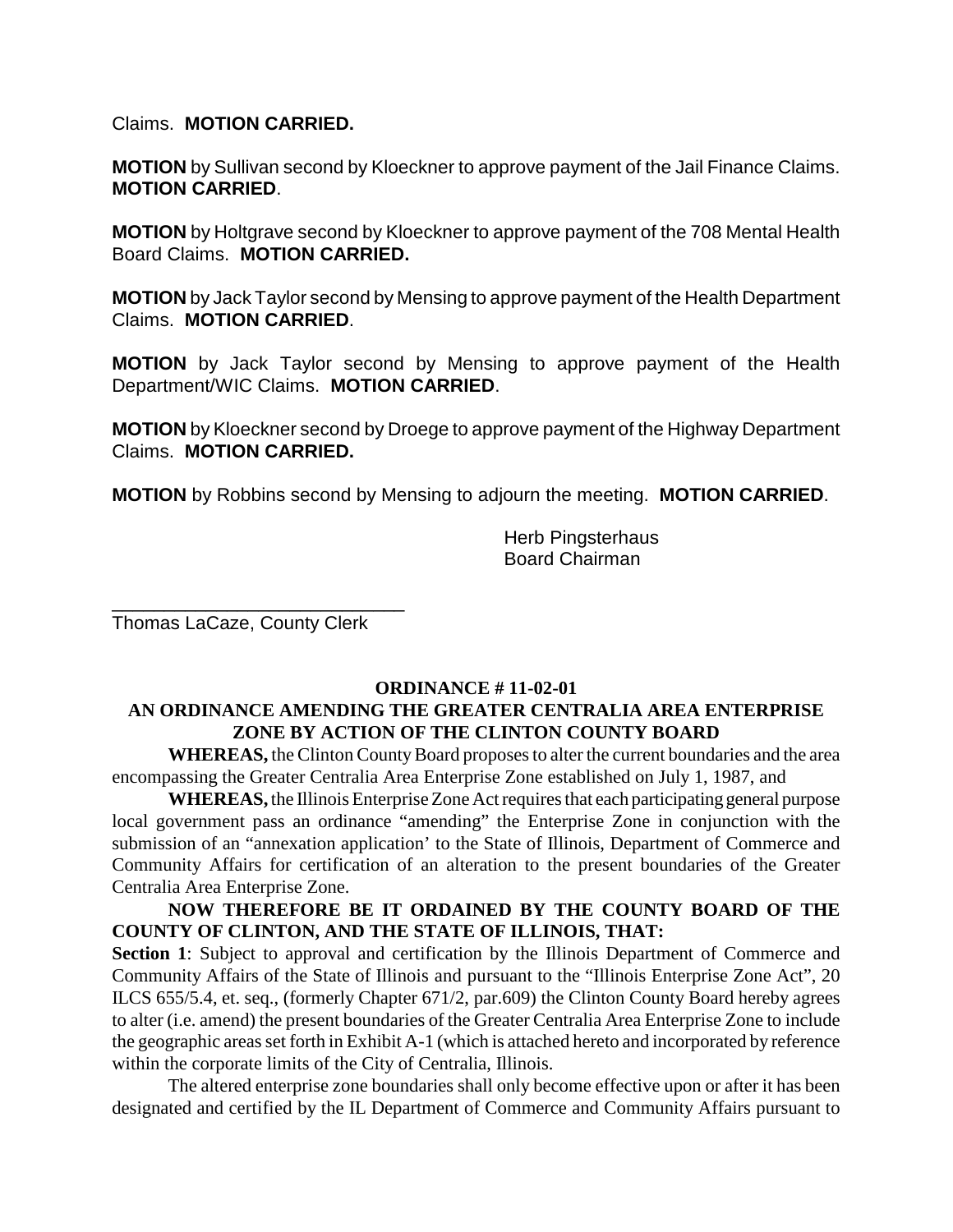Section 5.4 of thte Act and shall, unless otherwise altered by further action by the Centralia City Council, terminates at midnight on December  $31<sup>st</sup>$  of the twentieth (20<sup>th</sup>) year after the year in which the Greater Centralia Area Enterprise Zone was originally certified by the State of Illinois. **Section 2.** The Clinton County Board hereby further finds as follows:

A. That following due and sufficient public notice, the City of Centralia, Illinois, in conjunction with the Greater Centralia Area Enterprise Zone Board, Zone Administrator and other participating local units of government held a public hearing concerning the proposal to amend the Greater Centralia Area Enterprise Zone boundaries as set forth in the attached Exhibit A-1. The hearing was held at 5:00p.m. on October 30, 2002 in the City Council Chambers of the Centralia City Hall in Centralia, Illinois, which is located withing the area presently designated as the Greater Centralia Area Enterprise Zone.

B. The altered (i.e. amended) Greater Centralia Area Enterprise Zone would be a contiguous area comprising more than ½ square mile but less than fifteen (15) square miles in total area, (in fact) comprising an area of approximately 8.7 square miles (or 5,568 acres).

Section 3: All parts of an Ordinance #12-86-6, "an Ordinance Establishing the Greater Centraila Area Enterprise Zone within Clinton County" as passed on the  $6<sup>th</sup>$  day of December, 1986 and having become effective on July 1, 1987 by certification from the IL Department of Commerce and Community Affairs, (along with any subsequent amendments thereto) not in conflict with this ordinance, shall remain in full force and affect.

**Section 4**: This ordinance and every provision thereof shall be considered separable and the invalidity of any section, clause, paragraph, sentence or provision of the ordinance shall not affect the validity of any other portion of the ordinance.

**Section 5:** All ordinances resolutions or parts of ordinances or resolutions conflicting with any of the provisions in this ordinance shall be and the same are hereby repealed by action of the Centralia City Council.

**Section 6:** This ordinance shall be in effect from and after its passage by the Centralia City Council and approval by the State of Illinois, IL department of Commerce and Community Affairs and publication as required by law.

# Presented and Passed this the 18<sup>th</sup> day of November, 2002.

| Yeas:   |                               |                                     |
|---------|-------------------------------|-------------------------------------|
| Nays    |                               |                                     |
| Absent: |                               | S/Herb Pingsterhaus, Board Chairman |
| Attest: |                               |                                     |
|         | S/Thomas LaCaze, County Clerk |                                     |
|         |                               |                                     |

### **EXHIBIT A-1 LEGAL DESCRIPTION OF THE THIRD AMENDMENT TO THE ORIGINAL BOUNDARIES FOR THE GREATER CENTRALIA AREA ENTERPRISE ZONE** (Submitted for State Certification)

### **TRACT 1:** (Proposed Connector Strip)

Part of the North Half of Section 16 and the North Half of Section 17, in the incorporated limits of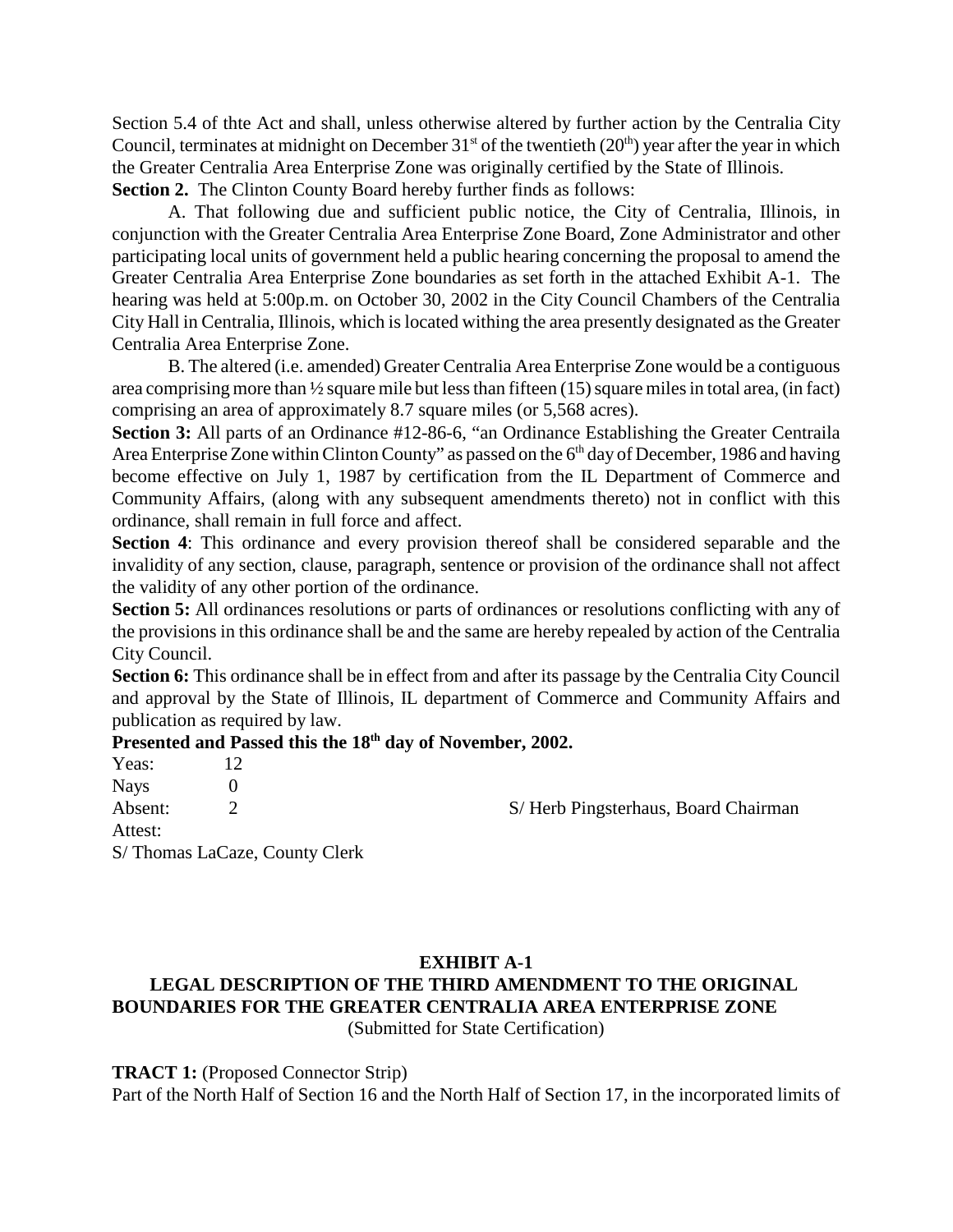the City of Centralia and the unincorporated areas in Centralia Township, Township 1 North, Range 1 East of the Third Principal Meridian, Marion County, Illinois, more particularly described as follows:

Beginning at the intersection of the North-South Quarter Section line of said Section 17 and the south right-of-way line of East Noleman Street:

thence running southerly along the said North-South Quarter Section line of Section 17 to the north right-of-way line of Illinois Route 161, (also known as East McCord Street);

Thence easterly along the said north right-of-way of Illinois Rte 161 passing through the east section line of said Section 17 and continuing easterly to the east line of said Section 16, (also known as Woods Lane);

Thence southerly along said east line of Section 16, a distance of 3.00 feet, said distance being measured as a perpendicular distance from the east line of Section 16.

Thence westerly along a line 3.00 feet perpendicular distance south of and parallel with said north right-of-way line of Illinois Route 61, said line passing through the west section line of said Section 16 and continuing westerly to a point 3.00 feet westerly of the North-South Quarter Section line of Section 17, said distance being measured as a perpendicular distance from the North-South Quarter Section line of Section 17;

Thence northerly along a line 3.00 feet perpendicular distance west of and parallel with said North-South Quarter Section line of Section 17, to a prolongation of the south right-of-way line of East Noleman Street;

Thence easterly along said prolongation of the south right-of-way line of East Noleman Street, a distance of 3.00 feet, said distance being measured as a perpendicular distance from North-South Quarter Section line of Section 17, the Point of Beginning (POB) containing \_\_acres or 0. square miles, more or less.

**TRACT 2:** (Former Linkon Auto Warehouse Property)

Part of the Southeast Quarter of the Northeast Wuarter of Section 16, in the unincorporated areas of Centralia Township, (T1N, R1E) of the third Principal Meridian, more particularly described as follows:

Beginning at the intersection of the east line of Section 16, and the north right-of-way line of Illinois Route 161, (also known as East McCord Street):

Thence running northerly along said east line of Section 16, to a point being 958.14 feet northerly of the East Quarter Corner of said Section 16, said distance being measured along the east line of Section 16;

Thence westerly along a line parallel to the south line of the said Southeast Quarter of the Northeast Quarter of Section 16, a distance of 591.60 feet;

Thence southerly to the said north right-of-way line of Illinois Route 161, the southerly prolongation of said line being 584.40 feet west of the said East Quarter Corner of Section 16;

Thence easterly along the said north right-of-way line of Illinois Route 161, to the Point of Beginning (POB), containing 9.94 acres or 0.15 square miles, more or less.

EXCEPTING 220.00 feet of even width off the north end of said tract.

### **#11-02-02**

## **NATURAL RESOURCE INFORMATION REPORT CONTRACT**

**between the Clinton County Soil & Water Conservation District and the Clinton Co Board** The Clinton County Soil and Water Conservation District hereafter referred to as the SWCD and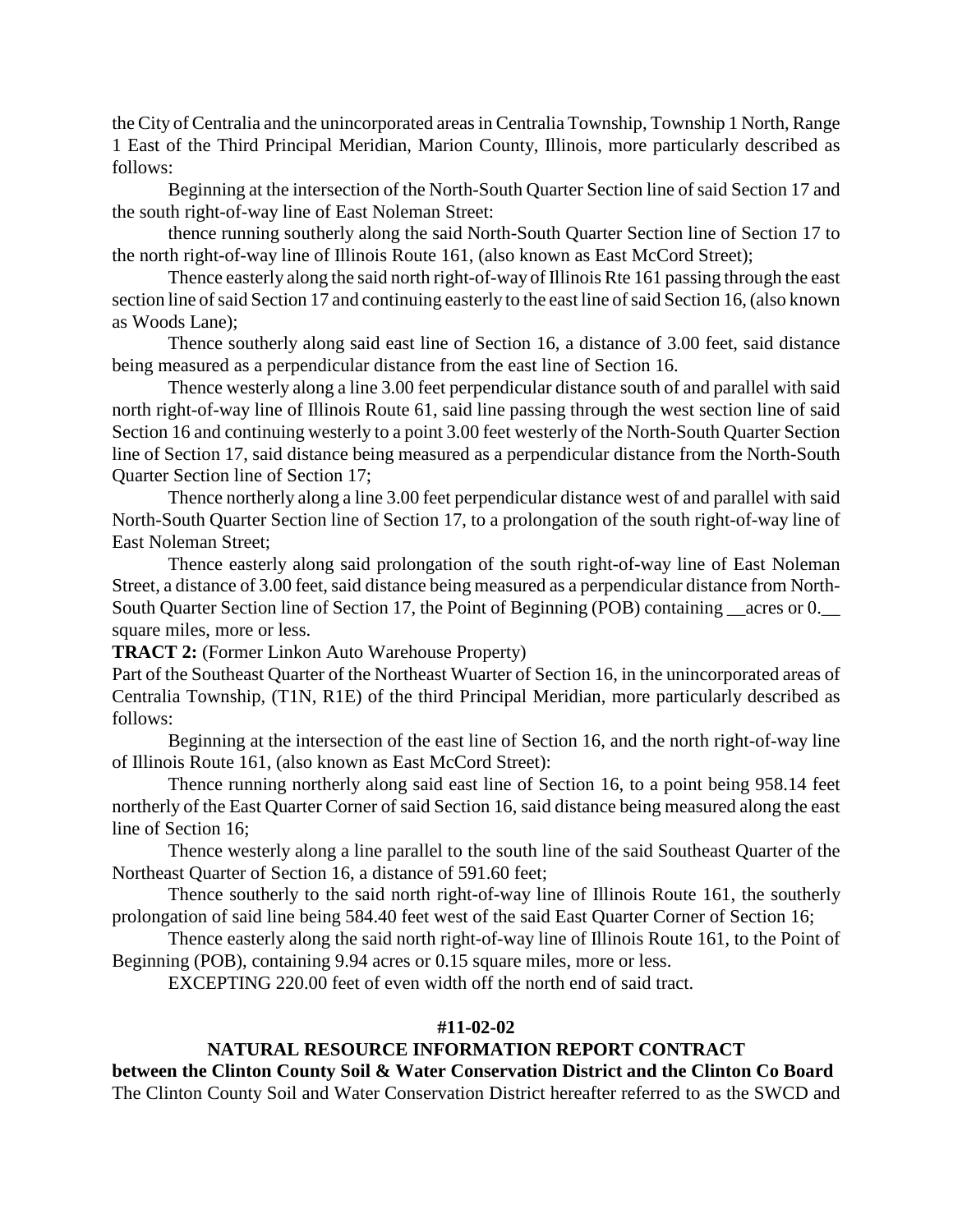Clinton County Government have common goals in any of the natural resource related fields. One of those areas is in proper soil identification in developing areas. This contract outlines the policies and procedures to be followed in providing assistance to the Clinton County Zoning Department, hereafter referred to as the County, in developing and reviewing Natural Resource Information Reports; Hereafter referred to as NRI Reports.

# **BACKGROUND:**

The SWCD has assisted the county and its residents in developing and implementing conservation plans for almost fifty years. State law mandates that the SWCD provide individuals and units of government natural resource information for zoning changes and variances on agricultural, or vacant agricultural land. A strong working relationship already exists between the County and the SWCD. Developing and reviewing NRI Reports as a part of the building permit process is a logical expansion of services being provided.

## **PROCEDURES:**

To help maintain and improve the quality of life of Clinton County residents and better manage county soil and water resources;

# **Clinton County will:**

1) Provide SWCD applications to applicants for building permits.

2) Prescreen applicant so that only individuals with land disturbing activities, zoning and map changes are referred to the SWCD for assistance.

3) Provide a copy of completed NRI Reports to the County Building Inspector to use during construction inspections.

4) Provide recommendations to the SWCD on ways to improve the program.

5) Review NRI report before issuing building permits.

6) Provide yearly allocation to the SWCD of \$4,400.00 for the completion of NRI Reports.

7) Provide authoritative decision on result of application.

# **Clinton County Soil & Water Conservation District will:**

1) Provide the County with NRI Report applications to be handed out to individuals with land disturbing activities, zoning and map changes.

2) Prepare NRI Reports to include:

General site information

Introduction and Instruction of the Report

Soils Information: Based on current Soil Survey for intended use

Resource Information including potential impacts on agriculture, flooding & hydric soil

Map Information including plat, soil, zone, topographic,wetland and flood plain (if available)

3) Each report will be completed within a 30 day time period. Starting dates will be the date application is received in the SWCD Office.

The Clinton County Government agrees to the above contract with the Clinton County Soil & Water Conservation District during the fiscal year of December 1, 2002 to November 30, 2003.

S/Herb Pingsterhaus, County Chairman Date: November 18, 2002

The Clinton County Soil and Water Conservation District agrees to the above contract with the Clinton County Government.

S/ Kenneth Graul, District Chairman Date: October 1, 2002

## **#11-02-03**

# **WRITTEN POLICY RE: EMPLOYEE USE OF COUNTY OWNED VEHICLES**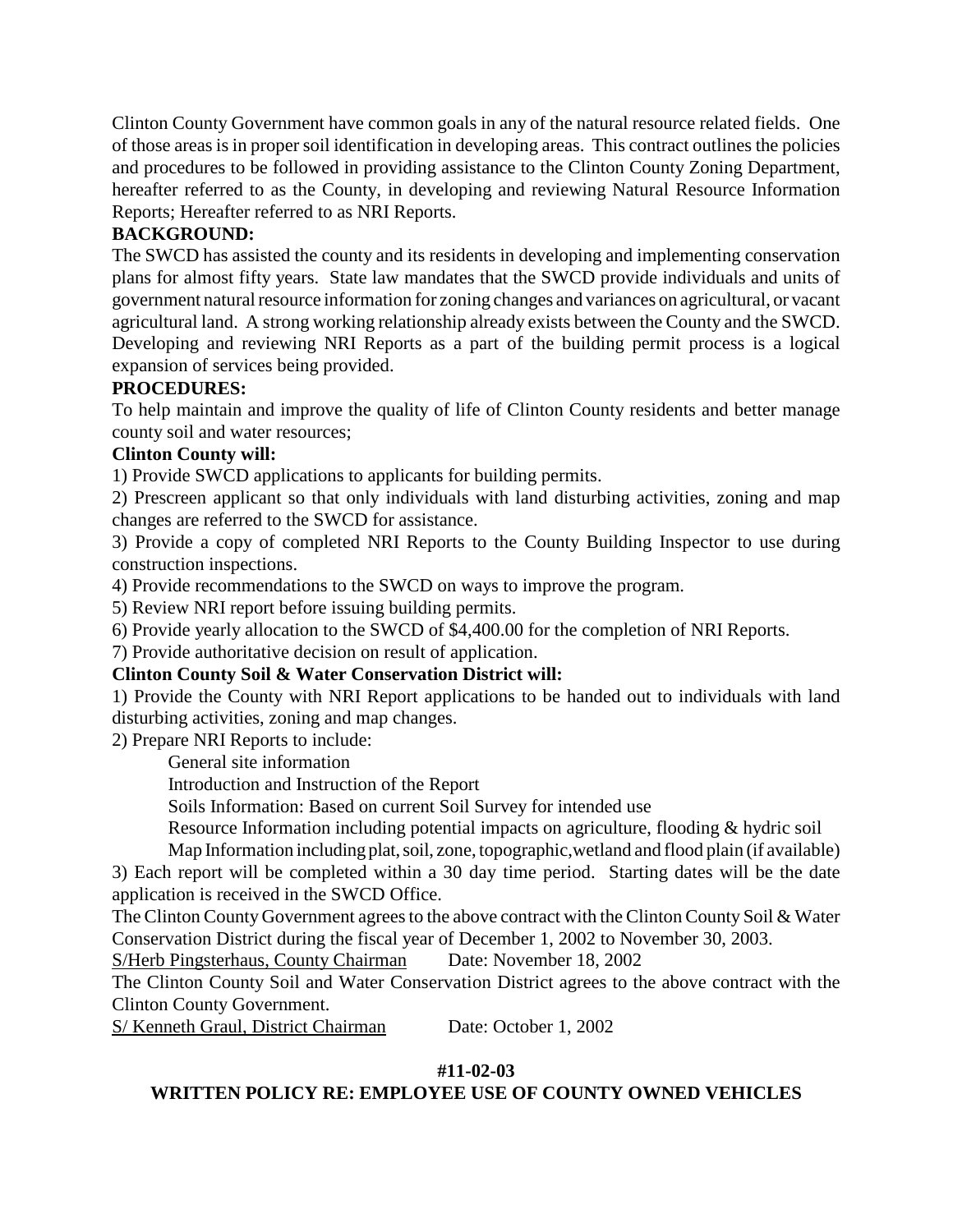**WHEREAS**, Clinton County has purchased, and has provided certain employees with County automobiles.

**WHEREAS,** these employees are required to commute to and/or from work in said vehicles for bona fide non-compensatory reasons (ex: on call).

**WHEREAS**, personal use of said vehicles is not allowed, other than de-minimis personal use, including commuting.

**WHEREAS,** said employees required to use these vehicles for commuting are not control employees as defined by IRS regulations.

**BE IT RESOLVED** that said vehicles, excluding qualified nonpersonal-use vehicles (ex: marked police cars) will only be used for commuting and de-minimis personal use. Employees provided with said vehicles will allow a value of \$3 per round trip to be added to their compensation on Form W-2, subject to applicable income and employment taxes. Said employees must be property licensed and insured.

This policy will be made part of the County's personnel policy retroactive to January 1, 2002. Employees using said vehicles will be provided with this written policy.

Approved this 18<sup>th</sup> day of November, 2002.

S/ Thomas LaCaze S/ Herb Pingsterhaus

Secretary of the Board Chairman of the Board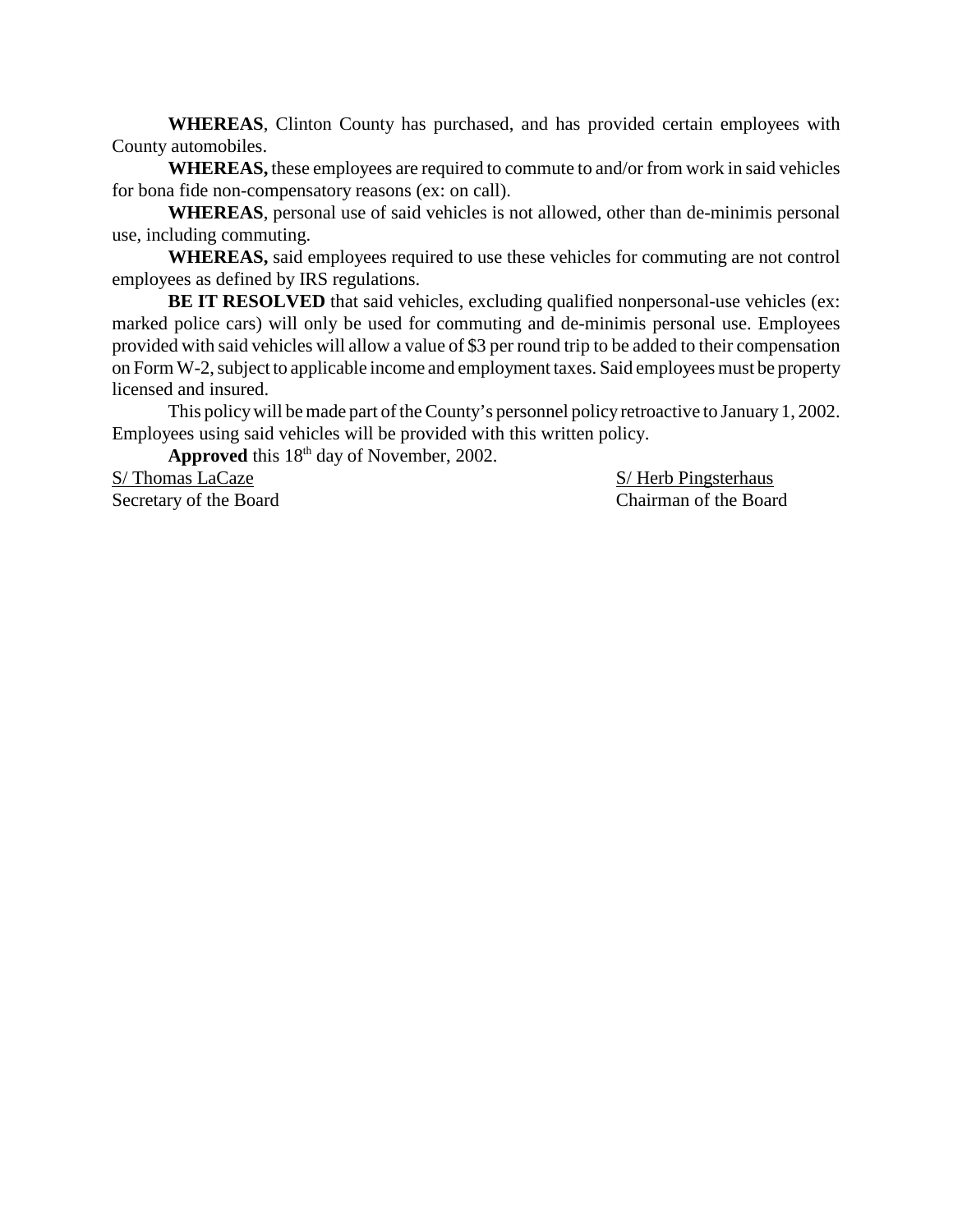### **CLINTON COUNTY BOARD December 16, 2002**

The December meeting of the Clinton County Board was called to order Monday, December 16, 2002, at 7:00 p.m. in the county board meeting room on the second floor of the Jail.

**Roll call:** Present - Beckmann, Fix, Foppe, Guthrie, Hitpas, Holtgrave, Kloeckner, Lampe, Mensing, Murray, Pingsterhaus, Robbins, Sullivan, Craig Taylor and Jack Taylor.

The Pledge of Allegiance was recited. All visitors and guests introduced themselves.

**MOTION** by Craig Taylor second by Mensing to approve the minutes of the November meeting. **MOTION CARRIED.**

**MOTION** by Jack Taylor second by Hitpas to waive the first reading of appointment of Bob Newkirk to the Carlyle Fire Protection District. **MOTION CARRIED**.

**MOTION** by Jack Taylor second by Hitpas to approve the appointment of Bob Newkirk as Trustee of the Carlyle Fire Protection District. **MOTION CARRIED**.

**MOTION** by Sullivan second by Mensing to approve the semi-annual report of the County Clerk and Recorder's Office. **MOTION CARRIED**.

**MOTION** by Lampe second by Hitpas to approve the semi-annual report of the Circuit Clerk's Office. **MOTION CARRIED.**

**MOTION** by Jack Taylor second by Mensing to approve an amended agreement with SBC Ameritech Completelink for a three year period. **MOTION CARRIED**. The county will realize a \$19,000 savings over the three year period with this amended agreement.

**911 COMMITTEE** - The Committee is scheduling a meeting with the committee board members and department heads that will be using the GIS mapping system. The meeting is set for Thursday, January 2, 2003, at 7:00 p.m.

The wireless phone system is in the Phase 2 segment of the project. There are currently 12,000 cell phone users in the county.

**IL COUNTY INSURANCE TRUST** - A meeting is scheduled for Wednesday, December 18, 2002, at 9:00 a.m. at the ICIT office in O'Fallon.

The following committees did not have reports: Lake Task Force, Unincorporated Area Improvement, Tourism, Economic Development and Agriculture.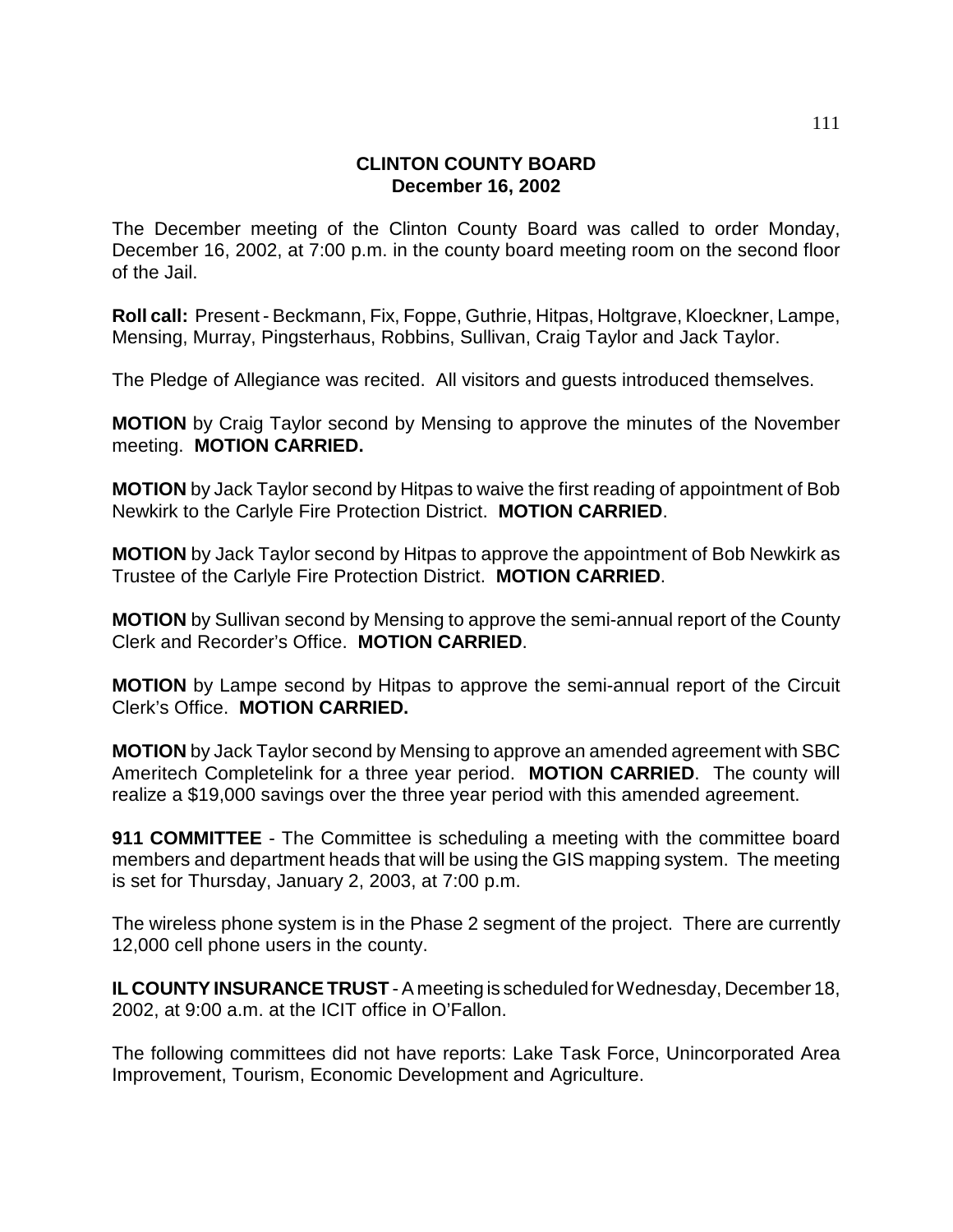### 112

**SAFETY COMMITTEE** - Pingsterhaus called Bob Eudy of ICIT to set up a meeting.

**EDUCATION COMMITTEE -** School Superintendent Dan Garret will be getting in touch with Beckmann on scheduling a meeting.

**708 MENTAL HEALTH BOARD** - Foppe will be getting in contact with Mike McMillan, Health Department Administrator.

**RC&D COUNCIL** - Lampe reported the next meeting is scheduled for January 21, 2003 at Mascoutah.

**WELFARE COMMITTEE** - Fix will set up a meeting with the Committee.

**SOLID WASTE COMMITTEE** - Holtgrave reported there is a meeting scheduled December 30, 2002 in the board room.

**ZONING/SUBDIVISION COMMITTEE** - **MOTION** by Lampe second by Mensing to approve a Text Amendment to the Clinton County Zoning Ordinance. The text change amends Article 4, Section 4-1.2 Agriculture: "Add schools under Special Uses". **MOTION CARRIED.**

**MOTION** by Craig Taylor second by Robbins to waive the first reading of Monken Subdivision. **MOTION CARRIED**.

**MOTION** by Craig Taylor second by Robbins to approve a plat of Monken Subdivision located in Wheatfield Township. **MOTION CARRIED**.

**LAW ENFORCEMENT/ESDA COMMITTEE** - The Committee met with the new Sheriff to approve the bills for his office.

**PERSONNEL COMMITTEE** - A meeting is scheduled for Wednesday, December 18th.

**ROAD & BRIDGE COMMITTEE** - Engineer Mitchell presented a proposed new subdivision road construction agreement which he will ask for approval at the January meeting.

**FINANCE/HEALTH SERVICES COMMITTEE** - Carlyle Southwest Public Water District submitted a bill for \$20,878.07 for work done on the Monterey Coal Funded Project, Little Prairie Extension. The Little Prairie extension is nearly completed with the exception of the service meters. Lampe asked for a completion report before any bills are paid. The bill that is being submitted is for work already completed. **MOTION** by Jack Taylor second by Holtgrave to approve payment of \$20,878.07 to Carlyle Southwest Public Water District. **MOTION CARRIED**. Lampe abstained.

**MOTION** by Jack Taylor second by Robbins to approve a \$10.00 gift certificate for all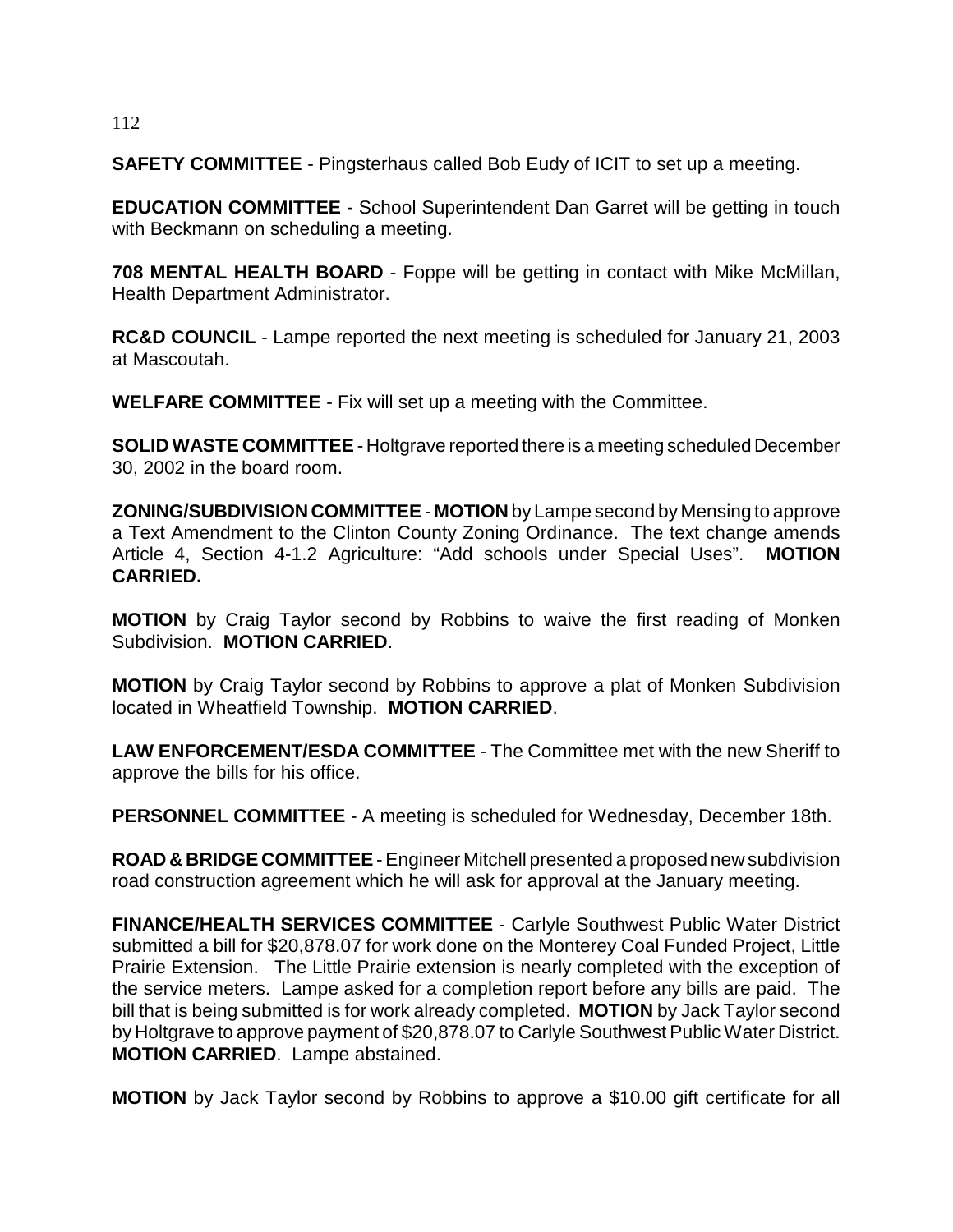employees to be used at a restaurant of their choice located in Clinton County. **MOTION CARRIED.**

**MOTION** by Sullivan second by Hitpas to approve the monthly budget and the 6 month financial report of the Treasurer's Office. **MOTION CARRIED**.

**MOTION** by Robbins second by Holtgrave to approve the final real estate collection for 2001 payable 2002. **MOTION CARRIED**.

**MOTION** by Holtgrave second by Fix to approve the audit of the War Memorial Fund. **MOTION CARRIED.**

**MOTION** by Jack Taylor second by Hitpas to approve the County Collector's bond in the amount of \$100,000.00. **MOTION CARRIED**.

**MOTION** by Lampe second by Mensing to approve the minutes of the Reorganization Meeting. **MOTION CARRIED.**

FACILITIES COMMITTEE - A meeting is scheduled for Wednesday, December 18<sup>th</sup>.

**GENERAL SERVICES COMMITTEE** - The Committee will continue to meet the Monday before the regular board meeting but at 6:00 p.m. instead of 4:15 p.m.

**ENVIRONMENTAL CONCERNS COMMITTEE** - Lampe reported several residents near the coal mine had received a letter from the IL Environmental Protection Agency informing them not to use their water for drinking because of the high sodium and manganese content. They are asking the board to supply them with drinking water until the new water lines are in operation. **MOTION** by Hitpas second by Lampe to send a letter to Monterey Coal Company requesting help for these citizens to buy drinking water. **MOTION CARRIED.** 

**MOTION** by Craig Taylor second by Robbins to approve payment of the General Claims. **MOTON CARRIED.**

**MOTION** by Mensing second by Lampe to approve payment of the General Services Claims. **MOTION CARRIED**.

**MOTION** by Foppe second by Jack Taylor to approve payment of the Regular Finance Claims. **MOTION CARRIED**.

**MOTION** by Holtgrave second by Hitpas to approve payment of the Jail Finance Claims. **MOTION CARRIED.**

**MOTION** by Robbins second by Fix to approve payment of the Mental Health Board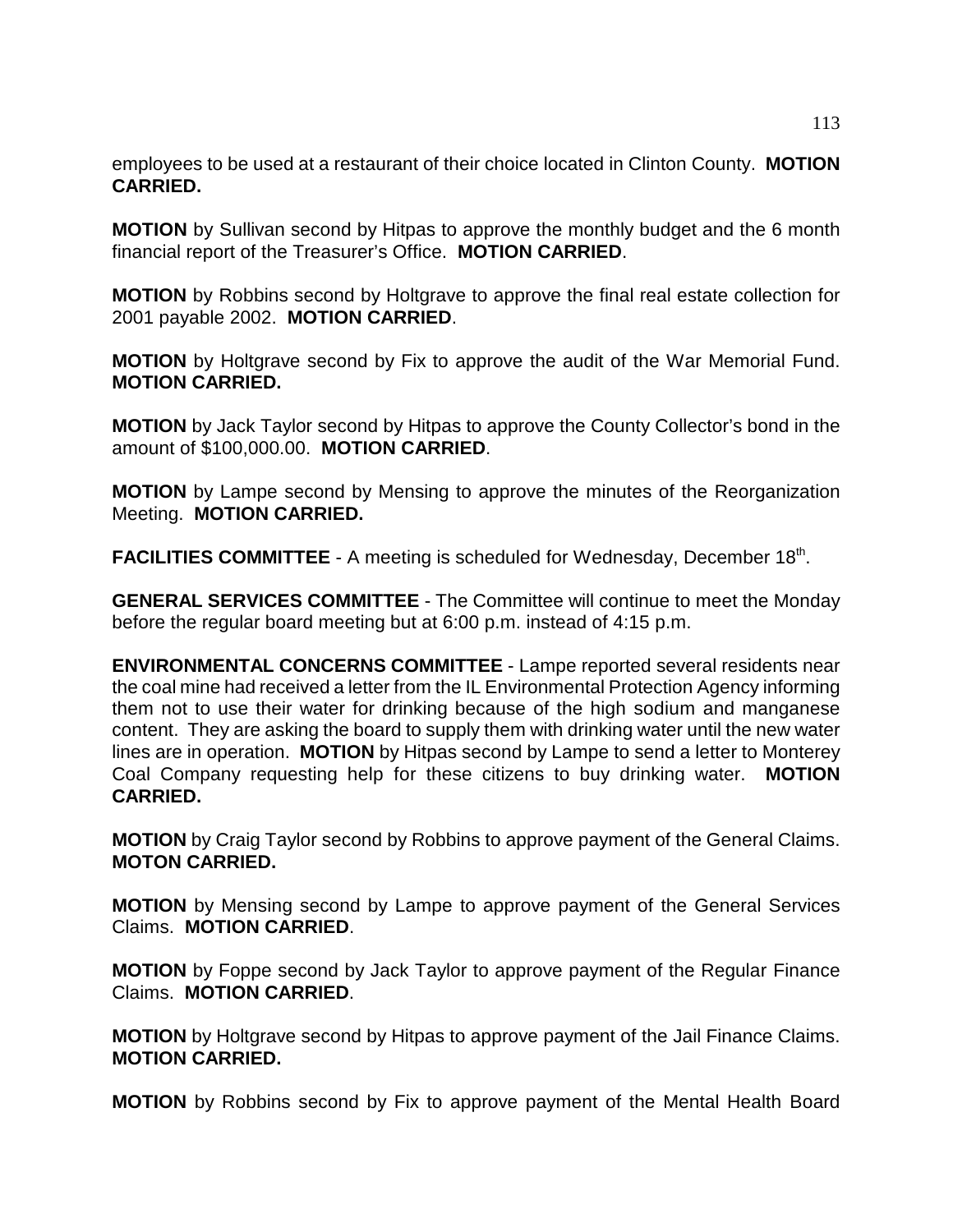114

Claims. **MOTION CARRIED**.

**MOTION** by Holtgrave second by Craig Taylor to approve payment of the Health Department Claims. **MOTION CARRIED**.

**MOTION** by Hitpas second by Mensing to approve payment of the WIC Claims. MOTION **CARRIED**.

**MOTION** by Murray second by Fix to approve payment of the Highway Department Claims. **MOTION CARRIED**.

**MOTION** by Robbins second by Hitpas to approve payment of the County Board Member Claims. **MOTION CARRIED**.

**MOTION** by Robbins second by Lampe to go into executive session concerning possible litigation. Roll call: Yes - Beckmann, Fix, Foppe, Guthrie, Hitpas, Holtgrave, Lampe, Mensing, Murray, Pingsterhaus, Robbins, Sullivan, Craig Taylor, and Jack Taylor. **MOTION CARRIED**.

The Board went into Executive Session.

The Board came back into regular session. No action was taken.

**MOTION** by Robbins second by Sullivan to adjourn the meeting. **MOTION CARRIED**.

Raymond Kloeckner County Board Chairman

Thomas LaCaze, County Clerk

\_\_\_\_\_\_\_\_\_\_\_\_\_\_\_\_\_\_\_\_\_\_\_\_\_\_\_\_\_\_\_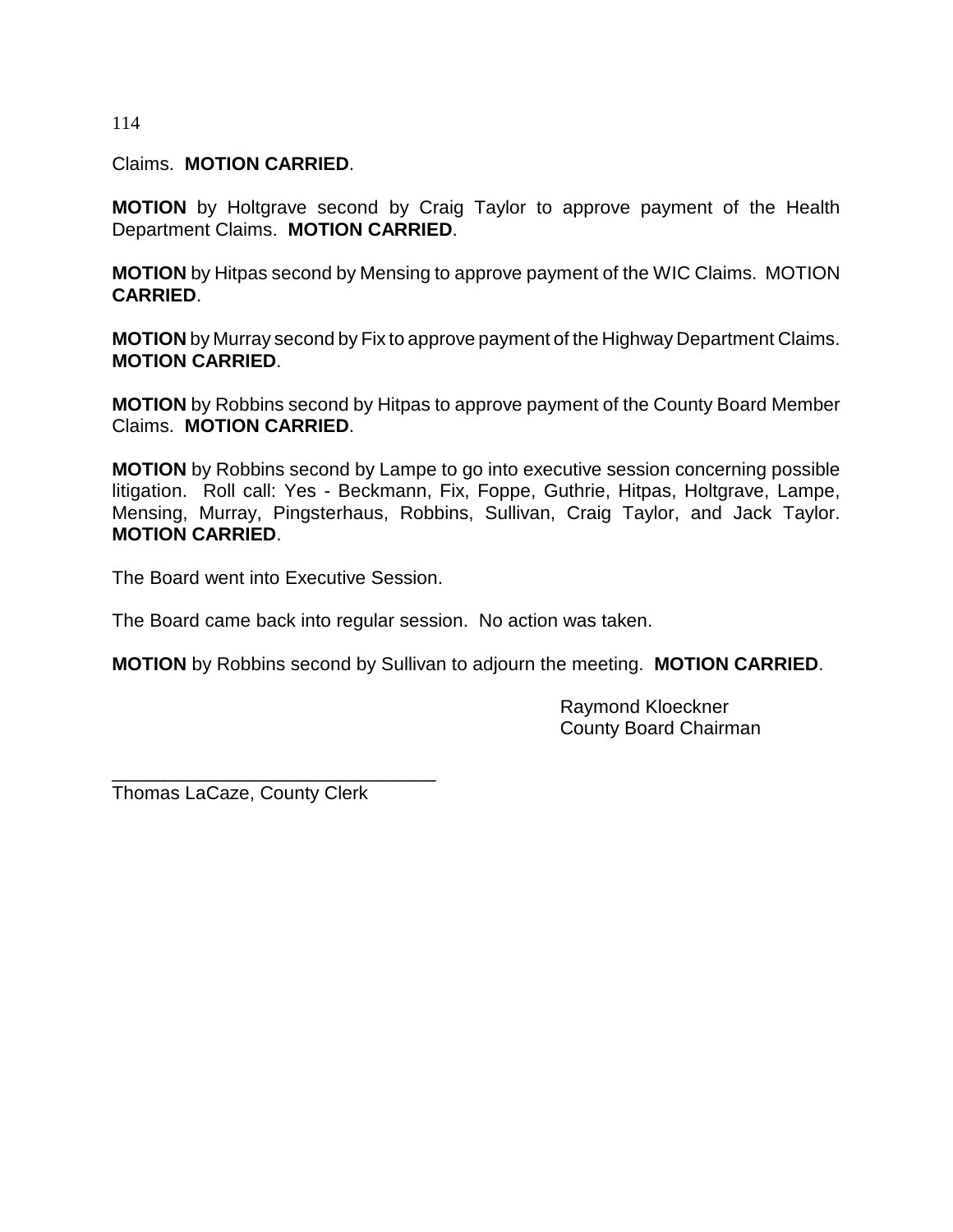### **REORGANIZATION MEETING December 2, 2002**

The reorganization meeting of the Clinton County Board was called to order by Sheriff Mike Kreke on Monday, December 2, 2002, at 7:00 p.m. in the county board meeting room on the second floor of the Jail.

**Roll call:** Present - Droege, Hitpas, Holtgrave, Kehrer, Kloeckner, Lampe, Mensing, Murray, Pingsterhaus Robbins, Sullivan, Craig Taylor, Jack Taylor and Winkler.

The Pledge of Allegiance was recited.

Old Business: **MOTION** by Jack Taylor second by Holtgrave to approve the appointment of Leon Albers as member of the Zoning Board of Appeals for a five year term. **MOTION CARRIED.**

Several people were present concerning the proposed hog facility south of Bartelso. Spokesperson David Kreke asked the Board to send a letter to the IL Department of Agriculture opposing the proposal. He listed eight criteria they feel are not being met by the proposed location. **MOTION** by Jack Taylor second by Holtgrave not to go along with the present site of the proposed swine facility which would be within 1-1/4 miles of the Bartelso corporate limits because it fails to meet the requirements noted. Roll call: Yes - Droege, Holtgrave, Kehrer, Lampe, Mensing, Murray, Robbins, Sullivan, Craig Taylor, Jack Taylor and Winkler. No - Hitpas. Abstain - Kloeckner. **MOTION CARRIED**. States Attorney Brandmeyer will write a letter to the IL Department of Agriculture informing them of the Board's action.

**MOTION** by Craig Taylor second by Sullivan to approve a release of lien from the Revolving Loan Fund for Larry Bair. **MOTION CARRIED**.

**MOTION** by Robbins second by Lampe to approve a resolution participating in the States Attorneys Appellate Prosecutor Program. **MOTION CARRIED**.

The Finance Committee reported the City of Carlyle will be holding preliminary hearings on TIF ! And TIF 2. The Committee will attend the hearings.

Chairman Pingsterhaus presented retiring Sheriff Paul Spaur with a plaque for his eight years of service as Clinton County Sheriff.

**MOTION** by Robbins second by Mensing to adjourn the meeting. **MOTION CARRIED**.

### +++++++++++++++++++++++++++++++++++++++++++++

County Clerk Thomas LaCaze administered the oath of office to the newly elected and reelected board members. Reelected members - Brian Hitpas, Lavern Holtgrave, Ray Kloeckner, David Lampe, Thomas Mensing, Mark Robbins, James Sullivan, Craig Taylor,